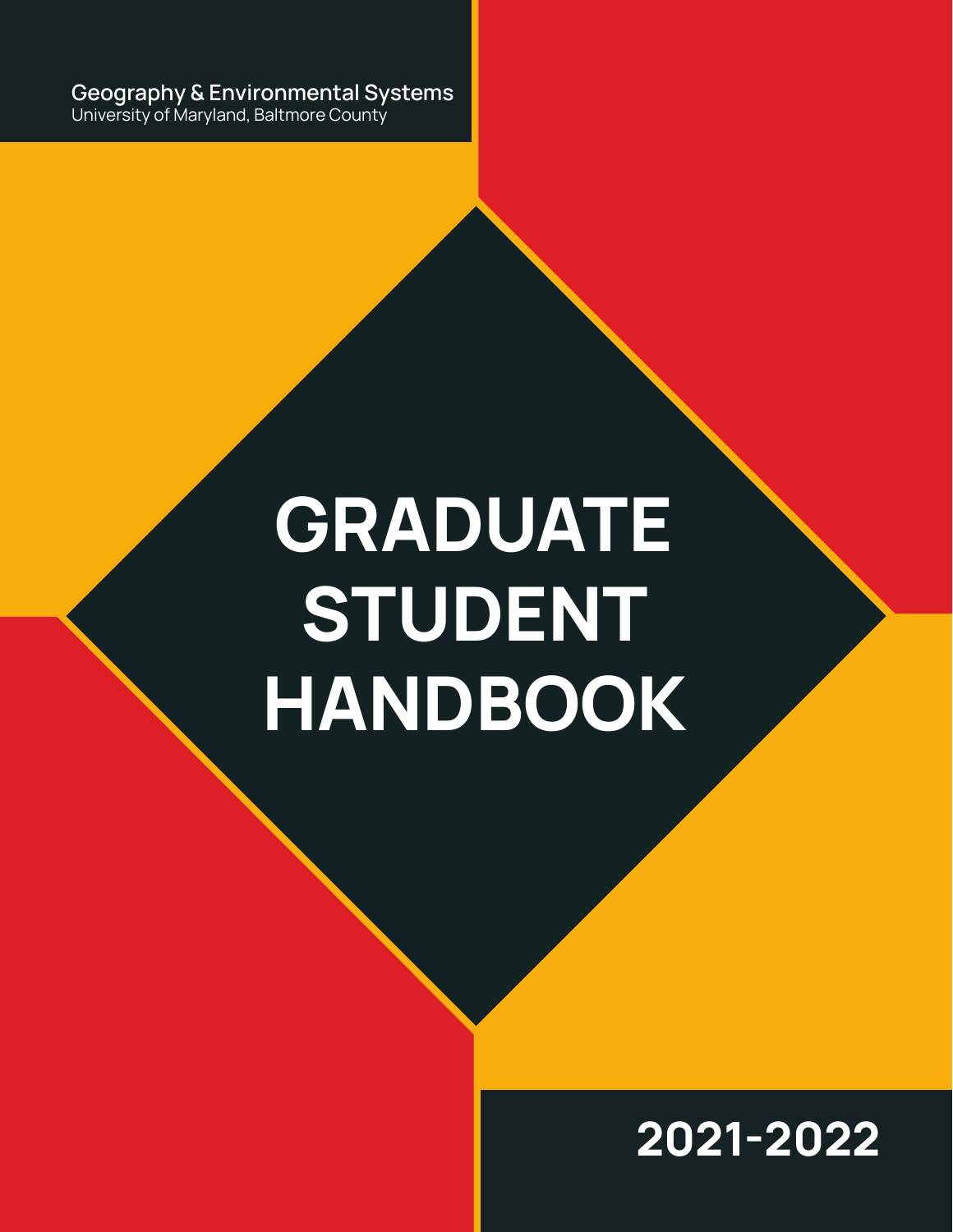| <b>1. INTRODUCTION</b>                                                        | 4  |
|-------------------------------------------------------------------------------|----|
| A. Graduate Program Committee                                                 | 4  |
| B. Graduate Program Director (GPD)                                            | 4  |
| C. GES Graduate Student Organization                                          | 5  |
| D. Department Chair                                                           | 5  |
| 2. DEPARTMENTAL CULTURE                                                       | 6  |
| A. General Policies, Culture, Diversity, and Inclusion                        | 6  |
| B. Advising: Advisors and Committees                                          | 8  |
| Choosing your advisor                                                         | 8  |
| Co-Advising                                                                   | 8  |
| <b>Required Committee Meetings - PhD Students</b>                             | 11 |
| A brief note on forms                                                         | 11 |
| Required Committee Meetings: Master's students                                | 12 |
| Letters of Recommendation                                                     | 13 |
| Authorship and Intellectual Independence                                      | 13 |
| Professionalism and issues of misconduct                                      | 14 |
| C. The Student and the Department                                             | 14 |
| <b>Teaching and Research Positions</b>                                        | 14 |
| <b>Other Professional Development</b>                                         | 16 |
| <b>Social Events</b>                                                          | 17 |
| <b>Mental Health</b>                                                          | 17 |
| D. "Good Standing" vs. "Good Progress" in Your Program                        | 18 |
| What happens if the department determines that I am not making "good          |    |
| progress"?                                                                    | 19 |
| <b>3. ACADEMICS</b>                                                           | 22 |
| A. General Policies                                                           | 22 |
| Time to Degree/funding limits                                                 | 22 |
| <b>Dual Degree Policy</b>                                                     | 23 |
| <b>Plagiarism and Academic Misconduct</b>                                     | 23 |
| <b>B.</b> Coursework                                                          | 24 |
| <b>Course Selection</b>                                                       | 24 |
| Ph.D. Requirements (44 credits minimum)                                       | 24 |
| I am a PhD student but I got my Master's with GES so I have already taken the |    |
| required classes. Do I still need to take classes?                            | 25 |
| M.S. Requirements (30 credits minimum)                                        | 25 |
| 5-year Pathway                                                                | 25 |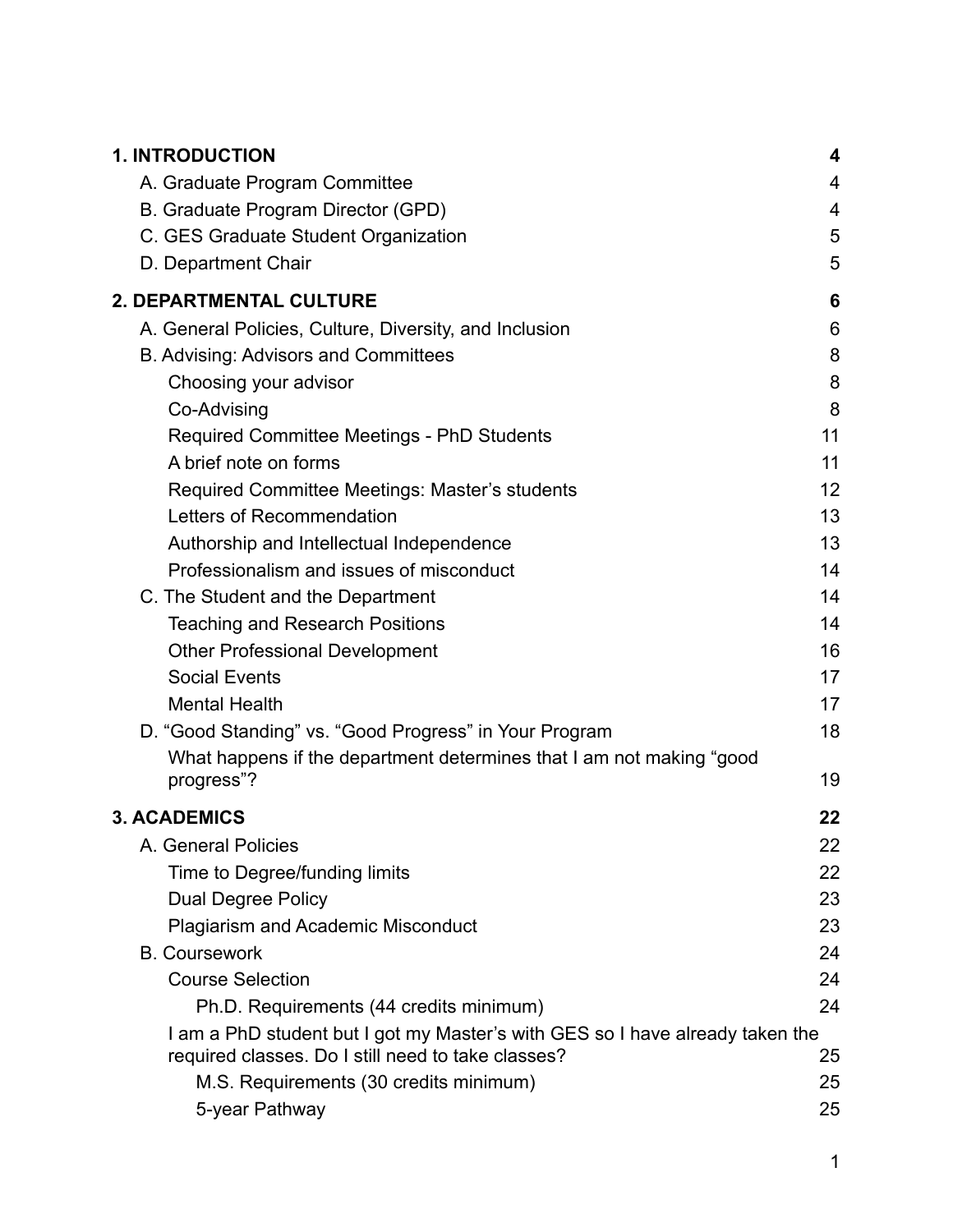| Courses Outside the Department                                                  | 27 |
|---------------------------------------------------------------------------------|----|
| <b>Course Load</b>                                                              | 27 |
| What Statistics course should I take?                                           | 28 |
| C. Research                                                                     | 29 |
| <b>Research Proposal</b>                                                        | 29 |
| <b>Financial Support for Research</b>                                           | 29 |
| The IRB                                                                         | 30 |
| D. Conference Presentations and Publications                                    | 30 |
| E. The Master's Program                                                         | 31 |
| General guidelines                                                              | 31 |
| <b>Timely Completion of Degree</b>                                              | 31 |
| <b>YEAR 1</b>                                                                   | 32 |
| <b>YEAR 2</b>                                                                   | 32 |
| Master's Format: Thesis or Non-Thesis Option?                                   | 32 |
| <b>Master's Examination</b>                                                     | 33 |
| When do I need to turn in my thesis to my committee?                            | 34 |
| Oh no! I want to graduate in Spring, but won't be finished with my thesis until |    |
| May 1, can I still graduate in the Spring?                                      | 34 |
| Master's exams must follow these guidelines:                                    | 34 |
| Internal Application to the PhD program                                         | 35 |
| Moving from Master's to PhD without completing the Master's                     | 35 |
| F. The PhD Program                                                              | 36 |
| <b>General Guidelines</b>                                                       | 36 |
| Coursework                                                                      | 36 |
| Core Courses (7 credits):                                                       | 36 |
| Required Courses (7 credits):                                                   | 36 |
| Electives (12 credits)                                                          | 36 |
| <b>Post-Candidacy Coursework</b>                                                | 37 |
| Candidacy                                                                       | 37 |
| Comprehensive exams                                                             | 37 |
| <b>Proposal Defense</b>                                                         | 37 |
| <b>Timely Completion of Degree</b>                                              | 38 |
| <b>Candidacy Exam</b>                                                           | 38 |
| Timing:                                                                         | 39 |
| <b>Proposal Defense</b>                                                         | 40 |
| <b>Dissertation</b>                                                             | 41 |
| Presentation by the candidate of the research                                   | 42 |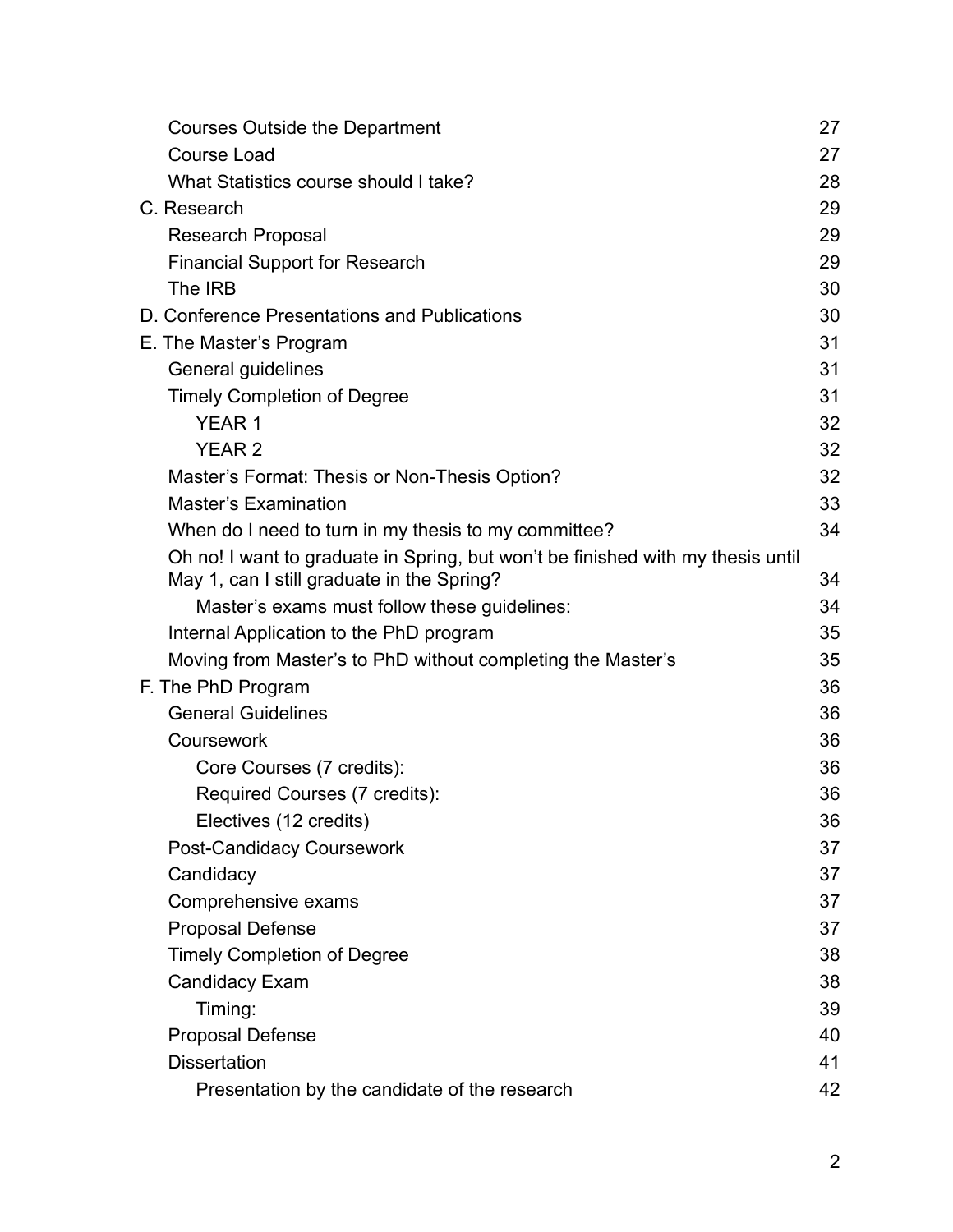| Private discussion among the committee members and student | 42 |
|------------------------------------------------------------|----|
| Final paperwork                                            | 43 |
| <b>4. FINANCIAL SUPPORT</b>                                | 45 |
| A. Graduate Student Funding                                | 45 |
| <b>Graduate Research Assistants</b>                        | 45 |
| <b>Graduate Teaching Assistants</b>                        | 45 |
| <b>Registration Requirements</b>                           | 45 |
| <b>Stipends</b>                                            | 46 |
| B. Fees                                                    | 46 |
| C. Benefits                                                | 46 |
| <b>Health Insurance</b>                                    | 47 |
| D. Reappointment and "Contracts"                           | 47 |
| F. Travel and Research Support                             | 48 |
| Departmental Support for Presenting at Conferences         | 48 |
|                                                            |    |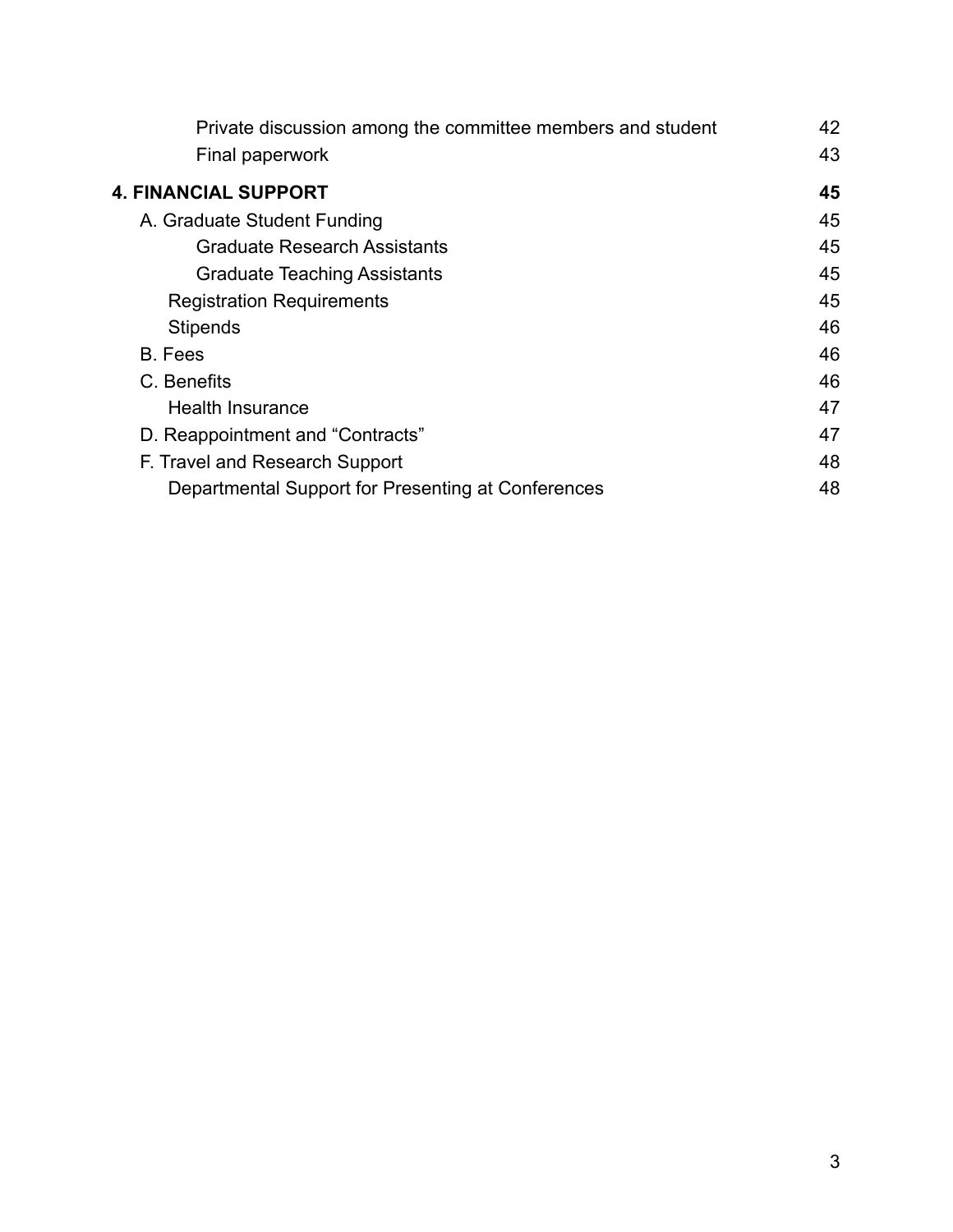# <span id="page-4-0"></span>1. INTRODUCTION

## <span id="page-4-1"></span>**A. Graduate Program Committee**

The Graduate Program Committee (GPC) is dedicated to advancing the aims of the Graduate Program for all graduate students. The committee is comprised of the Graduate Program Director (GPD), four other faculty members to represent the department's specializations. In addition, the Department Chair serves as an ex-officio (non-voting) member.

The GPC serves several specific roles:

- To publish and regularly update this handbook
- To recruit students to the program
- To oversee the evaluation of all applications to the graduate program.
- To coordinate and oversee the orientation of new students to the department, including guidance for students who are likely to be teaching assistants during their graduate career.
- To coordinate the process for supporting and evaluating student progress.
- To coordinate necessary revisions to the graduate curriculum, and to coordinate with the various bodies on campus tasked with overseeing curricular issues.
- To deal with petitions and other special requests made by graduate students.
- The GPC also handles various ad-hoc issues related to graduate students (governance, academics, awards) within and beyond the department.

For the 2021-22 academic year, the GPC is:

- David Lansing (GPD)
- Andy Miller
- Chris Swan
- Dawn Biehler
- Dillon Mahmoudi
- Alan Yeakley (ex oficio, non-voting member)

#### <span id="page-4-2"></span>**B. Graduate Program Director (GPD)**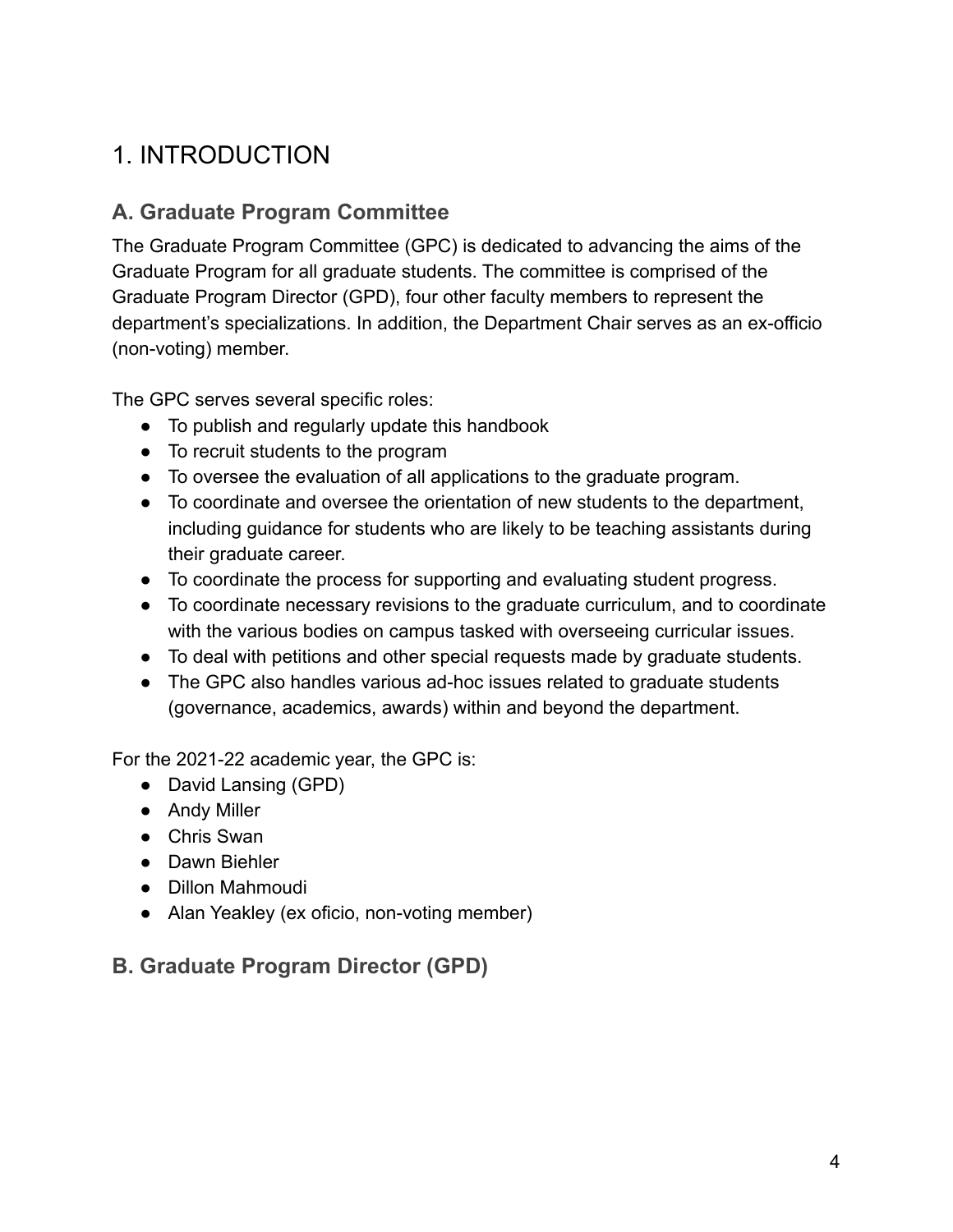The Graduate Program Director is the primary administrative liaison between graduate students and the department and between the department and the Graduate School. In this capacity the GPD is tasked with updating students regularly regarding administrative deadlines, alerting students to upcoming events, and making announcements on behalf of faculty regarding graduate student progress. A large part of the GPD's job is to handle the day-to-day flow of graduate applications and to compile and make that information available to the GPC and other faculty.

## <span id="page-5-0"></span>**C. GES Graduate Student Organization**

The GSO is the university-recognized organization for graduate students in geography and environmental systems that serves the interests of the graduate student body; the organization strives to improve the experience of all graduate students. All graduate students in geography and environmental systems are by default members of the GSO. The organization serves a number of important roles within the department and wider university community. Representatives from the GSO are elected each year to serve as a non-voting representative in faculty meetings. The GSO is also active in voting for a CAHSS representative in the Graduate Student Senate. The Senate provides a forum for graduate students to voice concerns to the rest of the graduate student body and to discuss methods for addressing such concerns within the GSO leadership.

The GSO is also active in assisting with department functions, hosting events both for the department and wider university community, and organizing social events. Participation and meeting attendance is encouraged for all students in the geography department, and many opportunities are made available for all graduate students to become involved with specific tasks and activities throughout the academic year.

## <span id="page-5-1"></span>**D. Department Chair**

The Chair of the Department of Geography and Environmental Systems plays a crucial role in the graduate program, particularly in terms of setting the priorities for the GPC. The Chair reviews all GPC recommendations regarding all aspects of graduate program policy, and is responsible for final decisions. The Department Chair is also the ultimate department-level arbiter of any disputes or problems between and among faculty and graduate students.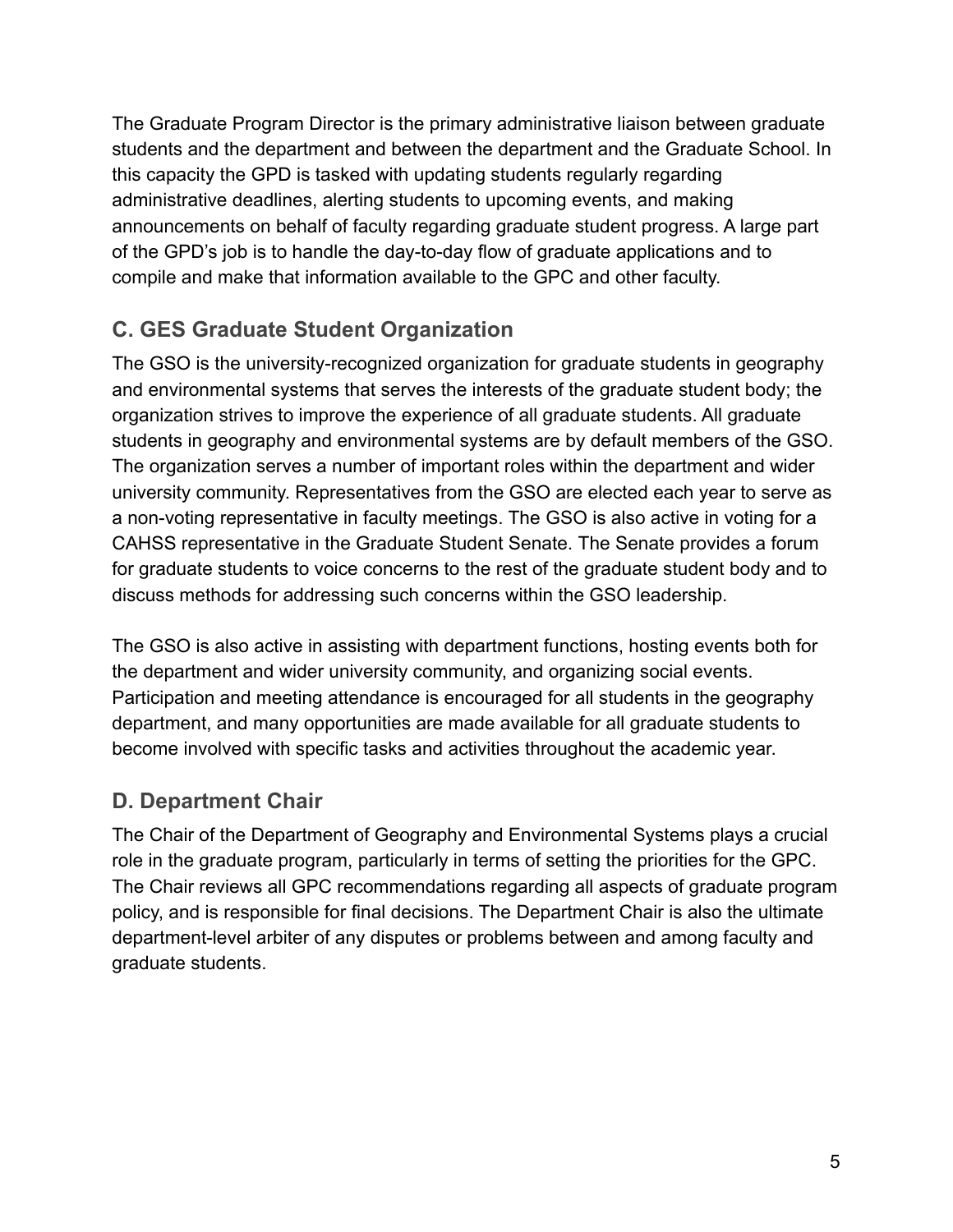# <span id="page-6-0"></span>2. DEPARTMENTAL CULTURE

## <span id="page-6-1"></span>**A. General Policies, Culture, Diversity, and Inclusion**

The Department of Geography and Environmental Systems strives to create a vibrant intellectual environment that is conducive to learning and the free exchange of ideas in an open, accessible, collaborative, and supportive climate. The Department is committed to the pursuit of academic rigor while providing an environment that is free from all forms of discrimination, harassment, exploitation, or intimidation for every person. We welcome all individuals regardless of their age, ancestry, color, disability, gender identity or expression, genetic information, military status, national origin, caste, race, religious beliefs, sex, sexual orientation, veteran status, economic status, political views, or any other form of difference or identity.

We aim to foster a sense of shared experience and common purpose for everyone in the department, along with a collective responsibility for each other's well-being and for the well-being of the department as a whole. Academic rigor and intellectual exchange of ideas are integral parts of development as scholars. All exchanges among members of the department are to be conducted in a respectful, professional, collegial manner that is accepting of the diversity of backgrounds within the community.

Further, the Department is a space where we see difference as central to informing our research process, and our goal is to work openly to understand our own unique identities, experiences, and viewpoints in order to grow not only individually but collectively. We see difference as a strength that provides new perspectives and creative thinking. We acknowledge the need for continuous improvement to foster an environment that values self-reflection about and ongoing adaptation to the needs of the department and its members. We therefore seek to continually improve inclusion within our community and to foster a welcoming atmosphere for new students, faculty, postdocs, and staff.

The Department of Geography and Environmental Systems is committed to the constant work that is necessary to facilitate new frameworks, ideas, and paradigms, and new leaders within the discipline. We aim to sustain the highest level of research and teaching possible, and to cultivate discourse among diverse parties both within and beyond our classrooms, conferences, and publications.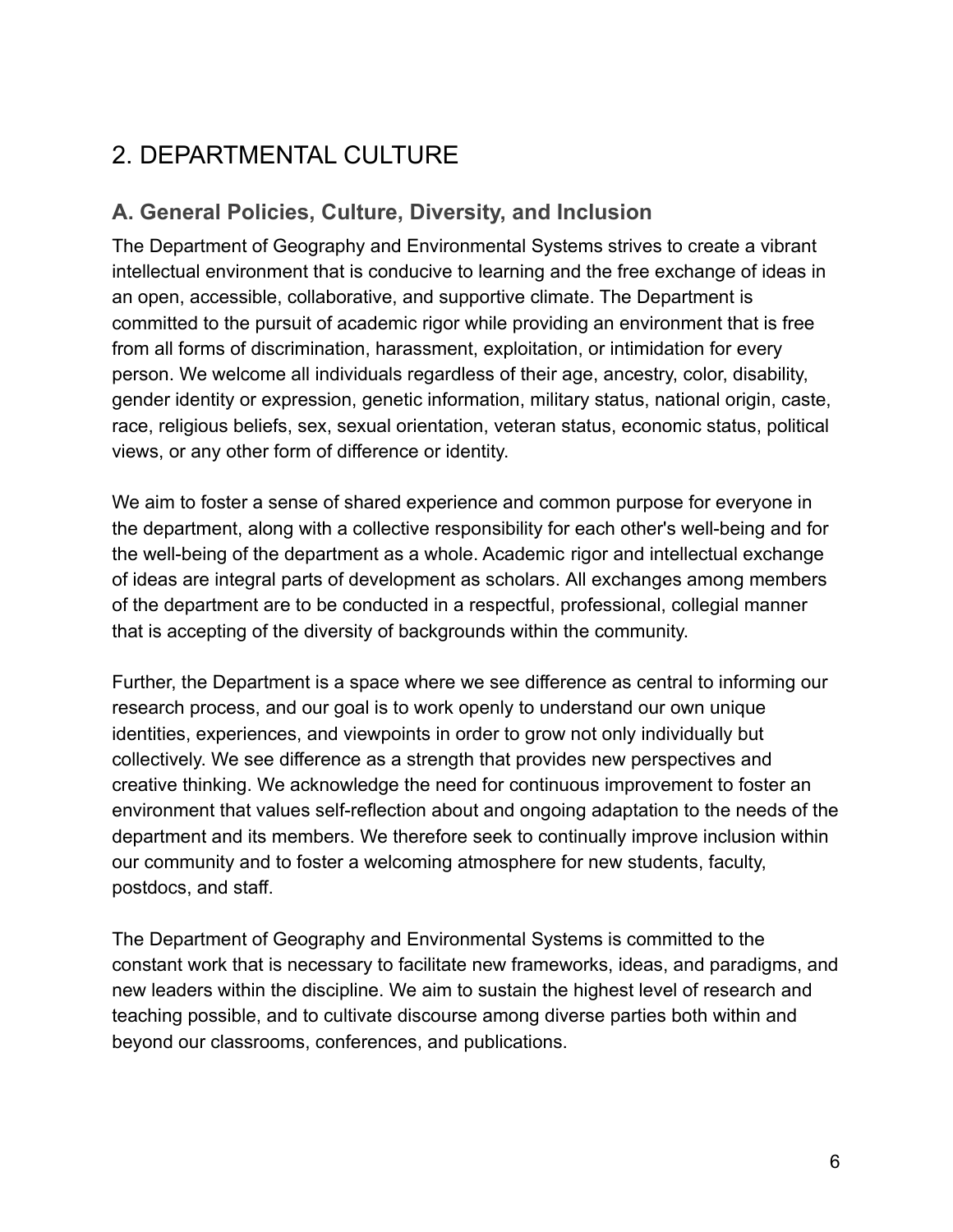The Department aims to extend to each member of the community the resources necessary to achieve the highest levels of distinction in their work and scholarship. While all members of our community are responsible for achieving these goals, we understand that power is embedded in the academy and those of us who possess it must use this power to create an inclusive community. The Department of Geography and Environmental Systems has a unique role and perspective within the College, the University, our community, and in the academy in its study of space, place, and environment. We thus acknowledge that the university was established upon the land of the Piscataway and Susquehannock peoples and that, over time, citizens of many more Indigenous nations have come to reside in this region. We also acknowledge the history of slavery and the slave trade in building Maryland and Baltimore, and the legacies of redlining and other forms of racial segregation here. We additionally acknowledge that the academy, along with the discipline of geography itself, is historically bound to colonial aims and intentions and is still tied to and upholds imperialism, racism, cis-heteropatriarchy, and ableism today, among other sorts of violence based on the fabrication of hierachies of difference. Therefore, it is our responsibility to confront and uproot these inequalities on behalf of social justice.

This statement on general departmental policy, culture, and inclusion is inspired by the work of other scholars and departments, and echoes the policies, statements, and sentiments of the University of Maryland Baltimore County. For support and additional information, please see:

- UMBC Mission and Values [\(https://about.umbc.edu/mission-and-vision/](https://about.umbc.edu/mission-and-vision/))
- Sexual Misconduct Policy and Procedures, including sexual harassment, gender discrimiantion, interpersonal violence ([https://oei.umbc.edu/umbcs-policy-on-prohibited-sexual-misconduct-interperson](https://oei.umbc.edu/umbcs-policy-on-prohibited-sexual-misconduct-interpersonal-violence-and-other-related-misconduct/) [al-violence-and-other-related-misconduct/](https://oei.umbc.edu/umbcs-policy-on-prohibited-sexual-misconduct-interpersonal-violence-and-other-related-misconduct/))
- Discrimination and Equal Opportunity Policy ([https://oei.umbc.edu/discrimination-policy/\)](https://oei.umbc.edu/discrimination-policy/)
- Resources for Academic Support, including the Student Disability Services (<https://about.umbc.edu/academic-support/>)
- Resources for Health and Wellbeing, including counseling, health services, sobriety support, and the Women's Center (<https://about.umbc.edu/health-wellbeing/>)
- Title IX (<https://oei.umbc.edu/gender-discrimination-sexual-misconduct/><sup>1</sup>)

<sup>1</sup> We thank the following departments for their important statements on culture, climate, diversity, and inclusion: (1) UCSC Principles of Community, (2) Department of Geography at The Ohio State University, (3) Department of Geography at the University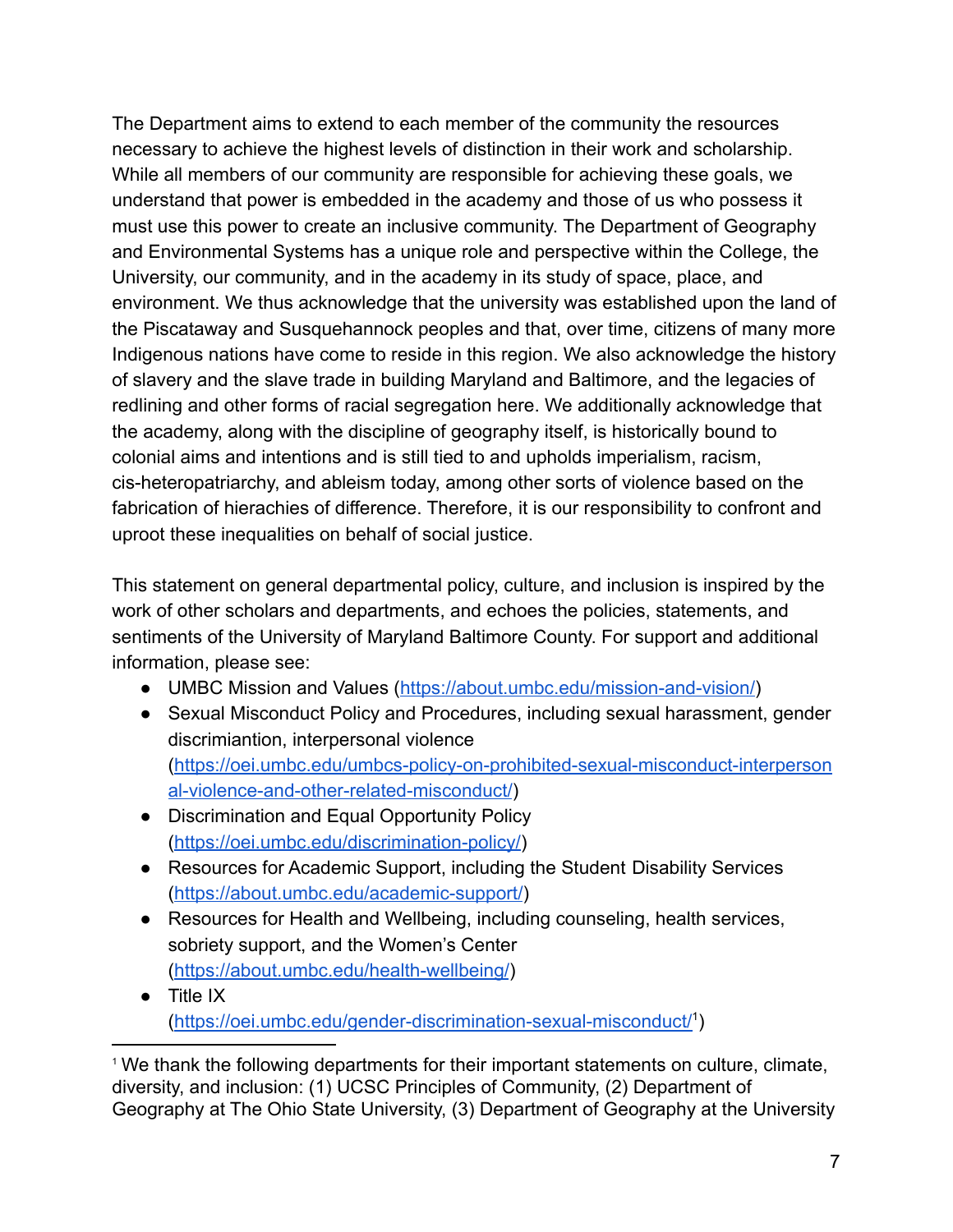## <span id="page-8-0"></span>**B. Advising: Advisors and Committees**

#### <span id="page-8-1"></span>**Choosing your advisor**

The student-advisor relationship is at the heart of the graduate enterprise. Your advisor is your intellectual guide, advocate and professional model. Success in the graduate program therefore rests in large part on achieving a productive mentoring relationship with your advisor. Typically, incoming graduate students have already selected their advisor prior to enrolling. At the PhD level we won't accept a student unless there is already a willing advisor. At the Master's level it is possible to enter without a predefined advisor, though this is not common.

Things to consider when selecting an advisor:

- They must be a regular faculty member of the department
- You must identify an advisor by the end of your first semester
- You may change advisors at any time (except when graduating or advancing to candidacy)
- Co-advising is a viable option
- Some potential advisors may be unavailable due to other duties or a lack of fit with the advisee's interests, topically or methodologically.

To change your advisor:

- Consult with the GPD
- Consult with, and come to an agreement with, both the new and old advisor
- If both the new and old advisor are amenable to the switch, inform the GPD of the switch
- If one advisor (the old one or the new one) objects to the switch, then the matter will be brought to the Graduate Program Committee for review and a decision.

## <span id="page-8-2"></span>**Co-Advising**

In some cases, it is appropriate for a student to have a co-advisor. For this to happen both advisors must agree to this arrangement. In cases of co-advising it is critical that there is clear communication between both advisors and the student.

of Kentucky, (4) Toulon School of Urban Studies and Planning at Portland State **University**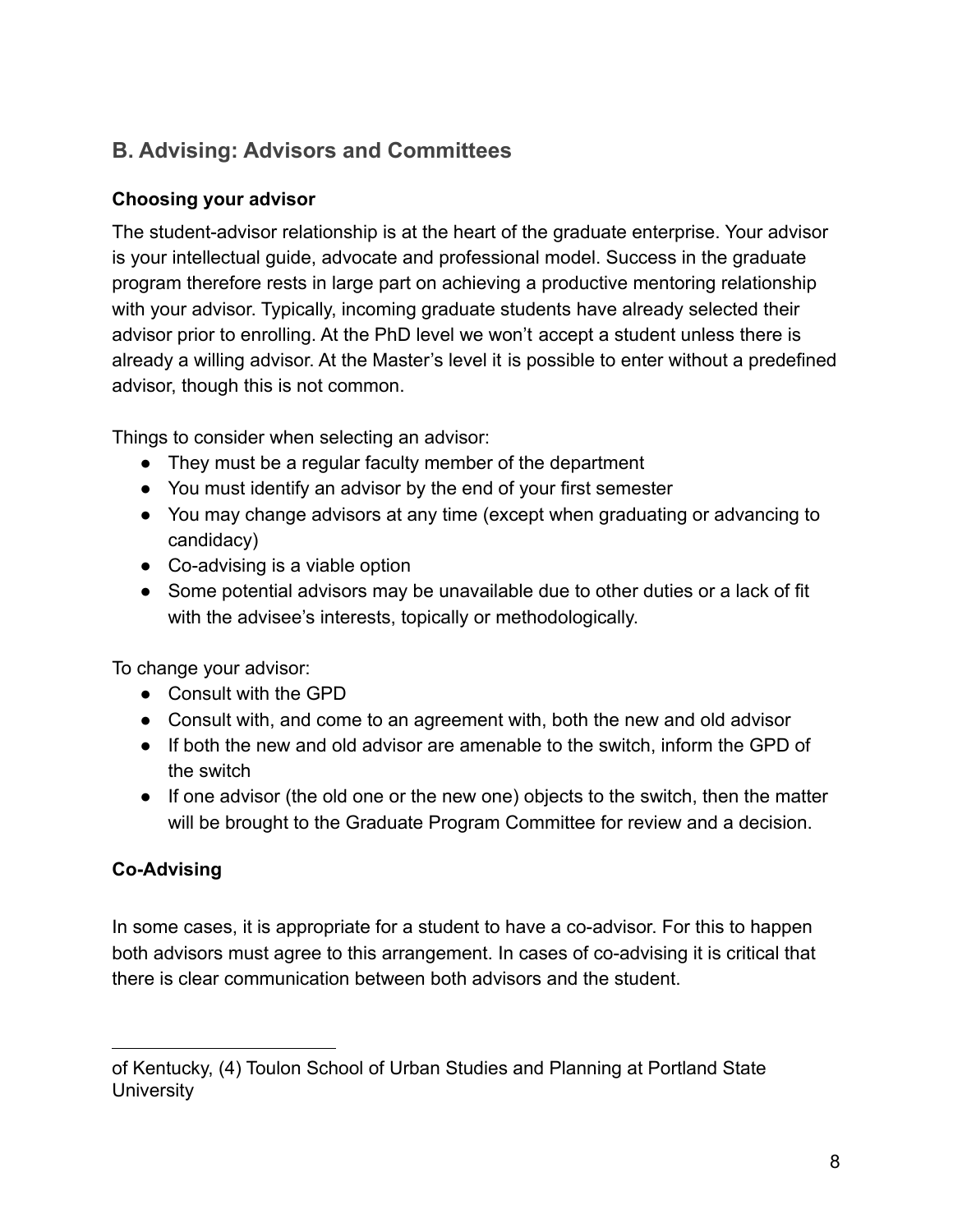#### **Advising Best Practice**

You should meet with your advisor at the start of every academic year to review theachievements of the previous year and to establish goals and expectations for the coming year.In addition, you and your advisor are expected to meet at least once a semester. It is recommended that you keep your advisor informed of various elements of your professional life so that they can be an effective advocate for you. You may work with your advisor to develop a more frequent schedule of meetings as needed, throughout your time as a student or during particular times when more consultation and advice are needed.

#### **Choosing your committee: guidelines**

In addition to your advisor, other faculty members will form the committee(s) that helps to guide you through the program. Your committee members should have a demonstrated interest and/or expertise in some aspect of your research program. Ideally, you should choose faculty members with whom you have already taken a class, although this can be difficult given the time constraints on naming your committee. If it is not possible to take a class with prospective committee members, it may help for you to arrange a meeting with individuals to discuss your research ideas, how that faculty member could add to your committee, and whether they are available. You should also discuss additional committee members with your main advisor(s). Make an effort to populate your committee with faculty who—based on your conversations with them—appear to be best able to help you with your project.

For all MS thesis track and all PhD students:

- All students should form a committee by the end of their first year
- Number of committee members varies; see below
- Keep track of the number of "regular" and "associate" graduate faculty on the committee; UMBC requires a certain number of "regular" status (see below)
- Committees should be approved by the GPD

You may change your committee at any point up until six months before you intend to defend your dissertation or thesis. In the case of shared advising responsibility (i.e. co-advising), the two advisors must decide who will chair exams (comprehensive, candidacy, or final).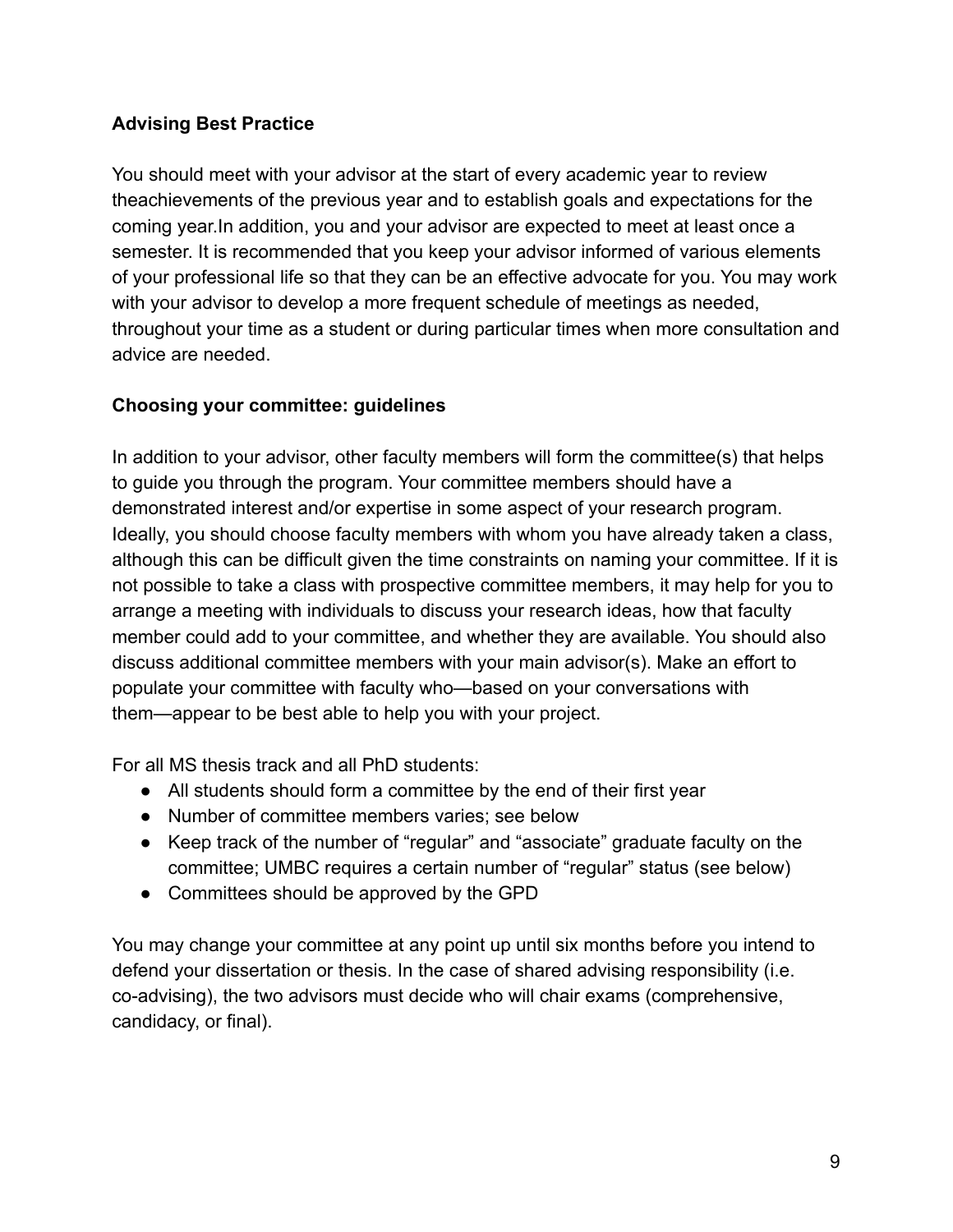For Master's students:

- 3-5 faculty members
- At least 2 must be faculty in the Department of Geography and Environmental **Systems**

For PhD candidacy exam committees:

- Minimum 4 faculty members for the comprehensive exams
- Minimum 5 faculty members for the proposal defense
- At least 3 must be "regular" or "associate" graduate faculty in the Department
- At least 3 total committee members must be "regular" status graduate faculty at UMBC

For PhD dissertation committee:

- Minimum 5 faculty members
- The majority must be faculty in the Department of Geography and Environmental **Systems**
- At least 3 total committee members must be "regular" status graduate faculty at UMBC

As the complexity of a committee grows, so too does the challenge of convening meetings and exams with that committee, as all members must be present for an exam to proceed (apart from pandemic times, the Graduate School allows one member to appear via video conferencing). Multiple members may appear by video but this requires permission from the Graduate School. We therefore encourage students to balance their desire for a 'dream committee' against the logistical challenges of meeting regularly and substantively with that committee.

It is possible for composition of a student's pre-candidacy committee differs slightly from that of the student's so-called "Dissertation Committee." This reflects the different pedagogic goals of each step, and can affect the faculty expertise drawn on at each phase. For example, at the pre-candidacy stage, it is common for students to draw exclusively on faculty within the Department. As they advance in their research post-candidacy, they may wish to replace one of those internal committee members with a member from outside the department or the University who is a recognized specialist in some aspect of the student's dissertation research. Communicate all changes in committee membership to the Graduate Program Director in writing as soon as they are made; committee members for the final dissertation defense must be nominated at least six months prior to the defense.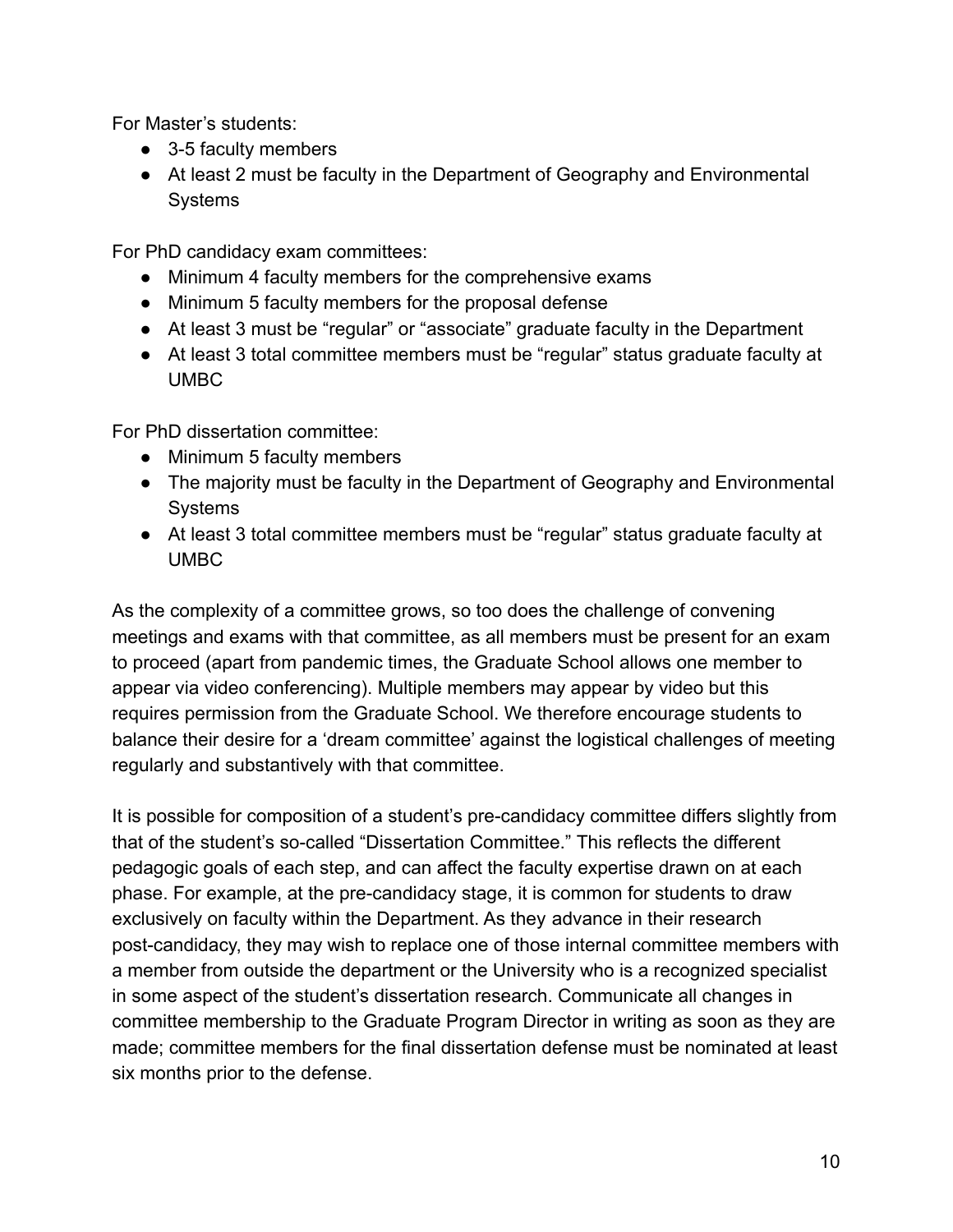#### <span id="page-11-0"></span>**Required Committee Meetings - PhD Students**

PhD students are required to have the following meetings with their committee:

- 1. Initial advisory meeting: completed at the end of the students' 2nd semester
- 2. Pre-comprehensive exam meeting. This is to determine if the student is ready to proceed with the comprehensive exams. Completed by the students 3rd semester.
- 3. Comprehensive Exam Defense: completed by the student's 4th semester.
- 4. Proposal Defense: completed no later than the end of the semester following the student's comprehensive exam. A successful proposal defense is the final step for the student to officially advance to candidacy.
- 5. Dissertation Defense: The Graduate School has a "4-year rule". Students must defend their dissertation no later than four years from the time they advance to candidacy.

In addition to these meetings, the student needs to submit an annual advising report to the GPD. This report is due by the end of Spring semester.

Each of these meetings has required paperwork. Please see the department website for the correct forms.

#### <span id="page-11-1"></span>**A brief note on forms**

Throughout your time as a graduate student you will have to fill out many different forms. It is important to keep in mind that there are basically two types of forms, Departmental forms and Graduate School forms.

GES Department forms can be found on our website. <https://ges.umbc.edu/degree-progression-and-forms/>

Graduate School forms can be found at the Graduate School website. <https://gradschool.umbc.edu/students/forms/>

Almost all Graduate School forms are now online-only DocuSign forms. Department forms have not been converted to Docusign yet and remain word documents.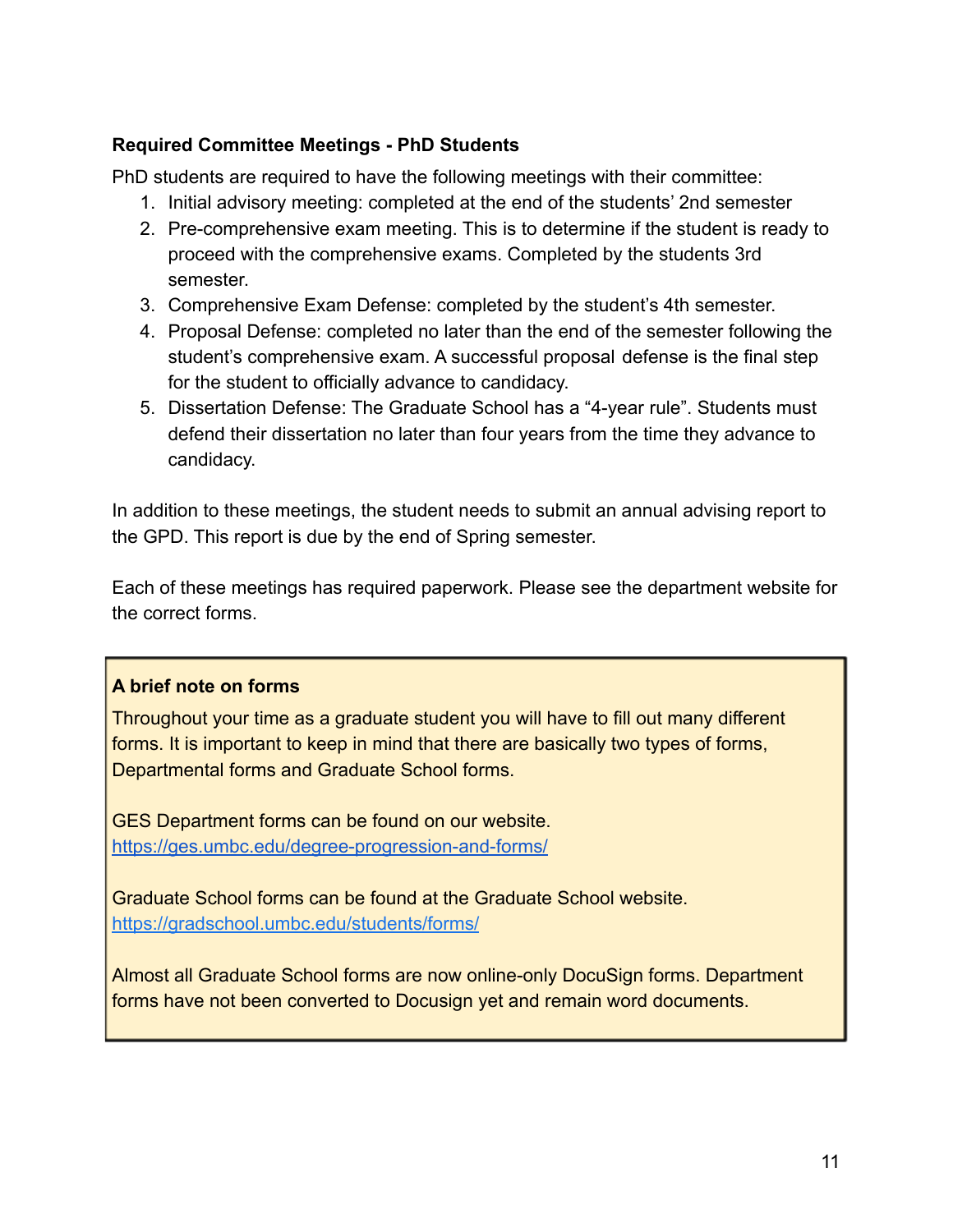There are strong pedagogic benefits associated with committee meetings. Sitting down with all your committee members accomplishes several things that separate meetings with individual committee members cannot:

- Ensures that your progress is discussed jointly by the committee in a regular manner
- Ensures that all committee members are 'on the same page' regarding your goals and progress
- Clarifies differences of opinion between committee members regarding advice to you.

These differences can be highly productive moments of intellectual debate. But they must be openly discussed in a group setting in order to minimize confusion and stress to you. It is the job of your advisor to mediate such differences professionally and in such a way as to maximize their intellectual benefit to you.

While it may not be possible or practical to convene all committee members (due to faculty sabbaticals, for example, or because external committee members are at foreign institutions), it is strongly recommended that every effort be made to do so. Failure to meet the minimum meeting schedule for committee meetings may result in the student being declared no longer making good progress toward degree, which can result in the loss of funding.

#### <span id="page-12-0"></span>**Required Committee Meetings: Master's students**

Master's students do not have to follow the same above schedule for committee meetings as PhD students. Non-thesis Master's students do not have a committee at all. The only required committee meeting for thesis-option Master's students is the final thesis defense.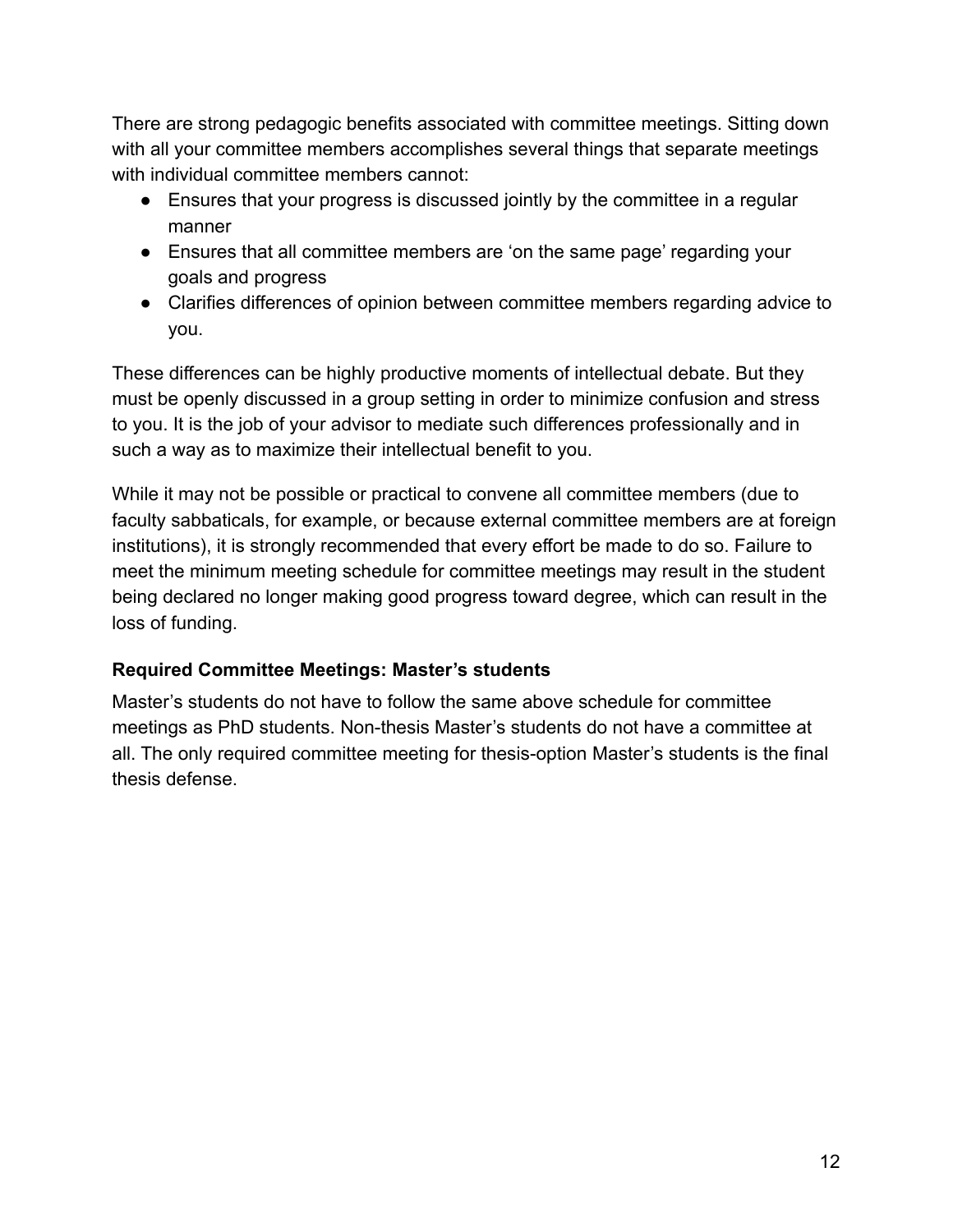#### <span id="page-13-0"></span>**Letters of Recommendation**

One of your advisor's and committee members' most time-consuming duties is to write letters of recommendation for you. It is likely that they will do so multiple times during your tenure in the Department (to support grant proposals, fellowships, job applications, and so on), and they will continue to do so for some years after you have graduated (in support of job applications or applications for advanced academic programs).

Faculty members understand that letter-writing is an important part of their job, as these letters play an extremely important role in your career. Nevertheless, there are times of the year when faculty can be swamped with letter-writing requests. Your responsibility, therefore, is to ensure that you make the process as straightforward and timely as possible for your advisor and committee. After all, a faculty member pressured by an untimely letter request or provided with insufficient information is less likely to write a compelling letter. This means observing the following:

- Give your letter-writers as much warning as possible regarding the due date; ask if they anticipate being away or otherwise unavailable prior to the due date.
- Furnish the complete details of the job or competition to which you are applying, and the complete name and details of the person or committee to whom the letter be addressed. If you cannot find this information, contact the source to get it.
- Where appropriate, offer the letter-writer a copy of the statement or proposal that you have written for the application. Provide letter-writers with an up-to-date copy of your C.V. to ensure that the details of their letter match your record.

#### <span id="page-13-1"></span>**Authorship and Intellectual Independence**

The goal of the advising relationship is to foster intellectual curiosity and the free and open exchange of ideas. Especially when a student's research endeavors are closely intertwined with those of their advisor, however, it can be difficult to trace 'ownership' of an idea back to one party. Similarly, it can be difficult to disentangle the contributions of each to a joint research effort, such as a manuscript intended for publication.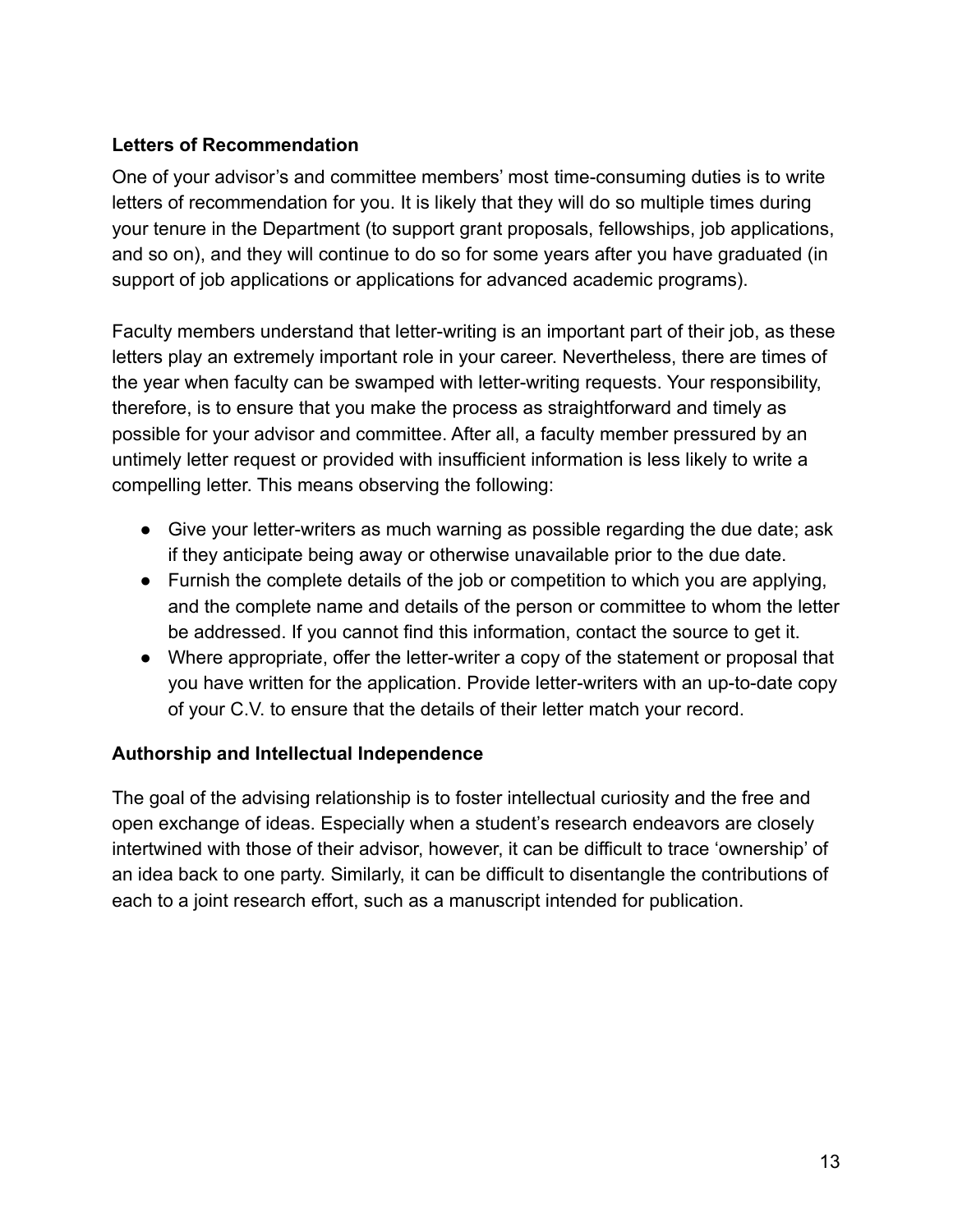Issues of intellectual contribution and authorship should be discussed candidly with your advisor. Faculty hold different views on the relative roles of faculty and students in the authorship of work emanating from advised research. To avoid misunderstandings, it is **strongly recommended** that students ask their advisor to clearly lay out their authorship/attribution policies as early as possible in the mentoring relationship. As research projects evolve, it may be helpful to continue the conversation about authorship and attribution, for example if the graduate student takes on new roles or generates new ideas for a project. If the policies appear unfair, students may seek mediation with the GPD, but this disagreement may be grounds for seeking out a different advisor. Should this be impractical, students should bring their concerns to the GPD and/or the Chair of the Department.

Similarly, you are encouraged to speak frankly with *any* research collaborators about attribution protocols early in the collaborative process.

#### <span id="page-14-0"></span>**Professionalism and issues of misconduct**

Any breach of professionalism by any party in the graduate student-faculty relationship is unacceptable and must be addressed immediately, particularly those relating to sexual misconduct, harassment, or discrimination and in which power imbalance is used to coerce, intimidate, or silence. Students who have experienced or witnessed sexual misconduct or forms of discrimination and bias (such as those based on race, sexuality, disability, or health status) should report the incident through UMBC's Office of Equity and Inclusion (OEI).

In the case of other breaches of professionalism, graduate students wondering how to proceed should bring the problem to the immediate attention of the GPD or to the Department Chair. If neither seems appropriate, please contact UMBC's human resources department.

If the student feels that misconduct involves issues of sex, including sexual and gender based harassment, sexual assault, sexual coercion, relationship violence, domestic violence, sexual exploitation, sexual intimidation, sex and gender based stalking and retaliation, then such misconduct constitutes a potential Title IX violation. Please consult [UMBC's Title IX procedures](https://oei.umbc.edu/gender-discrimination-sexual-misconduct/) for more information.

## <span id="page-14-1"></span>**C. The Student and the Department**

#### <span id="page-14-2"></span>**Teaching and Research Positions**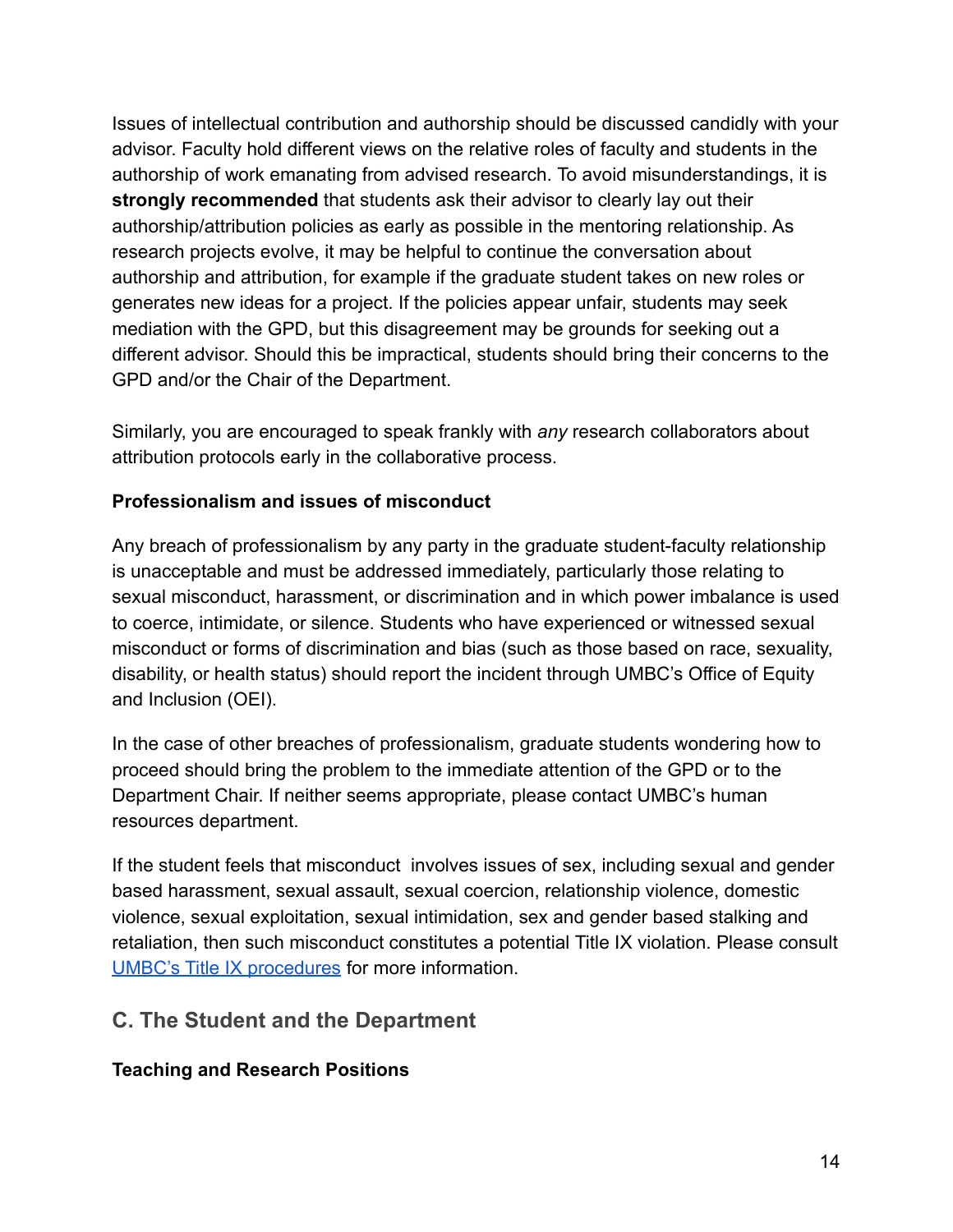One of the rewards and challenges of graduate school is the opportunity to contribute directly to the department's dual mission of teaching and research.

Effective work relationships start with communication—shared objectives, clearly defined expectations, frequent contact, and periodic feedback. At a meeting before the semester begins, instructors/advisors and Graduate Research and Teaching Assistants should discuss the objectives and content of the course/project and agree on responsibilities and division of labor. These understandings should be written down to form a sort of 'contract' of work. As the semester progresses, regular meetings, e-mail, and feedback keep the lines of communication open. Frequent meetings provide an opportunity for you to develop teaching/research skills and to learn from the instructor/supervisor's experience.

Teaching Assistants: It is important to recognize that faculty (and student instructors of record) have different styles and expectations regarding teaching assistantships, and some courses require more work than others. Students can be frustrated by receiving the same pay for different amounts of work. For this reason, every effort will be made to consider these differences in making TA assignments.

Instructor positions: Doctoral students in good standing who have passed their candidacy exams may be asked to take on the primary instruction role for introductory or mid-level undergraduate courses. Because we recognize that teaching experience is essential for competing in the academic job market, the department will try to give post-candidacy PhD students the opportunity to teach a full course, although we cannot guarantee this opportunity. We also recognize that being an instructor requires a large time commitment, and so we will limit these full-teach assignments for students who have reached candidacy.

Research positions: Faculty frequently hire research assistants to assist them with some aspect of their research, from literature reviews to lab work to data analysis. These are positions that should be approached with the same diligence and professionalism required of any position. As with teaching assistantships, the best way to ensure a fair and productive research relationship is to lay out expectations in writing at the beginning of the appointment. Any breach or abuse of those expectations by either party should be brought to the attention of the Graduate Program Director or Department Chair immediately.

Teaching assistants, Instructors, and Research Assistants are covered by policies outlined in UMBC Graduate School's [GA handbook.](https://gradschool.umbc.edu/files/2020/05/GA-Handbook-Spring-2020.pdf) Please consult this handbook for questions about pay, benefits, and other employment policies.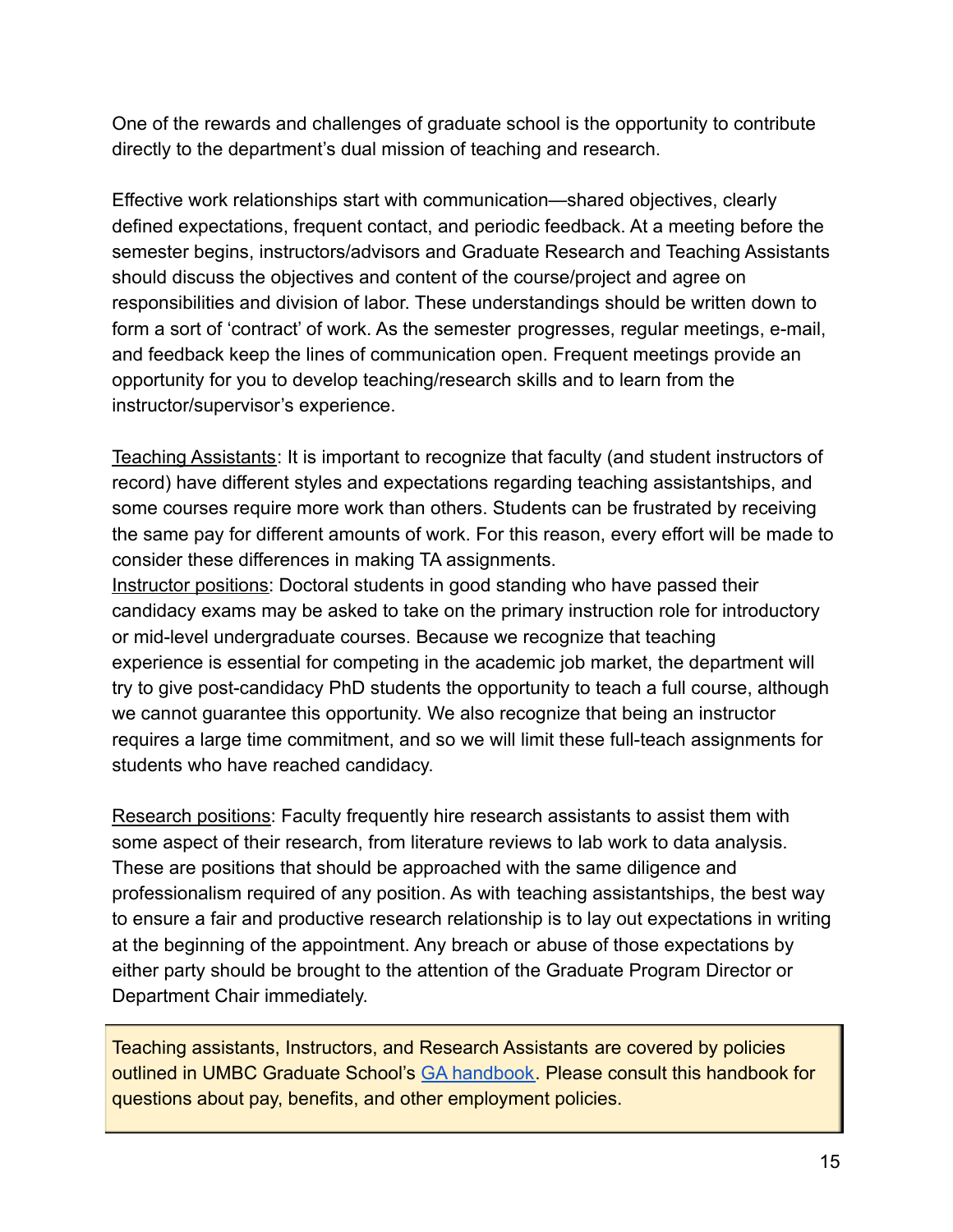Contracts and Reappointment: Students can expect to receive contracts starting 2 months before the start of the term in which they will be appointed. Contracts can be for the academic year or a semester. Students on a one-semester appointment will be notified of whether or not they will be reappointed a month before the end of the semester. Students with a funding package will only be notified if there is some reason they will not be reappointed.

#### **Departmental Seminar**

The Department offers multiple opportunities for professional development, including events such as poster sessions, brown-bag presentations. Particularly important is the GES Departmental Seminar and the Social Sciences Forum, in which people from other institutions as well as UMBC scholars come to give presentations on their research. These are valuable opportunities to keep abreast of developments within and beyond your discipline, and they are important networking opportunities. *All graduate students are expected to participate in these events regularly and substantively* (with the understanding that conflicts may occasionally arise due to teaching and course commitments). All graduate students are required to register for the departmental seminar, GES 689, during their first semester in the program, which also involves helping host visiting speakers.

#### <span id="page-16-0"></span>**Other Professional Development**

Conferences are an important part of interacting with other scholars, and sharing our own scholarly ideas is an important part of professional development. Registration for conferences, including joining scholarly paper or poster sessions, often occurs several months before the conference, so plan ahead and consult with your advisor about conferences that you should consider participating in. Your advisor and fellow students may help you find organized panels and sessions for which you can submit an abstract.

Before attending a conference, work with your advisor and other graduate students to do practice runs of your conference presentations. In these settings, graduate students not only represent themselves, but they represent the Department and the University. Groups within GES such as the GSO, Human Geography Roundtable, or your advisor's lab group are great sources for feedback as you prepare your presentation.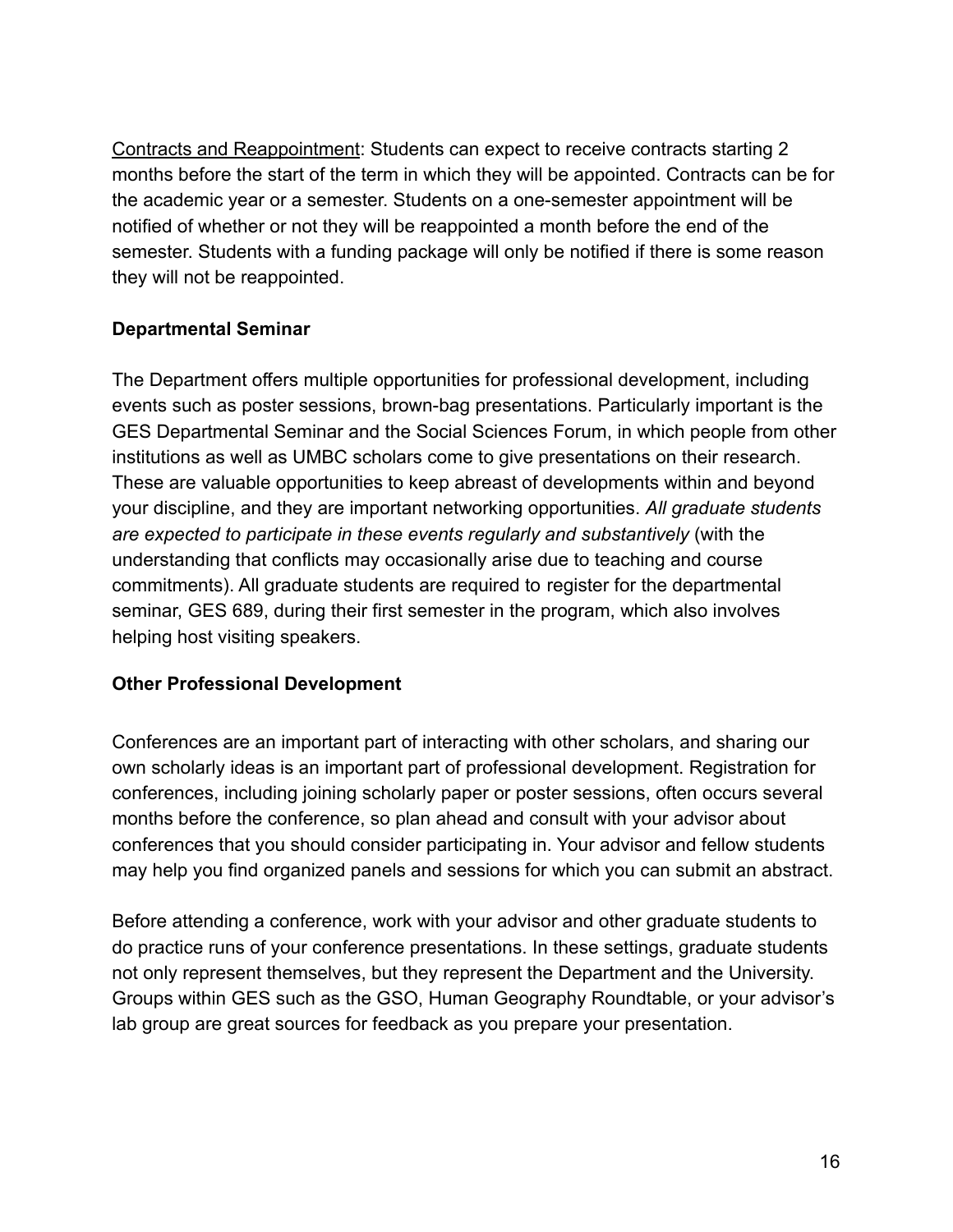Further, UMBC has many departments and hosts numerous events. Graduate students should take advantage of the myriad events ongoing at any time including, but not limited to, speaker series organized by the Center for Social Science Scholarship (CS3), the Dresher Center for the Humanities, and the Center for Urban Environmental Research and Education. News about events that are deemed particularly relevant to geographers and environmental scientists are typically relayed through the departmental graduate listserv and myUMBC.

#### <span id="page-17-0"></span>**Social Events**

The Department and groups such as the GSO and the undergraduate Council of Majors organize a variety of social events throughout the year such as the coffee hours, picnics, hikes, and the end of the year award/graduation reception. All graduate students are encouraged to attend these events.

At the beginning of each fall, the GPC and the GSO will coordinate a graduate student and faculty committee with new students.

#### <span id="page-17-1"></span>**Mental Health**

Graduate school can be emotionally difficult for a whole range of reasons: balancing multiple roles and responsibilities, time management, the uncertain future, and so on. Sometimes the process can be stressful, isolating, and anxiety-inducing, and many students report that their transition to grad school is challenging and occasionally overwhelming. Maintaining healthy relationships and routines, and building new connections with fellow grad students and with others in the GES and UMBC community can be rewarding and help provide mutual support through the challenges of graduate school. Other important practices for supporting mental health can include (but are not limited to) knowing your limits or boundaries (for example, setting hours during which you will not respond to emails or do school work); celebrating successes; communicating clearly and openly about topics such as expectations and limitations; and sharing struggles with others.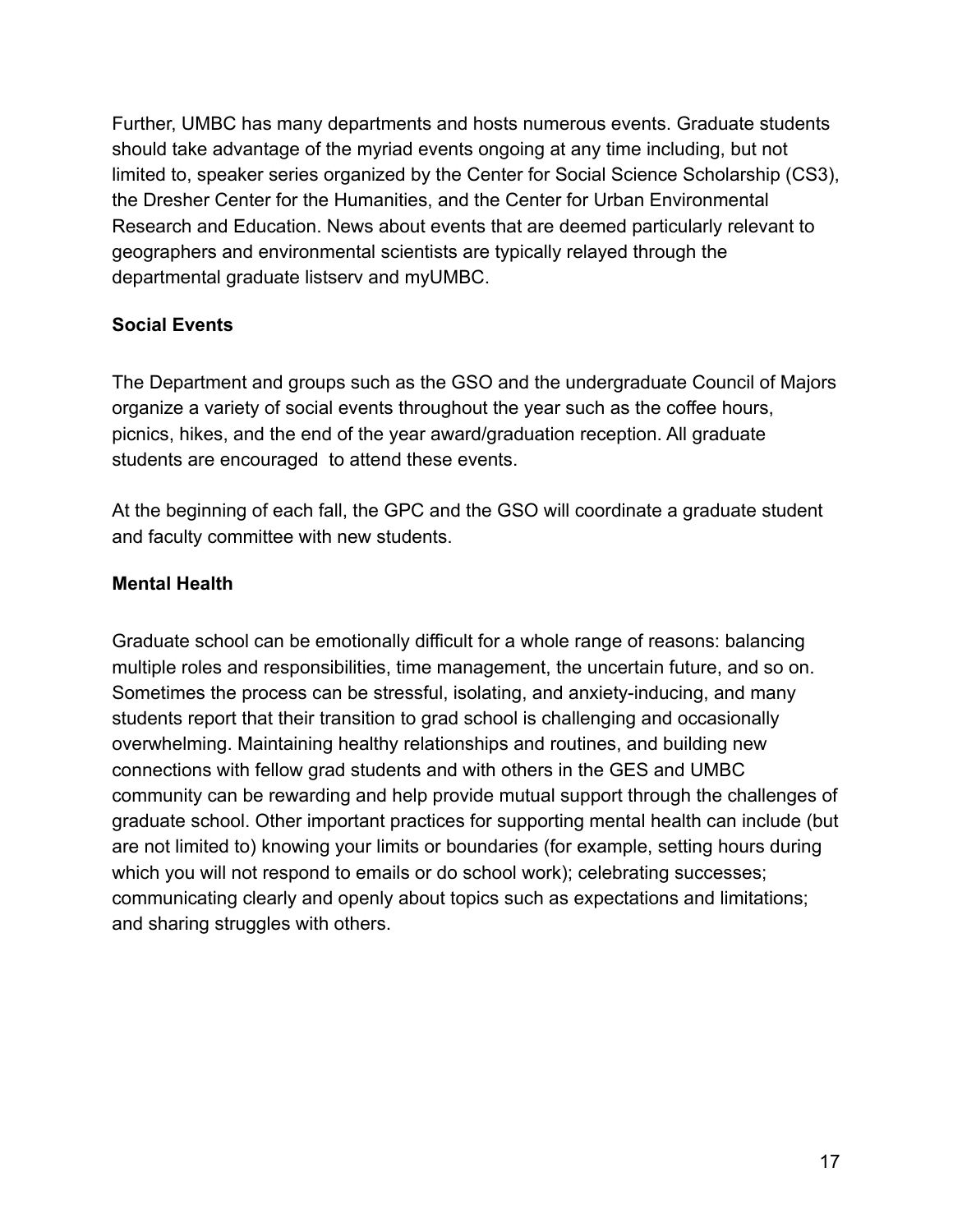*Feeling overwhelmed or anxious is not unusual and is not a sign of failure; help is available.* If you feel this way, please discuss it with your advisor, who may be able to offer you some concrete suggestions to ease your stress. Fellow students can also be a strong support network. Your committee members, the GPD, and other faculty can also be helpful. Also be aware of the many resources on campus designed to help students with time management and with the management of stress and anxiety. [The UMBC](https://counseling.umbc.edu/) [counseling center](https://counseling.umbc.edu/) is an on-campus resource available to you.

## <span id="page-18-0"></span>**D. "Good Standing" vs. "Good Progress" in Your Program**

The Graduate School considers a student to be in "good standing" if they maintain a GPA above a 3.0. Students who do not maintain a 'B' (3.0) average may be placed on academic probation. To avoid dismissal from the Graduate School, the student must achieve a cumulative GPA of at least 3.0 by the end of the semester following being placed on probation.

*The Department of Geography and Environmental Systems sets a higher standard that clearly distinguishes "good standing" from "good progress."* "Good progress" recognizes excellent academic progress as well as active engagement in other aspects of the department's mission. Students are making "good progress" through the GES program when they:

- Make timely progress through the basic 'milestones' of their program
- These include but are not limited to identifying an advisor, assembling a committee, writing a research proposal, completing candidacy, submitting drafts of written work to advisor/committee, and defending the thesis
- Perform TA, RA, or instructor responsibilities professionally
- Meet regularly with their advisor and committee
- Apply for research funding or other support (as appropriate)
- Present and publish their research (as appropriate)
- Participate fully in the life of the department, e.g. attending talks
- Maintain good grades ("As" or "Bs") and clear any "incompletes" on a timeline agreed upon with course instructor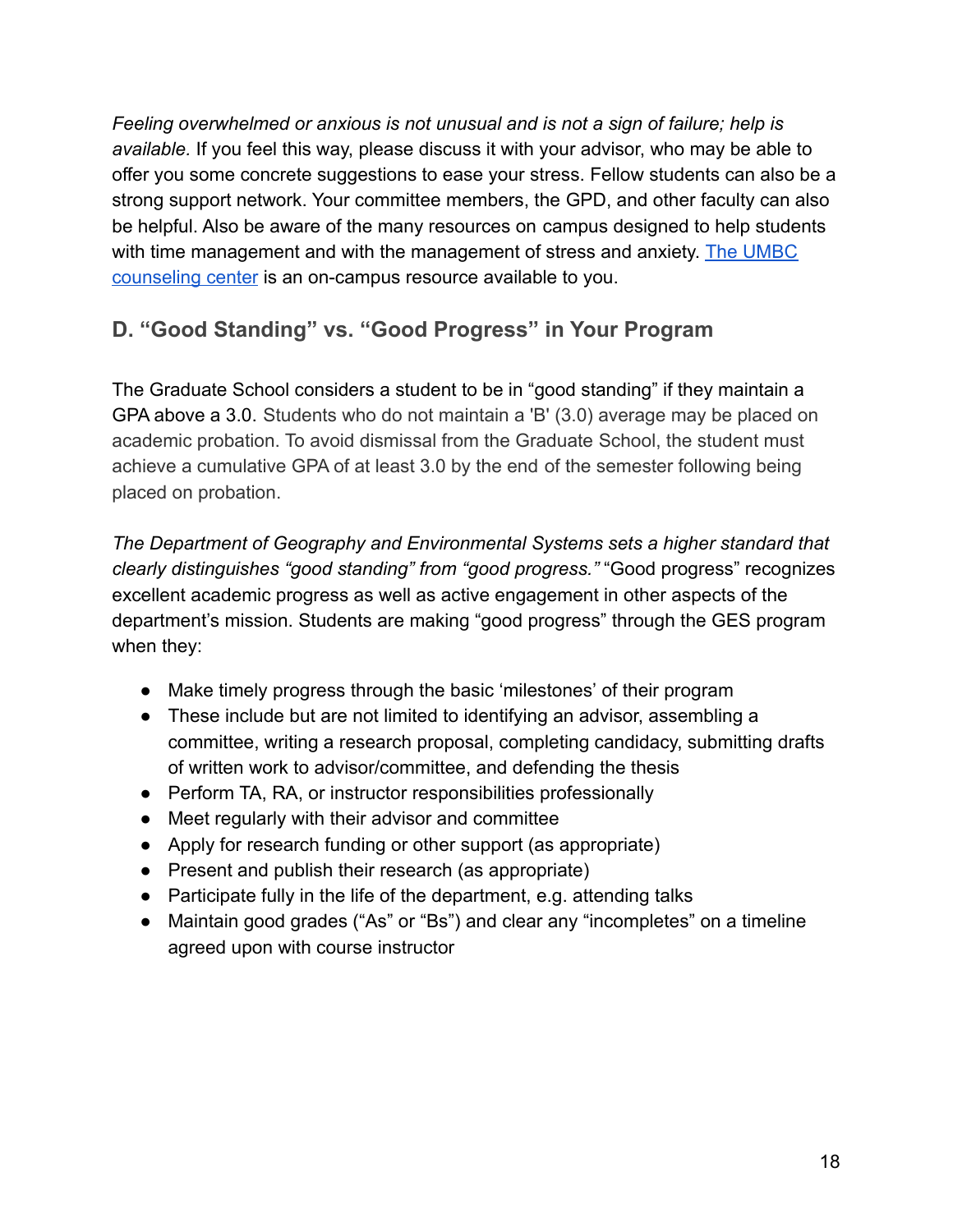#### <span id="page-19-0"></span>**What happens if the department determines that I am not making "good progress"?**

"Good progress" is a departmental designation. Bottom line: if you are deemed to not be making "good progress" you could lose your funding if you are on a TA line. This is not a decision the GPC takes lightly, and we want to see all of our students succeed. The most likely initial outcome is that you will be given one semester to get back on track. However, if a student is clearly not making good progress the committee can reallocate funding to another student. Three ways in which students can fail to meet "good standing" is: 1) the timely achievement of candidacy; 2) neglecting committee meetings; 3) failing a course ("failure" meaning anything below a "B"). When a student passes their comprehensive exams, they must successfully defend their proposal by the end of the following semester. Failure to do this will automatically result in the student considered to be no longer making good progress and lose their TA funding. Similarly, another way a student could no longer be considered to be making good progress by failing to have the required committee meetings on time. These are not the only ways a student can fail to maintain "good progress". The GPD reviews each student's annual report, and if there are signs that the student is not making good progress, this will be brought up to the GPC to potentially declare that the student is no longer in good standing (see section X below).

#### **Review of Student Progress**

#### **Faculty Review of Student Progress**

To provide substantive support and guidance to all of our students, student progress will be reviewed on an annual basis. The graduate student review process should be considered an annual cycle of professional development, intended to provide continuous planning and evaluation to culminate in graduation. In the Autumn, you meet with your advisor to plan activities for the year. In the Spring, you meet with your advisor to follow up on the general expectations and personal goals from the fall to ensure that you are making good progress toward your degree. At the end of the academic year you and your advisor are to submit an annual report to the GPD. The annual report form can be found at:

<https://ges.umbc.edu/degree-progression-and-forms/>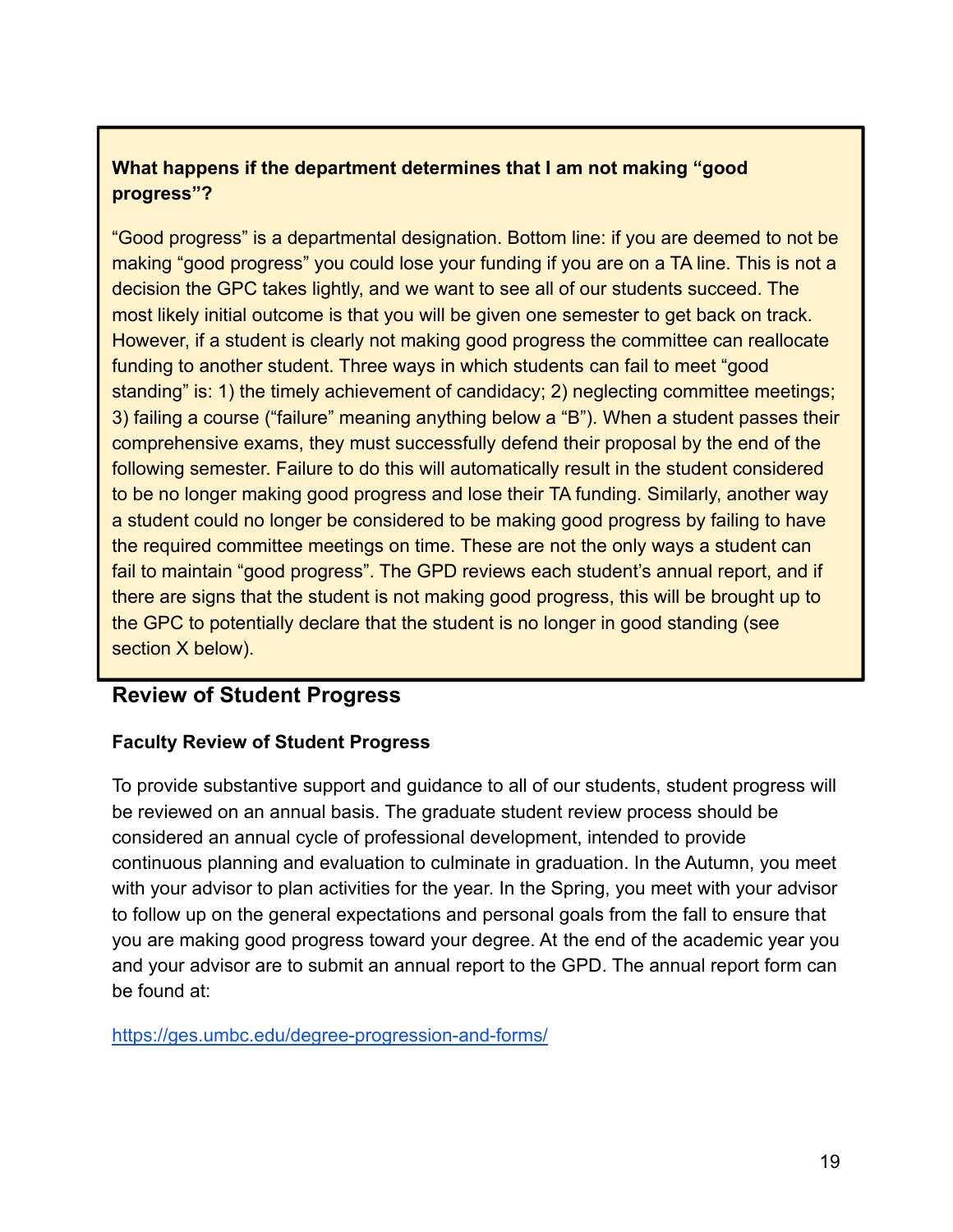In addition to your annual report, you are to submit to the GPD an updated curriculum vitae.

Students who are not considered to be making "good progress" (the higher, Department standard) will be so informed in a letter from the Graduate Program Director. A plan for performance improvement will be outlined, and the student will have one semester to meet the goals for improvement. *If the student fails to meet those goals, they may lose departmental funding support and/or may be denied further registration in the graduate program.*

## **E. Grievance Procedures**

We understand that problems do arise. When this happens, a discussion with the GPD may be enough to resolve the issue. While we do have formal grievance procedures, please always start by meeting with the GPD. If your issue is still not resolved, then use the following procedures.

The following are formal procedures for reporting and resolving grievances by graduate students in the Department of Geography and Environmental Systems.

Students must first bring the grievance to the attention of the GPD. The written grievance should include:

- a. Student name
- b. Department
- c. Position (if any; RA, TA)
- d. Faculty Advisor
- e. Statement of Grievance
- f. Relief Requested

The Graduate Program Director and the Department Chair will review evidence to determine whether a valid grievance exists and, if so, how it may be resolved. All of the above steps must be documented in writing and included in the student's academic file. The student will be provided a copy of the documentation as well.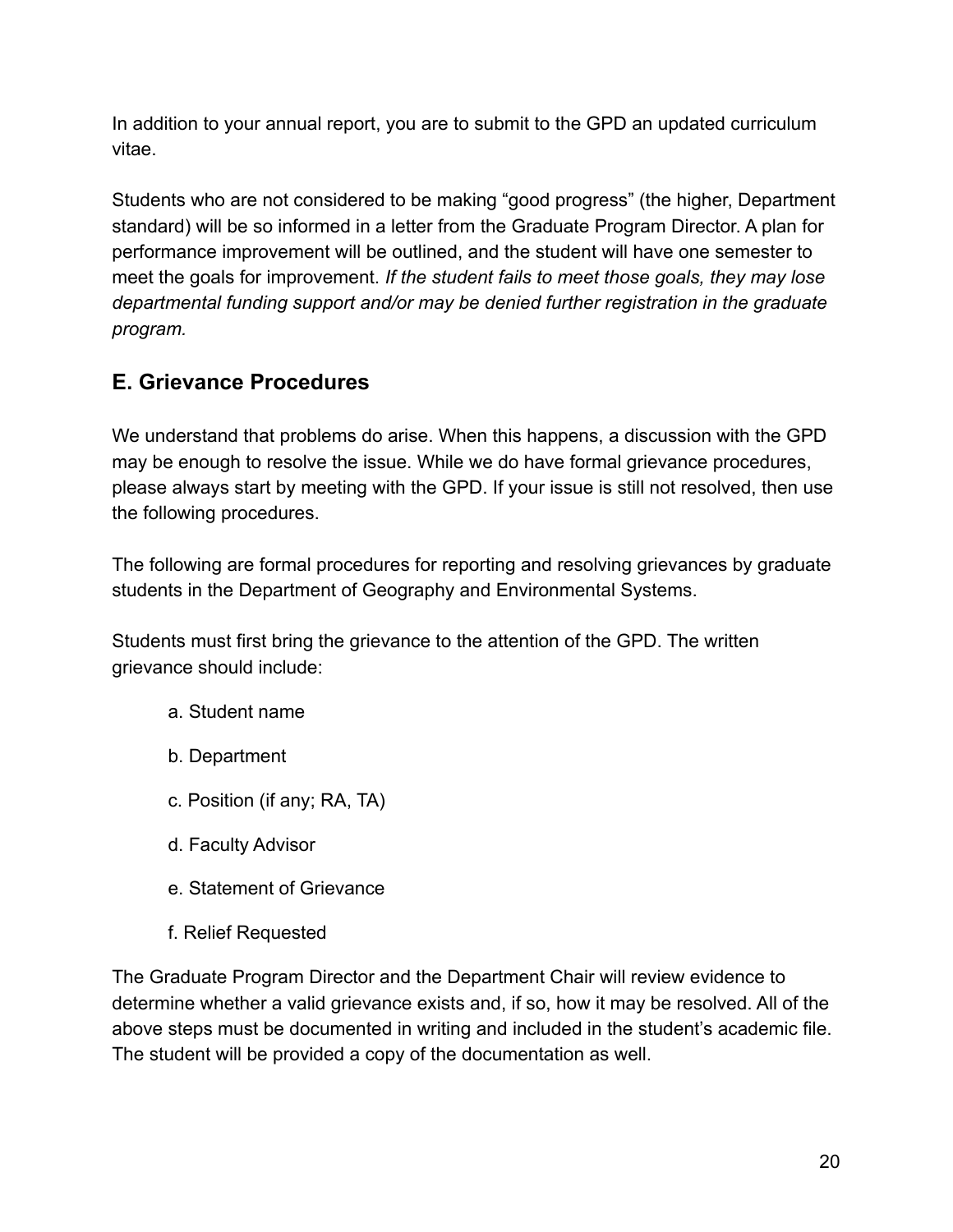If the student is not satisfied with how their grievance is resolved, they may then appeal their grievance to the graduate school. The procedures for resolving a grievance with the Graduate School are outlined on their website

#### <https://catalog.umbc.edu/content.php?catoid=27&navoid=1714>

The following is a relevant excerpt: :

- If efforts at the program level fail to resolve the situation or if the program fails to act, the student then may contact the associate dean of the Graduate School. The student should present the problem to the associate dean in writing, describing the situation in detail, outlining what was done at the program level to attempt a resolution and the desired remedy. The student should file notice of the grievance with the associate dean within 30 calendar days of the time the departmental efforts to mediate the situation had failed.
- The associate dean will provide the student's statement to the Mediation Committee (MC) to be acted upon at its next monthly meeting. The MC will request information, also to be submitted in writing, from the GPD and/or the chairperson, stating the program's position and describing the efforts that were made to resolve the situation. The advisor may also provide input at this time, but such input must be submitted through the GPD. The MC may solicit other information and take written testimony from students and faculty during the fact-finding portion of the inquiry.
- The MC will review all relevant material provided by the student, GPD and chairperson. The MC may request additional information and/or meet with the parties involved. Upon completion of its review, the MC will make recommendations for resolution of the situation in writing to the associate dean of the Graduate School.
- The associate dean will make a written ruling based upon the recommendations of the MC within two weeks of its receipt and establish any sanctions commensurate with the offense, if any. The decision and action of the associate dean as well as the MC recommendations will be conveyed in writing to the student, the faculty member, the GPD and the chair of the department. The student and/or faculty member may appeal the decision of the associate dean. Such an appeal should be made in writing and should state reasons for the appeal to the dean of the Graduate School within 30 calendar days of the receipt of the associate dean's ruling. The final decision as to the appropriate resolution of all cases will rest with the dean of the Graduate School. The dean will endeavor to make a decision on the appeal within 10 days after its receipt.
- If an MC member is involved in the controversy before it reaches consideration of the MC, the associate dean will name an alternate to the MC to replace the member involved in the situation.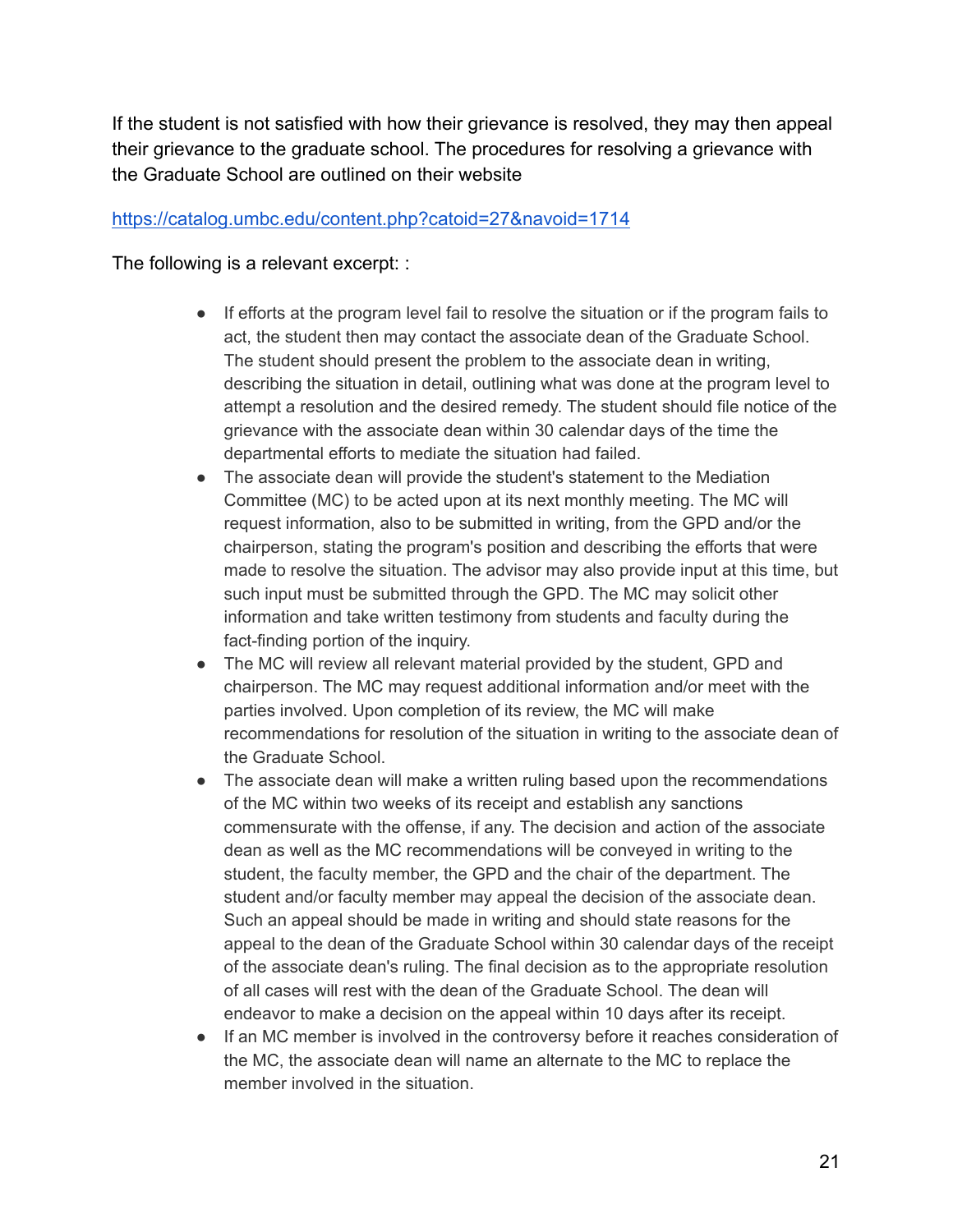● Times stated in these procedures will be shortened, if feasible, when circumstances are relevant to an advancement decision. Times stated in these procedures will be extended when circumstances do not permit student, faculty or administrative actions within the specified time frames. The associate dean shall make all decisions to shorten or extend the schedules, but the associate dean may not require that the dean decide on an appeal within a certain time. The associate dean's decisions with respect to scheduling shall be final.

\* Initially, the three faculty members will be appointed to staggered terms, as follows: one to a term of one year and two to a term of two years. This will provide for overlapping terms in subsequent years.

\*\* Note, for example, that instances of alleged arbitrary and capricious grading, sexual harassment, student academic misconduct and other misconduct are dealt with under other Graduate School policies or campus policies.

## <span id="page-22-0"></span>3. ACADEMICS

## <span id="page-22-1"></span>**A. General Policies**

#### <span id="page-22-2"></span>**Time to Degree/funding limits**

Our programs are designed so that master's students graduate within two years, and doctoral students within four years. The Department will not fund a third year for a master's student and it cannot guarantee funding to PhD students beyond their fourth year; students in this position should be prepared to compete for external funding sources if a fifth year is required (for more information, see the funding section of this handbook). The annual review process will allow students in this situation to be identified early. For example, the pursuit of external funding for dissertation research can itself prolong the time to degree; applications take time and funding opportunities often come with expectations for additional work (language or other classes, fieldwork, and so on). The annual review will ensure that the Department Chair, fiscal officer, and GPC are familiar with such cases so they can try to accommodate those students in funding decisions.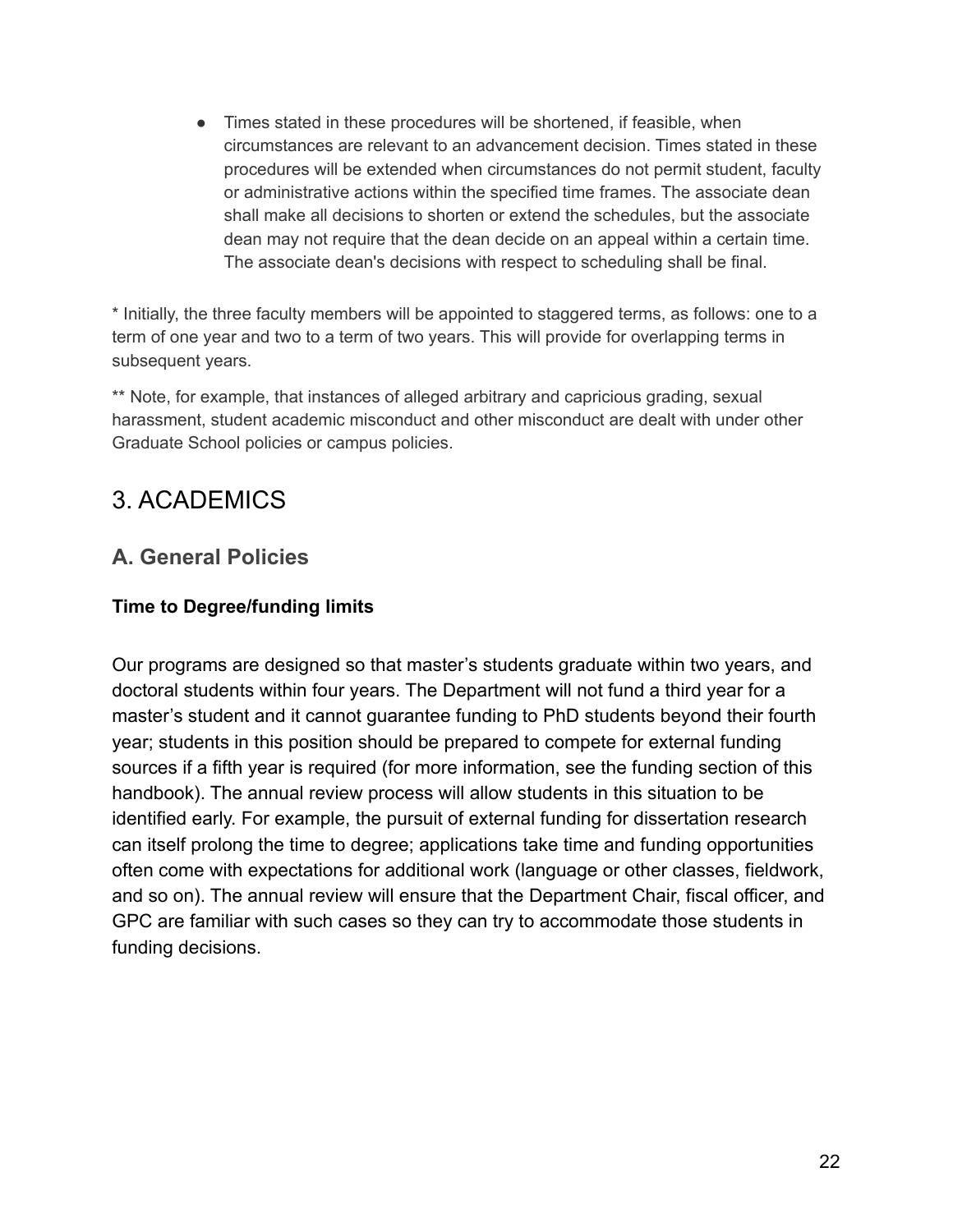It is also understood that personal and professional issues may arise that extend the time a student may require in their program. If you expect your progress to vary significantly from the norm, the onus is on you (in close consultation with your advisor) to plan ahead and/or account for any variations or delays. For example, you may be eligible for family/ medical leave of absence, including leave from the continuous enrollment policy for post-candidacy PhD students.

Specific time limits on graduation and other issues regarding timely completion of degree are described further under the specifics of the master's and PhD programs.

#### <span id="page-23-0"></span>**Dual Degree Policy**

In certain circumstances, graduate students may benefit by pursuing another degree outside the department during their graduate studies in Geography. For instance, in the past, Geography PhD students have successfully obtained Master's in Applied Statistics and Master's in Applied Economics.

Students seeking a degree in another department must formally apply to the Graduate Studies Committee as soon as possible once they enter the graduate program, and no later than one year prior to graduation. This application will consist of a one-page statement of justification/need, a detailed program of study outlining how they will satisfy all program requirements for both degrees, and a statement from the advisor. Students must acknowledge that their top priority remains the Geography degree. Interested students also need to consult the Graduate School's Dual Degree Plan Approval Form (on GradForms).

#### <span id="page-23-1"></span>**Plagiarism and Academic Misconduct**

UMBC and the Department of Geography take any form of academic misconduct very seriously. The Department of Geography will enforce all University policies regarding academic misconduct. As a student and a teaching assistant, you are expected to be aware of these policies:

• The Graduate Student Code of Research and Scholarly Conduct, which describes the Graduate School's general expectations for ethics and conduct in graduate research and scholarship.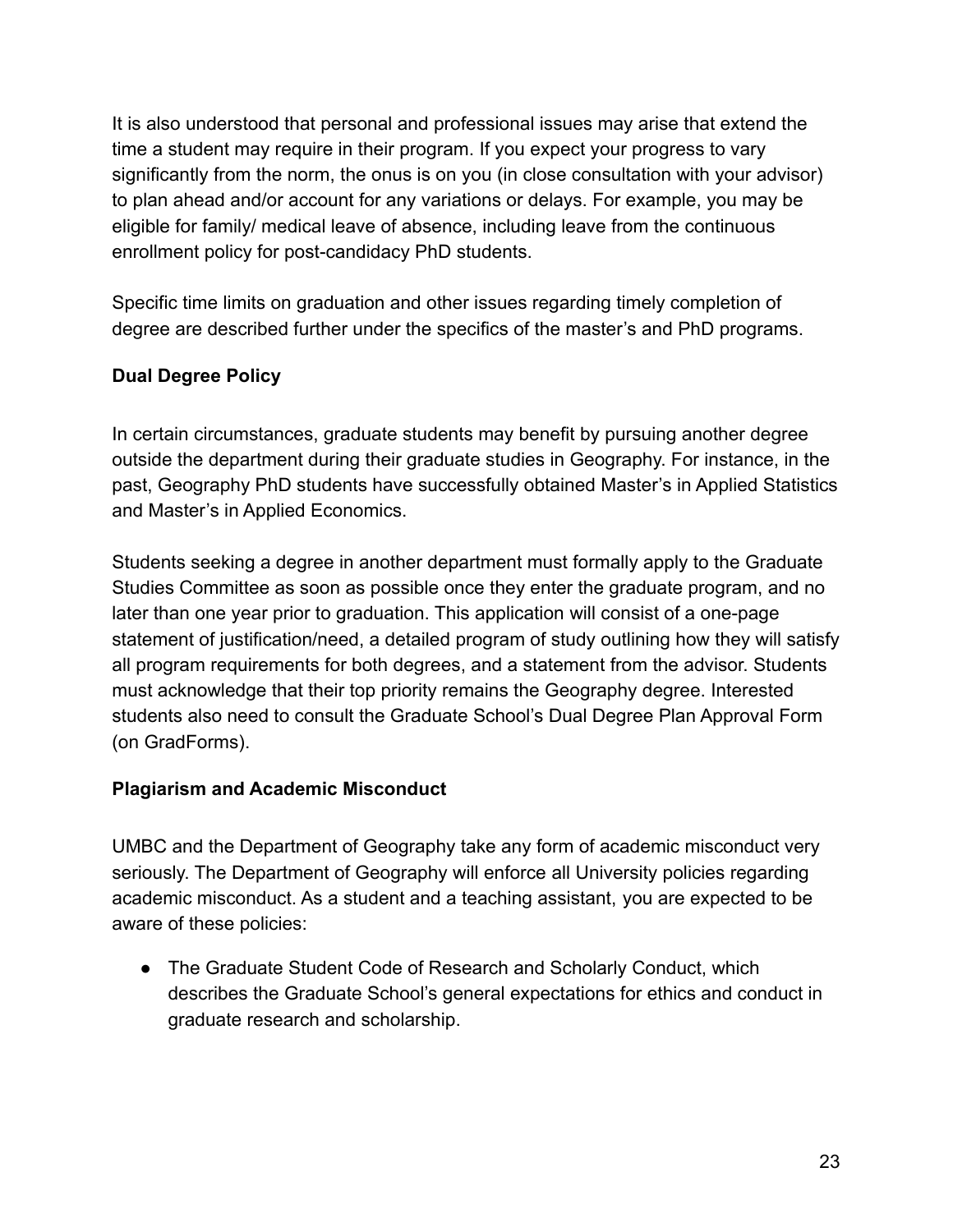- **Research and Scholarly Misconduct.** As a recipient of federal funding, the university is obligated to have an administrative process for reviewing, investigating, and reporting allegations of research misconduct. The University Policy and Procedures Concerning Research Misconduct is available on the Office of Research Compliance website.
- **Academic Misconduct.** The university's Committee on Academic Misconduct is responsible for reviewing charges of academic misconduct against students, including graduate students. The Code of Student Conduct defines the expectations of students in the area of academic honesty.

#### <span id="page-24-0"></span>**B. Coursework**

#### <span id="page-24-1"></span>**Course Selection**

Course requirements are designed to prepare students for professional careers as geographers and environmental scientists, ensure that students are exposed to the breadth of inquiry in geography and environmental systems, and ensure students are trained in appropriate methodologies and methods. The curriculum for all programs is quite flexible. The minimum requirements provide a shared foundation, while students then choose additional elective courses tailored to their specific needs.

#### <span id="page-24-2"></span>Ph.D. Requirements (44 credits minimum)

#### **Core Courses (7 credits):**

- GES 701 Intro to Geography and Environmental Systems (3)
- GES 702 Research Methods in Geography and Environmental Systems (3)
- GES 689 Department Seminar (1 credit, to be taken in Fall of the first semester)

#### **Required Courses (7 credits):**

- GES 686 Introduction to Geographic Information Systems (4) or equivalent
- Graduate Level Statistics Course (3)
- (STAT and GIS requirements can be waived if a student has already taken equivalent courses graduate level, but those 7 credits must be filled with appropriate electives; this will require faculty evaluation of course syllabi.)

#### **Electives (12 credits)**

Electives will be chosen in consultation with the faculty advisor and committee. One of these electives will be selected from among the following areas: Social Science Methods, Remote Sensing, Computational Methods and Modeling, and Environmental Science Field and Laboratory Methods. Additional electives will be chosen based on the specific subject areas needed to prepare for success in conducting doctoral research. Courses offered by Geography and Environmental Systems or by other departments can be used as electives where they meet a particular need.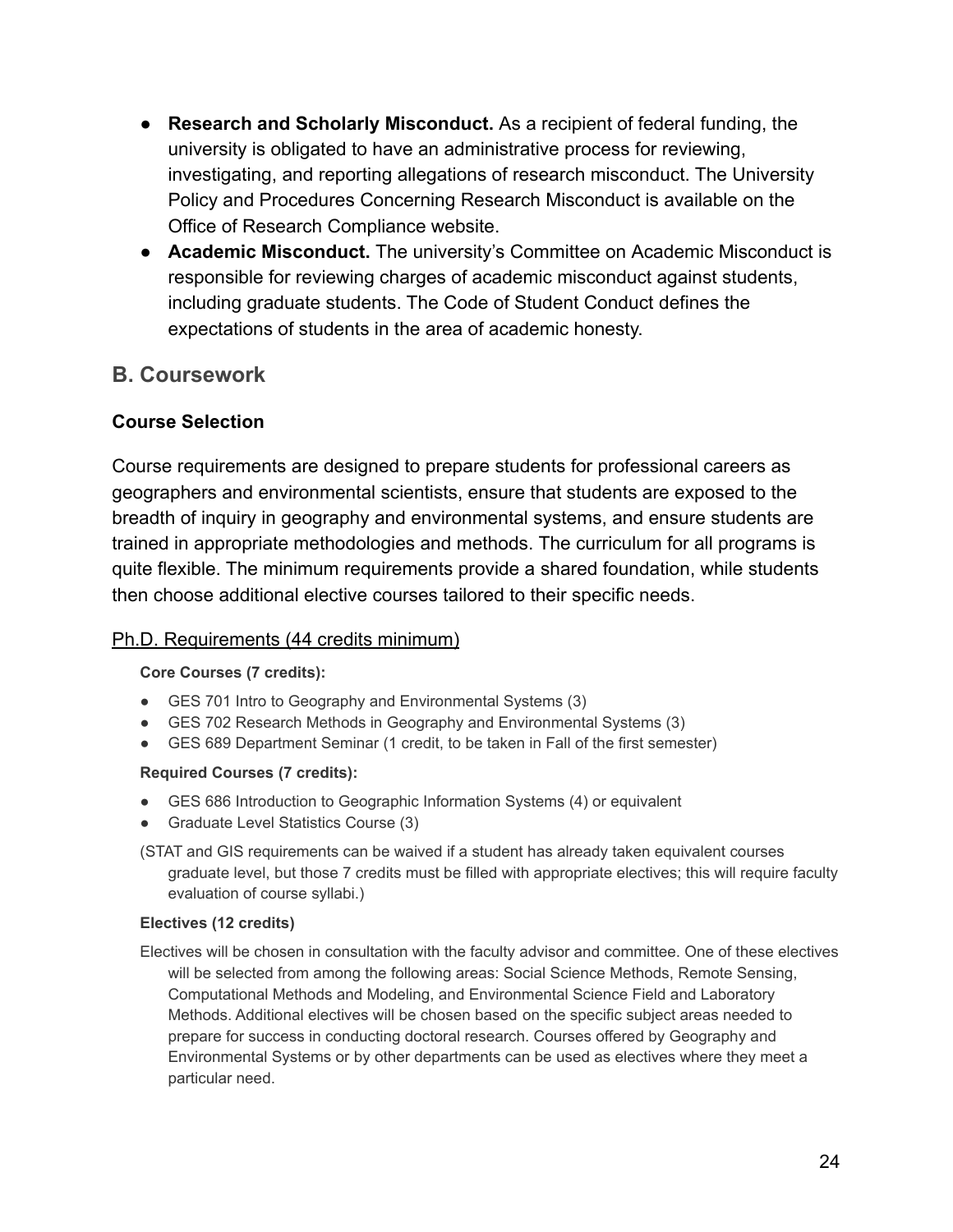**Dissertation (18 Credits):**

● GES 899 – Dissertation Research

#### <span id="page-25-0"></span>**I am a PhD student but I got my Master's with GES so I have already taken the required classes. Do I still need to take classes?**

Yes. You do not have to take the required classes again but you still need to reach the appropriate amount of credits: 26 credits to go ABD; 44 credits total to graduate.

#### <span id="page-25-1"></span>M.S. Requirements (30 credits minimum)

We offer both a Thesis and a non-Thesis option for the Master's degree; either option will require at least 30 credits. A Thesis Option Masters requires six hours of research credit (GES 799) leading to successful completion and defense of the M.S. thesis. A Non-Thesis Option Masters requires a minimum of 18 credits taken in courses numbered 600 or higher. The graduation requirement for the Non-Thesis M.S. option includes two research papers, either or both of which may be expanded from course-related project work.

Core courses (7 credits):

- GES 701 Introduction to Geography and Environmental Systems (3)
- GES 702 Research Methods in Geography and Environmental Systems (3)
- GES 689 Department Seminar (1 credit, to be taken in Fall of the first year; students expected to attend in subsequent semesters but not for credit)

Required courses (7 credits):

- Graduate Level Statistics Course (3)
- GES 686 Introduction to Geographic Information Systems (4)
- (STAT and GIS requirements can be waived if a student has already taken equivalent courses graduate level, but those 7 credits must be filled with appropriate electives; this will require faculty evaluation of course syllabi.)

Electives: 10 credits (Thesis option), 16 credits (non-Thesis option)

Electives will be chosen in consultation with the faculty advisor and committee. One of these electives will be selected from among the following areas: Social Science Methods, Remote Sensing, Computational Methods and Modeling, and Environmental Science Field and Laboratory Methods. Eligible courses available each year will be determined by the faculty and the list will be disseminated to faculty advisors and graduate students.

Research credits

 $\bullet$  GES 799 – 6 credits (Thesis option)

#### <span id="page-25-2"></span>5-year Pathway

GES BS+MS Five-Year Pathway Undergraduate students interested in this program should consult with their GES faculty advisor as early in their academic career as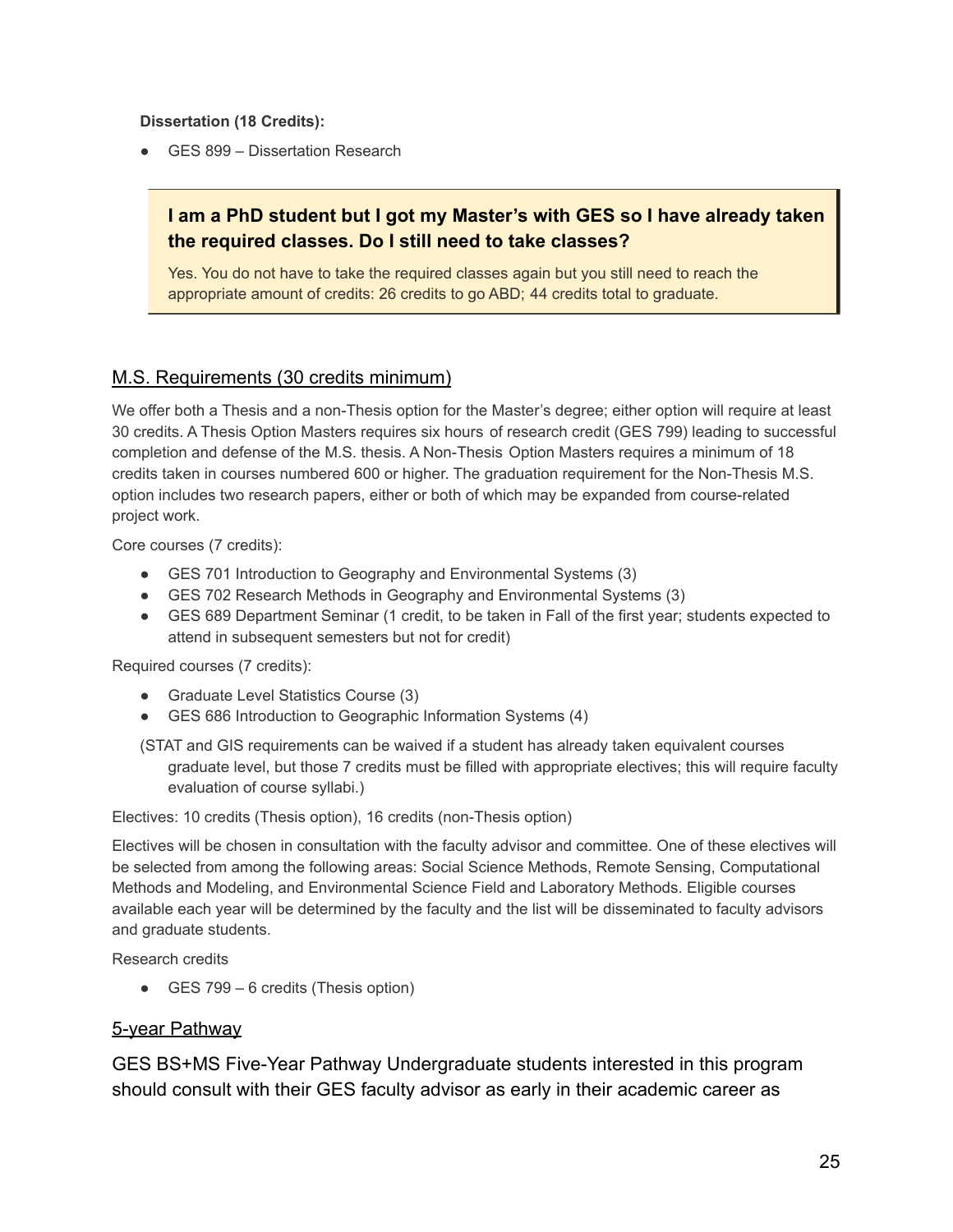possible. The advisor will verify that the student's academic progress is sufficiently advanced to allow successful completion of the requisite graduate-level courses while also completing the requirements for the Bachelor's degree in their senior year. Given advisor consent and approval by the GES graduate program director, students in their Junior year secure permission to join the pathway, allowing them to take up to 9 credits of graduate-level courses, including GES 701/702, during their senior year. This permission requires a form filled out by the student and signed by the GPD that the student files with the UMBC Graduate School.

[\(http://www.umbc.edu/gradschool/essentials/forms.html\)](http://www.umbc.edu/gradschool/essentials/forms.html).

#### **What paperwork do 5 year pathway students need to turn in to graduate?**

Four things:

#### [Two forms for the GPD](https://ges.umbc.edu/degree-progression-and-forms/)

- At the end of your final semester of your undergraduate career: 5-year pathway advising report
- No later than three weeks before your graduation date: Scholarly paper approval form

#### [Two forms for the Graduate School](https://gradschool.umbc.edu/graduation/reqs/masters/)

Apply to graduate early in the semester you wish to graduate

Certificate of Completion of Master's Degree Requirements (this is generally due a few days before graduation). This is the final form that is needed before UMBC will let you graduate. It must be signed by the GPD. The GPD will not sign it until your "Scholarly paper approval form" is turned in.

In their Senior year, students then apply for admission to the GES MS program following the regular graduate [admissions process.](http://www.umbc.edu/gradschool/)

Students often enroll in **independent study (691)** or **dissertation research (898/899)** courses. These courses can be used for a variety of purposes including directed readings (with your advisor or another faculty member), proposal writing, fieldwork and other data collection, data analysis, thesis writing, and manuscript writing. The content and style of these courses are determined between the instructor and the student.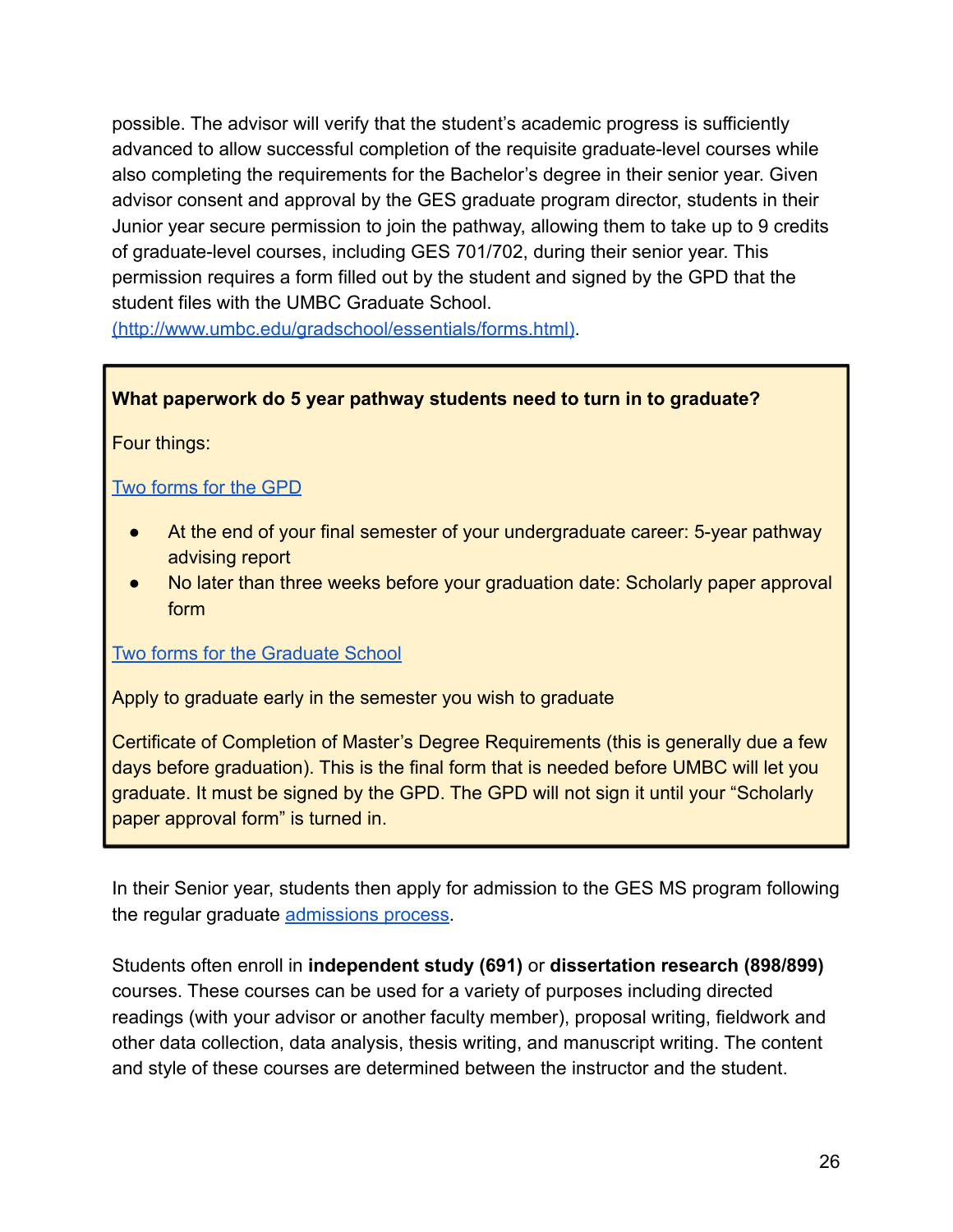#### <span id="page-27-0"></span>**Courses Outside the Department**

As long as a student is meeting the requirements of their program and their advisor approves, students are encouraged to seek relevant courses outside the department, college and/or other institutions in the University of Maryland System. Note: Registration for classes outside of GES must not conflict with a Departmental teaching assignment. The student needs to contact the registrar's office to *[initiate inter-institutional enrollment](https://gradschool.umbc.edu/admissions/nontraditional/iie/)*.

#### <span id="page-27-1"></span>**Course Load**

The minimum number of credits for which you must register in a given term varies based on whether or not you are funded, what type of funding you receive, and whether or not you are post-candidacy.

Students with a teaching assistant or research assistant position need to be enrolled full-time (9 hours). This does not mean they need to take 9 hours worth of classes. If they are taking less than 9 hours they should enroll in GRAD 600 or GRAD 601 to make up the difference. For example, if a teaching assistant is enrolled in 6 hours of classes, they also need to enroll in 3 hours of GRAD 601 to reach nine hours. GRAD classes are 'dummy' courses with no content or grades, and exist only as bureaucratic markers to allow you to meet "full time" status.

Students that are "All But Dissertation" (ABD) should enroll in 9 hours of GES 899. This will result in only 2 credit hours being charged (to the student or department, depending on the situation).

Students typically enroll in more coursework at the beginning of their studies, moving to more independent study credit as they focus increasingly on their own research. Both courses and independent study credits count toward the required minimums.

The required number of credits pertains to *graduate* credits (i.e., classes at the 600 level and above). **Enrollment in undergraduate credits fails to meet the Graduate School and Departmental minimum requirements unless at the 400-level under strict circumstances, in consultation with the GPD and advisor**.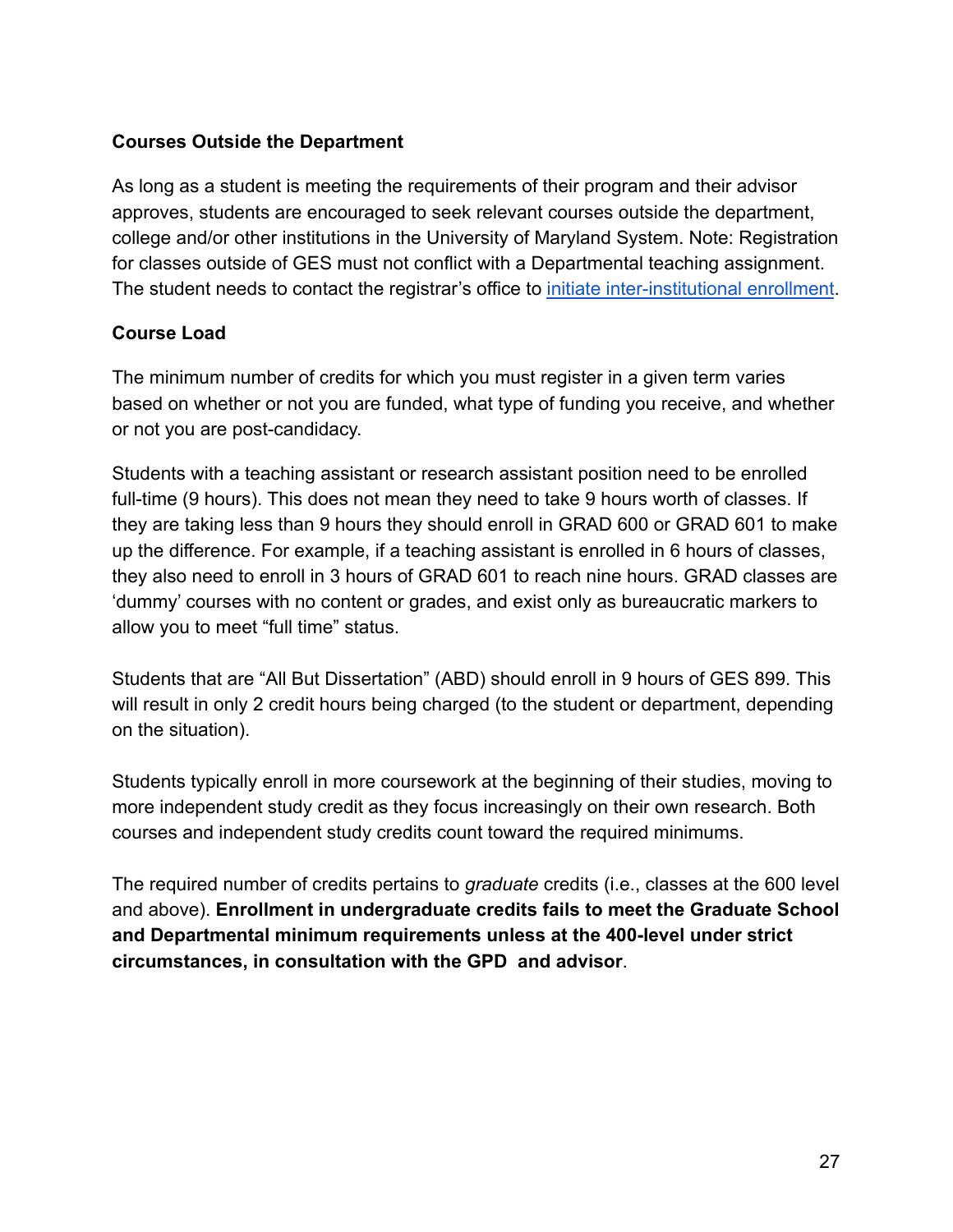#### <span id="page-28-0"></span>**What Statistics course should I take?**

There are a variety of ways to satisfy the department's statistics requirement. Taking a graduate level course in the statistics department, however, is an uncommon way for GES students to meet this requirement. These courses require prerequisite training in probability theory, and they stringently enforce these requirements. GES offers two courses that meet the statistics requirement: GES 688 and GES 608. Many human geographers take SOCY/PUBL 604 (it is the same class). You need instructor permission to enroll, but they usually grant it. Below are some courses students have taken in the past to successfully complete the graduate level statistics requirement. You may take a course at another school within the Maryland System. You just need to complete the [interinstitutional](https://gradschool.umbc.edu/admissions/nontraditional/iie/) enrollment form from the Graduate School. If you are looking for specialized statistical training that is not available to you via UMBC or other Maryland System campuses it is possible to creatively address your learning goals by combining an online Coursera course combined with an independent study. The GPD will need to pre-approve such a plan of action. Consult with both your advisor and the GPD if you are interested in this approach.

| <b>Class</b>     | <b>Title</b>                              | <b>Offered</b>         | <b>Campus</b>       |
|------------------|-------------------------------------------|------------------------|---------------------|
| <b>GES 688</b>   | <b>Spatial Statistics</b>                 | <b>Spring</b>          | <b>UMBC</b>         |
| <b>GES 608</b>   | <b>Field Ecology</b>                      | <b>Fall and Spring</b> | <b>UMBC</b>         |
| <b>PUBL 604</b>  | <b>Statistical Analysis</b>               | <b>Fall and Spring</b> | <b>UMBC</b>         |
| <b>SOCY 604</b>  | <b>Statistical Analysis</b>               | <b>Fall and Spring</b> | <b>UMBC</b>         |
|                  |                                           |                        |                     |
| <b>GEOG 606</b>  | <b>Quantitative Spatial Analysis</b>      | <b>Spring</b>          | <b>College Park</b> |
|                  | <b>Quantification and Statistics in</b>   |                        |                     |
| <b>ANTH 630</b>  | <b>Applied Anthropology</b>               | <b>Unsure</b>          | <b>College Park</b> |
| <b>MEES 698B</b> | <b>Environmental Statistics</b>           | Fall                   | <b>MEES</b>         |
| MEES 608R        | <b>Applied Bayesian Statistics</b>        | <b>Spring</b>          | <b>MEES</b>         |
| <b>MEES 708M</b> | <b>Environmental Statistics II</b>        | <b>Unsure</b>          | <b>MEES</b>         |
| <b>GEOL 651</b>  | <b>Statistics for Geoscientists</b>       | Fall (Even<br>years)   | <b>College Park</b> |
| <b>PUBL611</b>   | Causal Inference in Program<br>Evaluation | <b>FALL</b>            | <b>UMBC</b>         |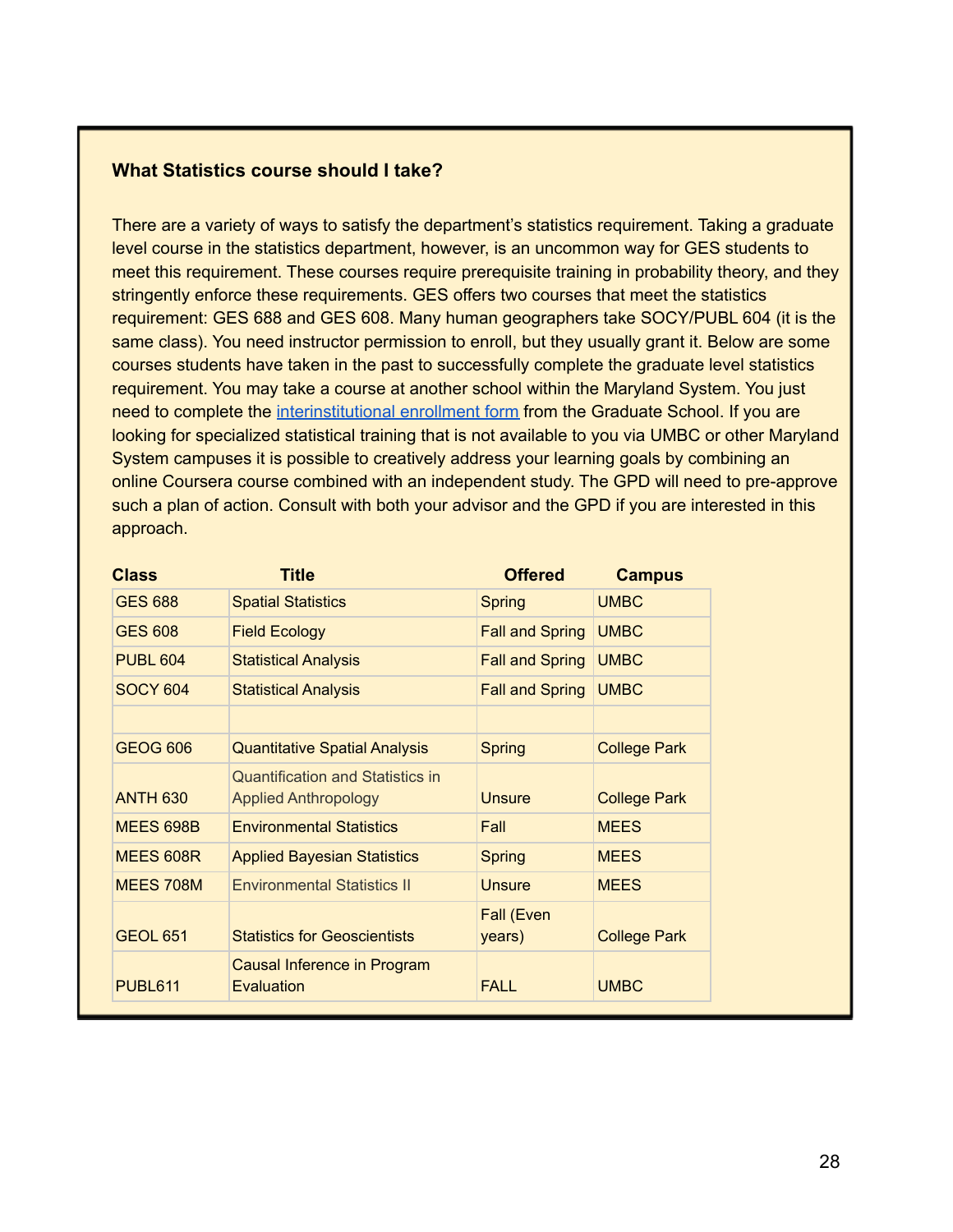## <span id="page-29-0"></span>**C. Research**

The core endeavor within the graduate program is the conduct of research. At the master's level, a minimum requirement is that students demonstrate their capacity to conduct research, including the identification of a research problem, the design and execution of a research approach, and the analysis and write-up of that research. At the doctoral level, the minimum requirement is that students harness their demonstrated capacity for research to a problem that addresses a gap in their field of interest, and thus results in the production of new knowledge.

#### <span id="page-29-1"></span>**Research Proposal**

Most master's students and all PhD students are required to write a proposal, with PhD students making a proposal presentation in their advisory committee. At the master's level, a proposal is usually essential if you are interested in seeking non-Departmental support for your research. At the PhD level, a formal research proposal is required and is typically due to the committee after the candidacy exam. See below for more information on the dissertation proposal.

Proposals demand a particular form of writing that requires practice. There are many different proposal formats. Your advisor will orient you toward the norms within your sub-field. Often, your best guides are the proposals of successful students who have preceded you in the program. Our graduates report that proposal writing is among the most important skills gained in graduate school, and it is a skill portable to multiple career paths.

#### <span id="page-29-2"></span>**Financial Support for Research**

No matter what type of research you intend to do, it is highly recommended that you pursue opportunities to have others help to pay for it. Various sources offer research grants. Some are offered through the University (so-called "internal" funding); others require applying to regional, national, or international organizations or governments ("external" funding). At the PhD level, research funding opportunities grow in size and prestige. These include the DDRI (Doctoral Dissertation Research Improvement) competition of the National Science Foundation, and Fulbright's doctoral fellowships.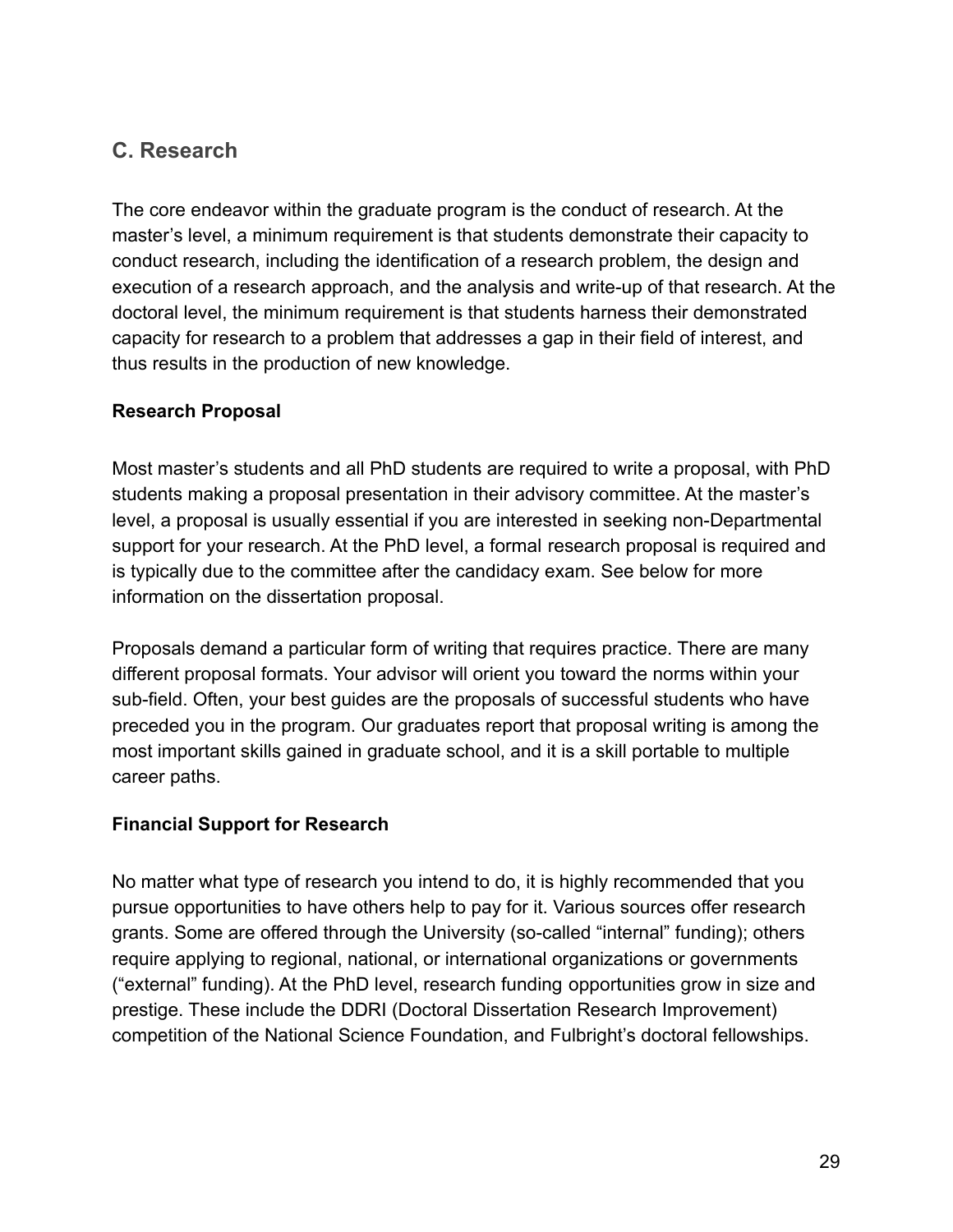Each source typically requires tailoring your research proposal to particular funder requirements, and often require a CV, cover letter, and letters of recommendation. Work with your advisor from the beginning of your first year to identify those sources of funding for which you are most likely to be competitive. Many grant application deadlines fall between October and February, and putting together a competitive application takes time. You should therefore begin this process as early as possible, and to work closely with your advisor to revise drafts of your application.

The Graduate School maintains a database of external funding sources.

#### <span id="page-30-0"></span>**The IRB**

Like all universities, UMBC has an "Institutional Review Board," or IRB, that is designed to ensure that researchers (be they undergraduates, graduates, or faculty) who work with human subjects or animals identified by the IRB in no way harm them or put them at undue risk. If you plan to work with human subjects or designated animals, your proposed research must be approved by the IRB.

Getting this approval takes time, and details about the IRB process can be found from on campus IRB resources. Requirements change periodically. Based on the experience of other students, expect to spend at least a week (more in the case of international research) filling out these forms and following up with any more information that the IRB requires. Also, you will need to begin this process at least two months before you intend to do the actual work, since the IRB meets infrequently and it is likely you will have to revise your application. Talk to other students who have done IRBs to get their advice (and, ideally, ask to see copies of successful applications). Your advisor will also be able to help you navigate this process as efficiently as possible.

## <span id="page-30-1"></span>**D. Conference Presentations and Publications**

An essential component of professional life is regular attendance and presentation at conferences, including local, regional, national, and international conferences. Attendance of the annual AAG and/or AGU meetings are vital for PhD students, both as an opportunity to present your work and as an important way to build your professional network. See the policy regarding financial support for conference travel.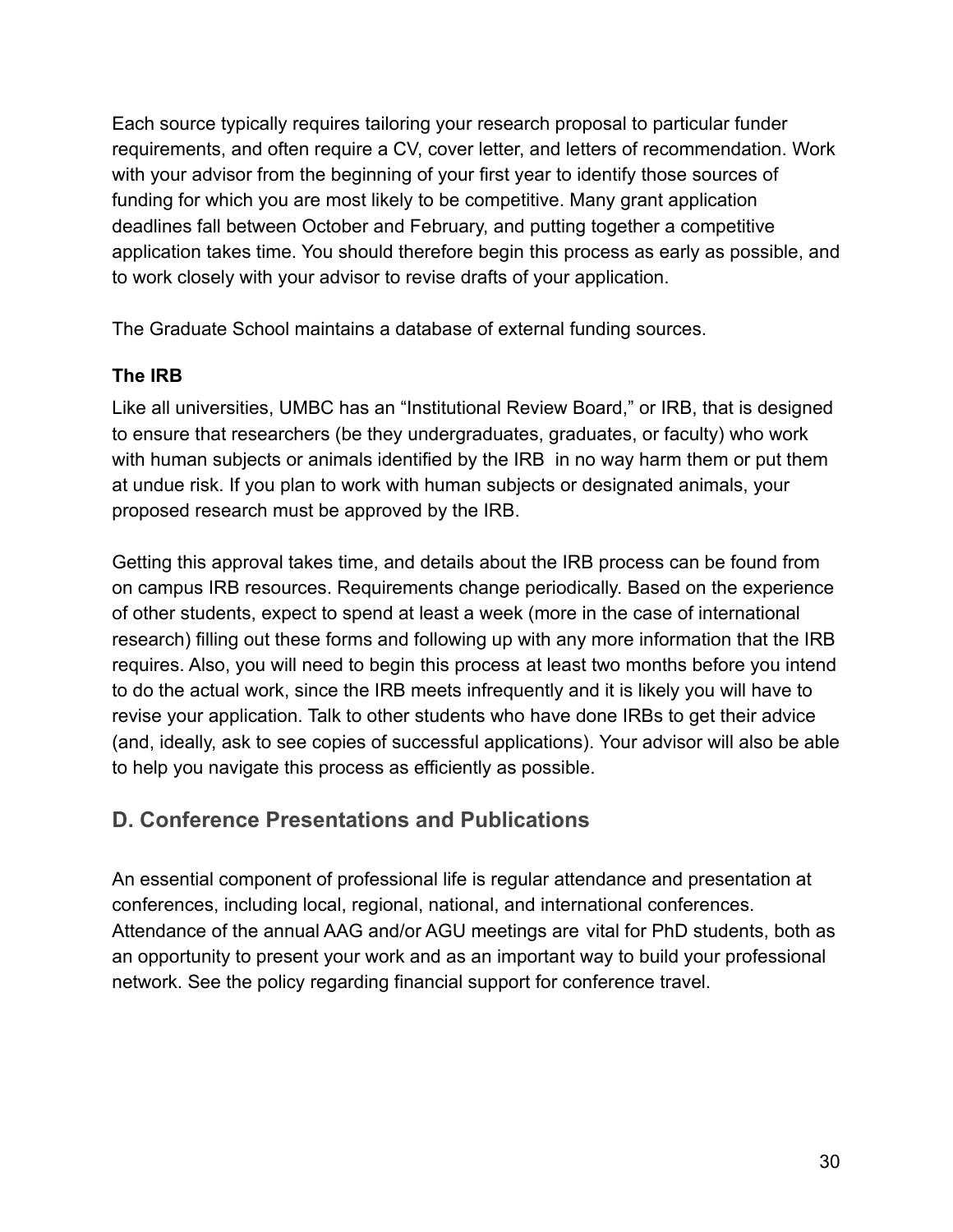Publishing your work is valuable to all students, regardless of your future career plans. All students should pursue publication; doctoral students are expected to do so. Initial publications are often co- authored with an advisor; PhD students, however, are expected to publish as first or single authors. Master's theses and research papers are common sources of publications, as are research papers written for courses.

Students wishing to publish from their theses or dissertations may consider requesting that the Graduate School delay (by up to 6 years) the on-line dissemination of the document until the work is published in article or other format.

#### <span id="page-31-0"></span>**E. The Master's Program**

#### <span id="page-31-1"></span>**General guidelines**

Our master's degree program is designed to have you demonstrate that you are capable of identifying a research problem. In addition, you need to be able to marshal the conceptual and methodological tools to adequately address it.

The Graduate School outlines the rules, regulations and norms for all master's degrees. These rules stipulate minimum credit requirements: the MA/MS degree requires a minimum of 30 graduate credit units. The Graduate School also provides a Summary of Master's Degree Graduate Requirements and a checklist of Final Semester Procedures-Master's.

What follows relates to specifics of our program, which may in some cases differ from those of the Graduate School (and are so noted). See above for guidelines regarding the Master's committee.

#### <span id="page-31-2"></span>**Timely Completion of Degree**

You should plan to graduate by the end of your second year in the master's program, although an extra summer or even a third year is sometimes needed when theses involve substantial field work.. Should obstacles arise that prevent you from doing so, it is possible to extend a master's program up to the end of your fourth complete academic year.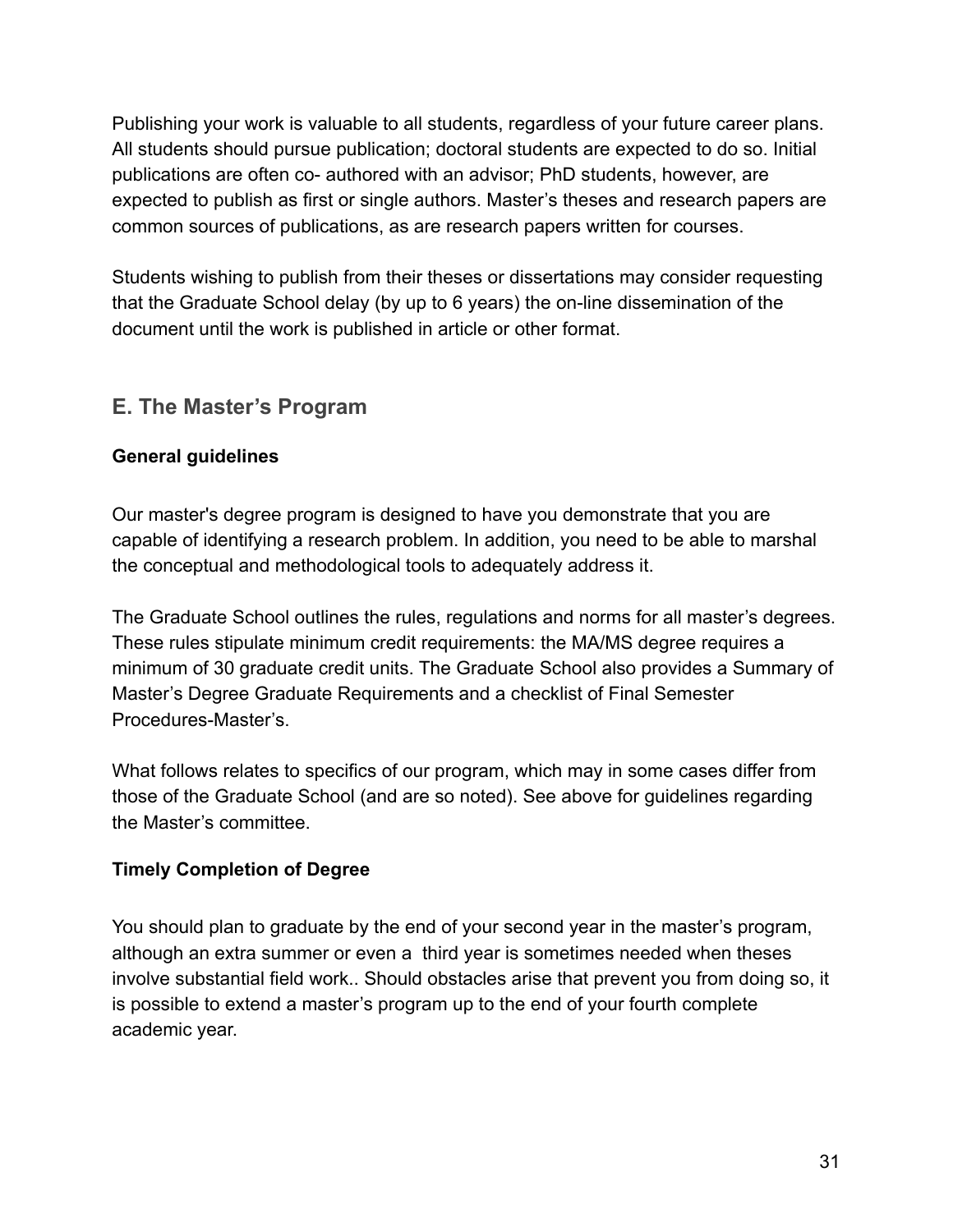In order to graduate within two years, the following sequence and timing of key programmatic goals is recommended.

#### <span id="page-32-0"></span>YEAR 1

**Fall** Plan coursework with (interim) advisor

**Spring** Form committee by the end of the semester. Apply for research grants (as necessary)

Meet in spring with advisor and one member of the advisory committee. Internal documentation of the latter can be found on the Department's website.

#### **Summer** Conduct research

#### <span id="page-32-1"></span>YEAR 2

**Fall** Research (continued) and data analysis. It is recommended that the student report to their committee on summer progress. Begin application process to PhD programs if interested.

**Spring** Continue data analysis and complete writing thesis. Depending on specific dates set by the graduate school, in general the thesis needs to be ready for the committee by the beginning of March. Defend thesis and make any necessary corrections and graduate.

#### <span id="page-32-2"></span>**Master's Format: Thesis or Non-Thesis Option?**

Students must choose between one of two approaches to the master's program: A Thesis or Non-Thesis option. A Thesis is the result of a research project and typically designed to be published as a journal article. The thesis is defended in front of a committee of at least three faculty during an oral exam, the result of which determines whether you fulfill the requirements for the degree. Non-Thesis students complete two scholarly papers, topics of which are discussed with a faculty advisor and approved by at least two faculty in the Department.

The decision to pursue the Thesis or Non-Thesis option is typically made by the advisor and student at the beginning of the mentoring relationship.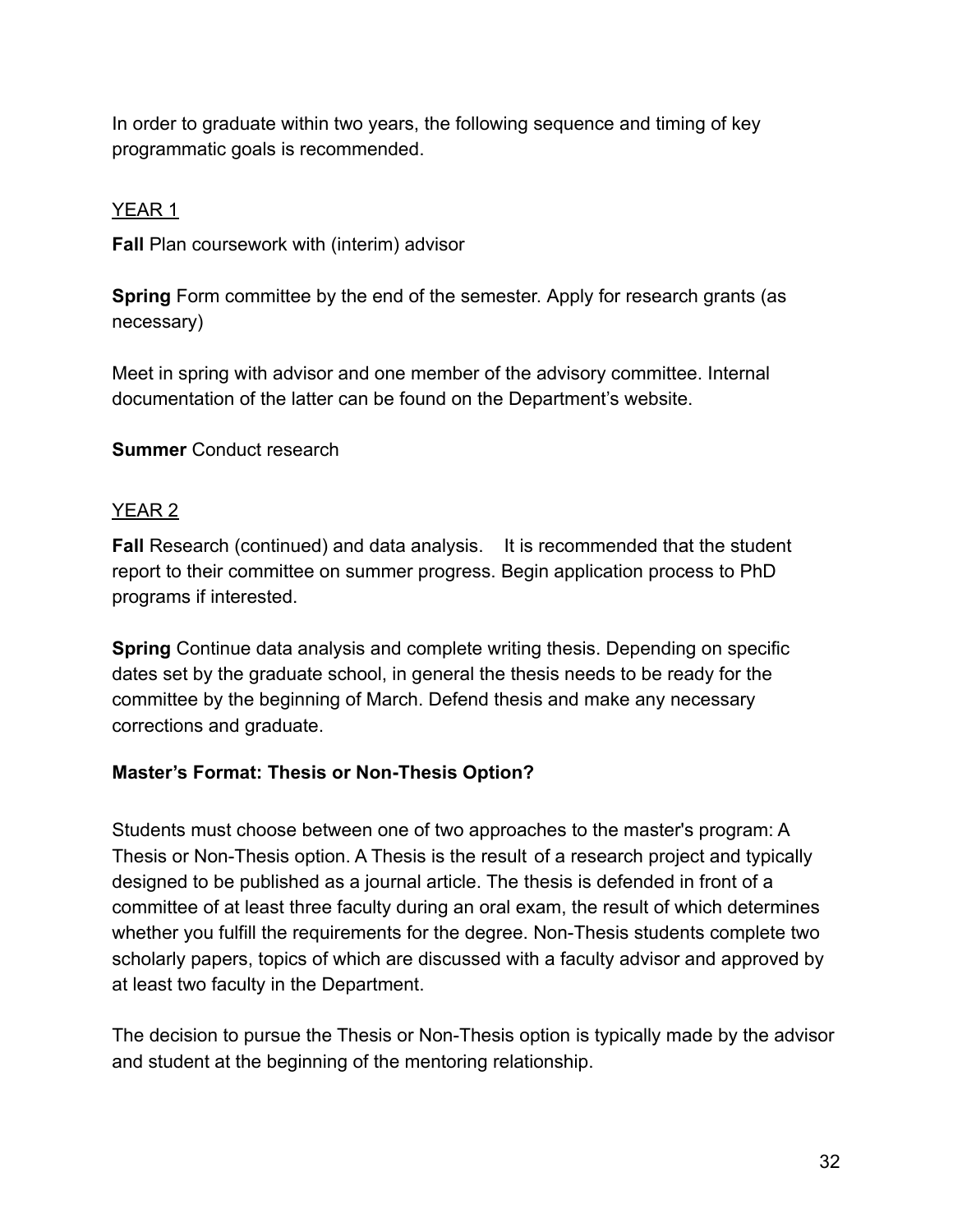#### <span id="page-33-0"></span>**Master's Examination**

Student's pursuing the thesis option must successfully complete an oral defense of the thesis. The forms and procedures for this are listed below. [G] is a graduate school form and can be found here:

<https://gradschool.umbc.edu/graduation/forms/>

[D] is a departmental form and can be found here: <https://ges.umbc.edu/degree-progression-and-forms/>

| Application for Diploma for Master's Degree<br>[G]                      | Enrollment Day 10 of terminal<br>semester |
|-------------------------------------------------------------------------|-------------------------------------------|
| Nomination of Members For The Final<br><b>Examination Committee [G]</b> | 2 months prior to defense                 |
| <b>Deliver Thesis to Advisor(s)</b>                                     | 20 business days prior to the<br>defense  |
| Certification of Completion of Master's Thesis<br>[G]                   | 10 business days prior to the<br>defense  |
|                                                                         |                                           |
| <b>Deliver Thesis to the Committee</b>                                  | 10 business days prior to the<br>defense  |
| <b>Report on the Defense of the Master's Thesis</b><br>[D]              | 7 weeks prior to<br>commencement          |
| Certification of Completion of Master's Degree<br>Requirements [G]      | 3 weeks prior to commencement             |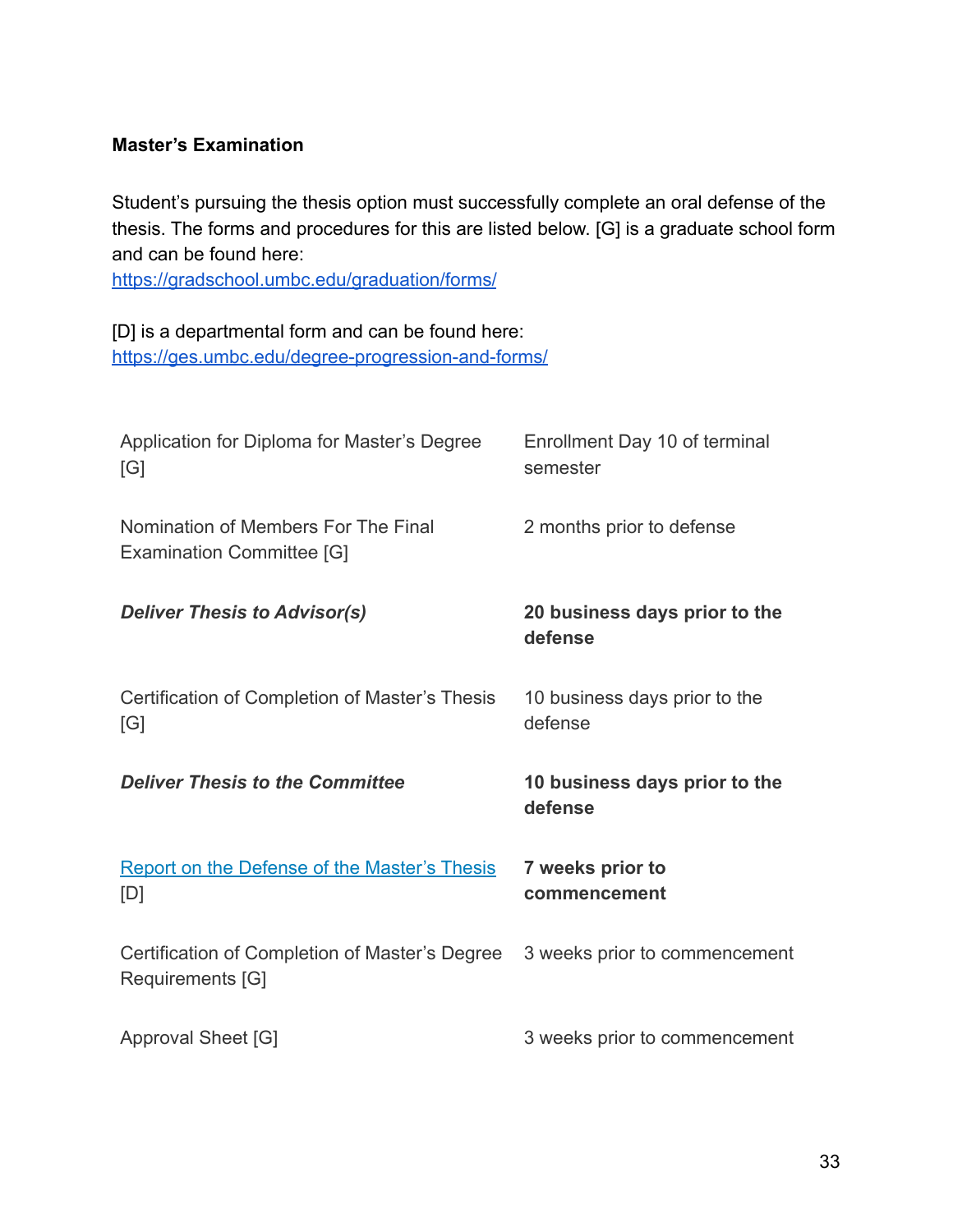#### <span id="page-34-0"></span>**When do I need to turn in my thesis to my committee?**

Your thesis needs to be turned in to your committee 11 weeks prior to graduation in the semester you want to graduate. This means ~March 1 for Spring, ~June 1 for Summer, and Oct 1 for Fall.

#### <span id="page-34-1"></span>**Oh no! I want to graduate in Spring, but won't be finished with my thesis until May 1, can I still graduate in the Spring?**

No. You will have to do a Summer graduation. Fortunately, you do not have to register during the summer and can still graduate, so long as you were registered in the previous Spring semester. See the [Graduate School](https://gradschool.umbc.edu/graduation/reqs/masters/) for more details.

Students writing a Master's thesis need to successfully complete an oral defense of their thesis.

#### <span id="page-34-2"></span>Master's exams must follow these guidelines:

At the conclusion of the exam, three actions are taken by the student's committee:

- The committee decides whether or not the candidate passes the examination. The student fails if more than one committee member deems the thesis and/or defense to be unsatisfactory.
- The committee decides whether the Master's thesis is satisfactory.
- Appropriate forms are filled out and the results of the committee's decisions are discussed with the student.

It is often likely that the thesis will require revisions. There are two types - "Minor" and "Major". Note that all required revisions that are expected will be articulated to the student in writing at the end of the defense or shortly thereafter. Minor revisions are largely editorial or insignificant such as to not change the meaning of the thesis. The advisor generally signs off on whether these are completed before the student turns the thesis into the Graduate School. Major revisions are substantive and members of the committee may want to see and approve the revisions before the student submits the thesis to the Graduate School.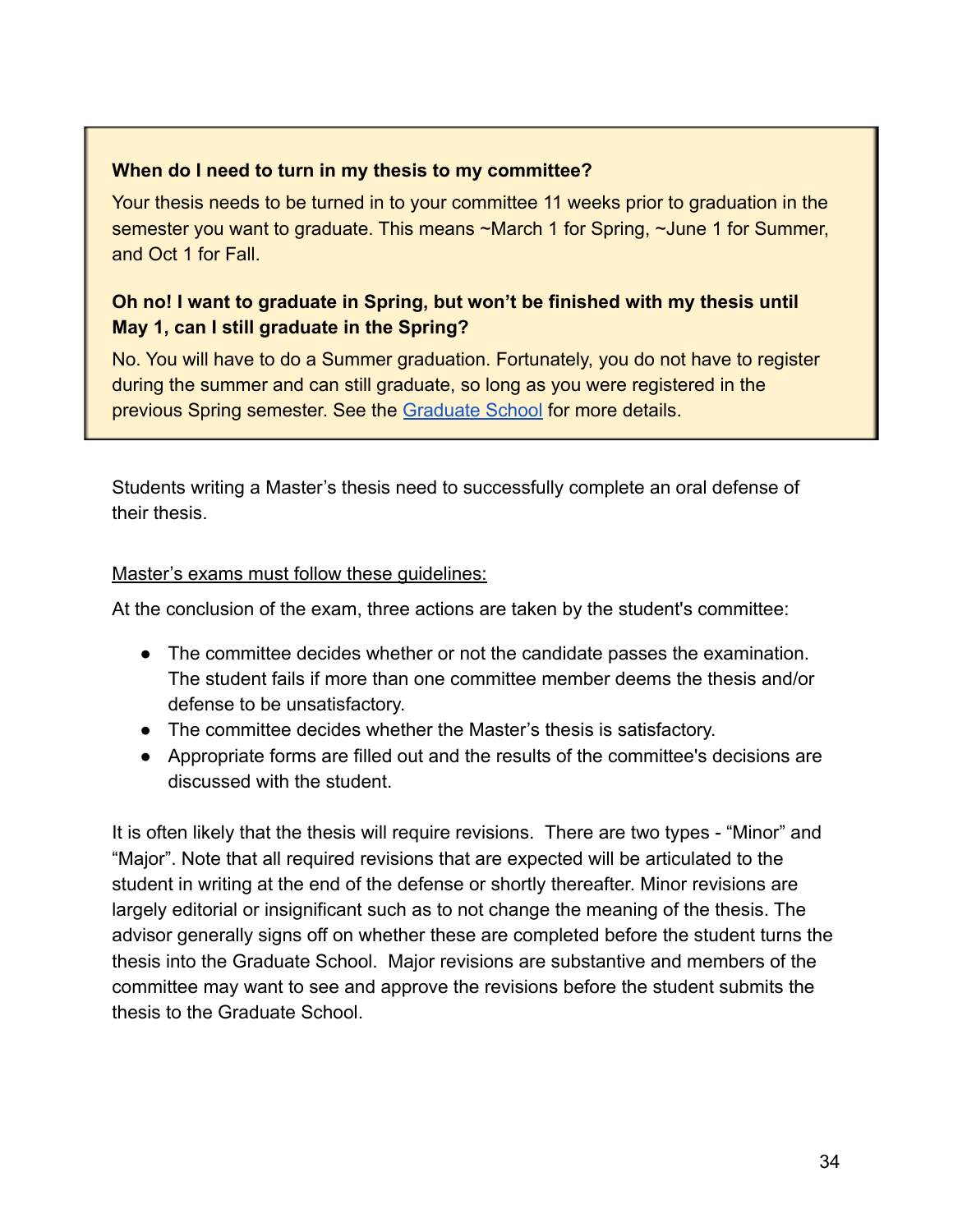A student is deemed to have successfully passed the exam if they are able to answer the questions posed to them thoughtfully and thoroughly. Their oral responses should make specific reference to concepts gleaned from coursework and independent research. It is particularly welcome if students can articulate the bounds of their knowledge with reference both to what they know and what they do not know.

#### <span id="page-35-0"></span>**Internal Application to the PhD program**

Master's students interested in pursuing a PhD in the department must formally apply to the PhD program. The completed application will be considered alongside all other applications received for the PhD program. All files will be evaluated according to the same criteria, including academic excellence and fit with the department. The Graduate Program Committee, in consultation with the faculty as a whole, typically completes its decisions on graduate admissions by mid-February. We strive to make this process as rigorous as possible, and applicants should be aware that their file will be thoroughly and thoughtfully reviewed by multiple faculty members.

#### <span id="page-35-1"></span>**Moving from Master's to PhD without completing the Master's**

In rare circumstances, it is possible for a student to transfer to the PhD program before completing the Master's degree. This is not a generally recommended option, but can occur under certain circumstances. For a student to "transfer" from Master's to PhD. The following procedures must occur.

- The student must complete one full year of coursework as a Master's student.
- After one year of coursework, the student convenes a meeting with their committee (consisting of at least three professors in the GES department), and the committee unanimously agrees that the student should move from Master's to PhD before completing the Master's degree.
- Upon unanimous consent of the student's committee, the advisor writes a letter of recommendation, outlining the rationale for moving the student to the PhD program.
- The Graduate Studies Committee reviews the student's transcripts and advisor recommendation. The student and/or advisor may be asked to appear before the GPC to discuss the request.
- If the GPC approves (with majority approval) then the student may move to the PhD program.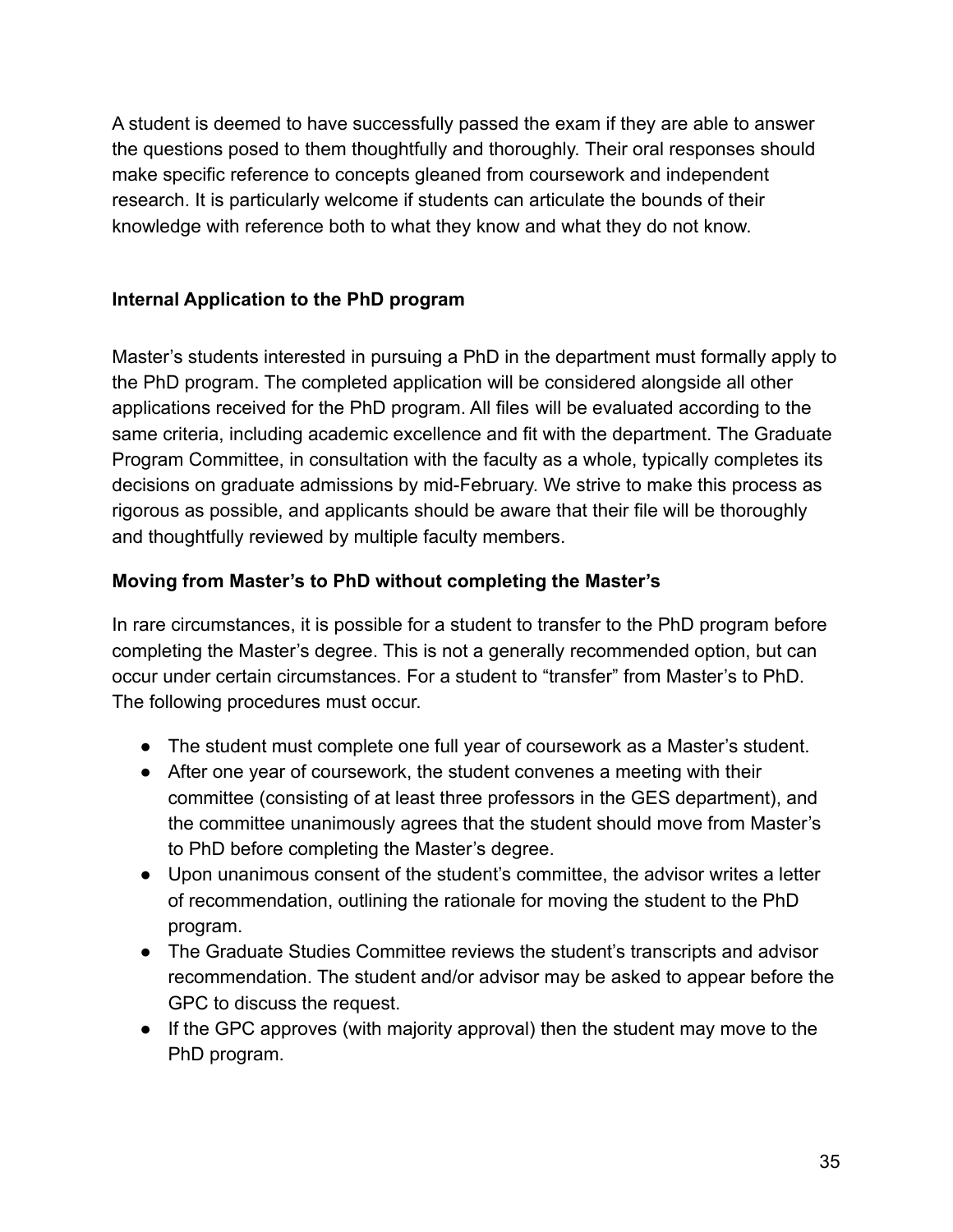## <span id="page-36-0"></span>**F. The PhD Program**

#### <span id="page-36-1"></span>**General Guidelines**

The purpose of a PhD program is to train students to become broadly knowledgeable about the field of Geography and Environmental Systems and a specialist in a particular subfield, while creating new knowledge that is rigorously grounded in a robust and appropriate empirical and theoretical context.

Completion of the PhD degree occurs in three stages: 1. Coursework; 2. Candidacy; 3. Dissertation Writing

#### <span id="page-36-2"></span>**Coursework**

The GES Department requires 44 credit hours of coursework in order to graduate.

Prior to advancing to candidacy, students must complete 26 hours of coursework.

#### <span id="page-36-3"></span>Core Courses (7 credits):

- GES 701 Intro to Geography and Environmental Systems (3)
- GES 702 Research Methods in Geography and Environmental Systems (3)
- GES 689 Department Seminar (1 credit, to be taken in Fall of the first semester)

#### <span id="page-36-4"></span>Required Courses (7 credits):

- GES 686 Introduction to Geographic Information Systems (4) or equivalent
- Graduate Level Statistics Course (3)

(STAT and GIS requirements can be waived if a student has already taken equivalent courses at the graduate level; this will require faculty evaluation of course syllabi.)

#### <span id="page-36-5"></span>Electives (12 credits)

Electives will be chosen in consultation with the faculty advisor and committee. One of these electives will be selected from among the following areas: Social Science Methods, Remote Sensing, Computational Methods and Modeling, and Environmental Science Field and Laboratory Methods. Additional electives will be chosen based on the specific subject areas needed to prepare for success in conducting doctoral research. Courses offered by Geography and Environmental Systems or by other departments can be used as electives where they meet a particular need.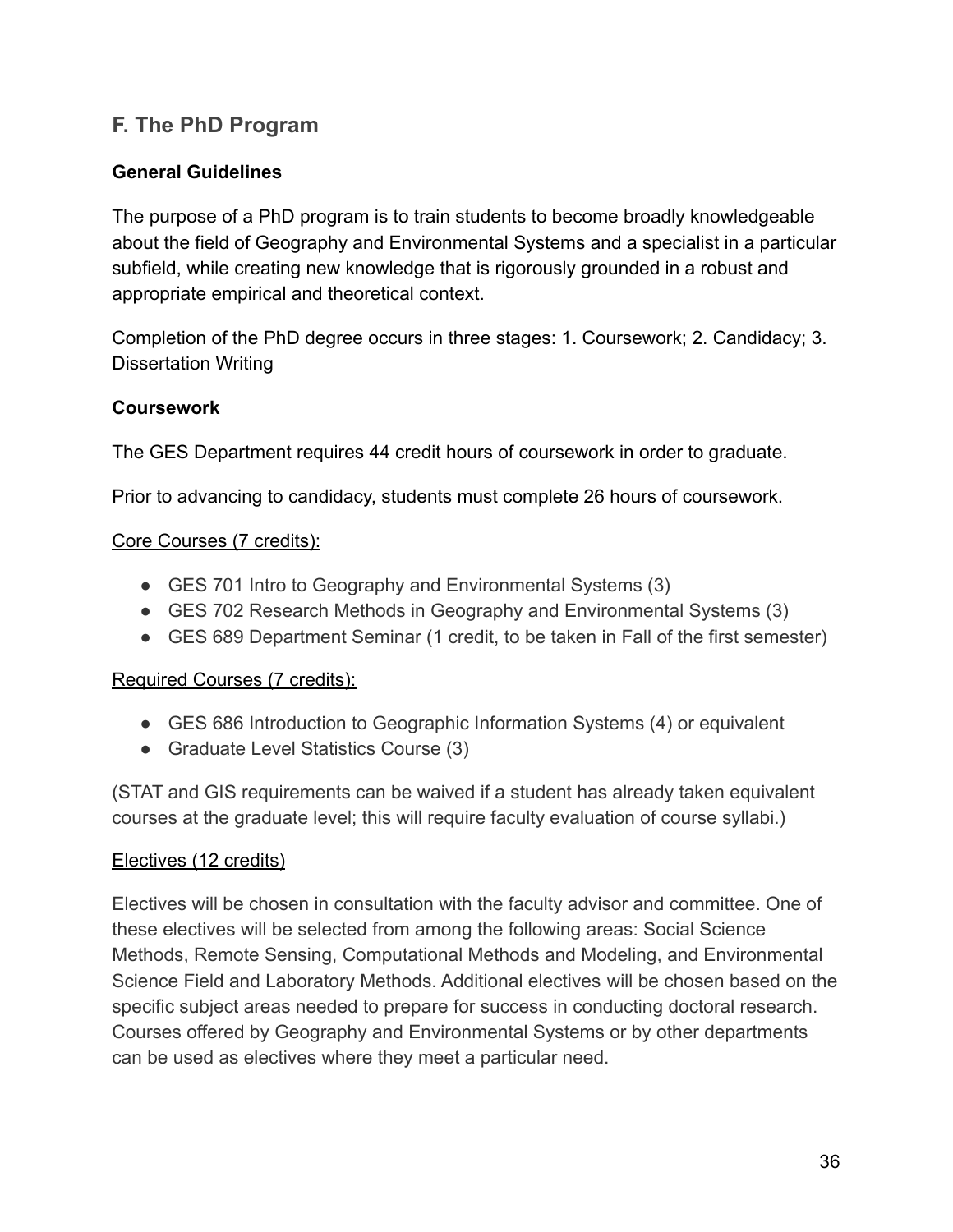#### <span id="page-37-0"></span>**Post-Candidacy Coursework**

After advancing to candidacy, students enroll in GES 899: Dissertation Research, and must complete at least 18 credits (2 semesters) of GES 899.

#### <span id="page-37-1"></span>**Candidacy**

To advance to candidacy, students must complete all required coursework (listed above), pass their comprehensive exams, and pass their proposal defense.

#### <span id="page-37-2"></span>**Comprehensive exams**

The format of the comprehensive exams is set by the student's committee and is meant for the student to demonstrate they have acquired appropriate expertise in their identified sub-fields. The comprehensive exams require four committee members. After the comprehensive exams, the "report on the doctoral comprehensive examination" must be filed with the Graduate Program Director.

If the student fails the comprehensive examination, and the committee recommends they be allowed to retake the exam, the student may retake it. If the student fails the comprehensive exam the second time, they will need to leave the program.

If the student passes the comprehensive examination, they then move on to the proposal defense. The proposal must be successfully defended by the end of the semester following the comprehensive exams. If the students fails to pass the proposal defense by this time, they will no longer be considered to be making "good progress" toward the degree and may have their teaching assistantship revoked.

#### <span id="page-37-3"></span>**Proposal Defense**

After comprehensive exams are passed, the student must pass their proposal defense. **This must be completed by the end of the semester following the successful comprehensive exam.**

The length and format of the dissertation proposal is to be decided by the student, advisor, and committee members.

The dissertation proposal defense must have **five committee members** (inclusive of advisor). After the defense of the dissertation proposal the "Report on the Defense of the Dissertation Proposal" must be filled out and turned in to the GPD.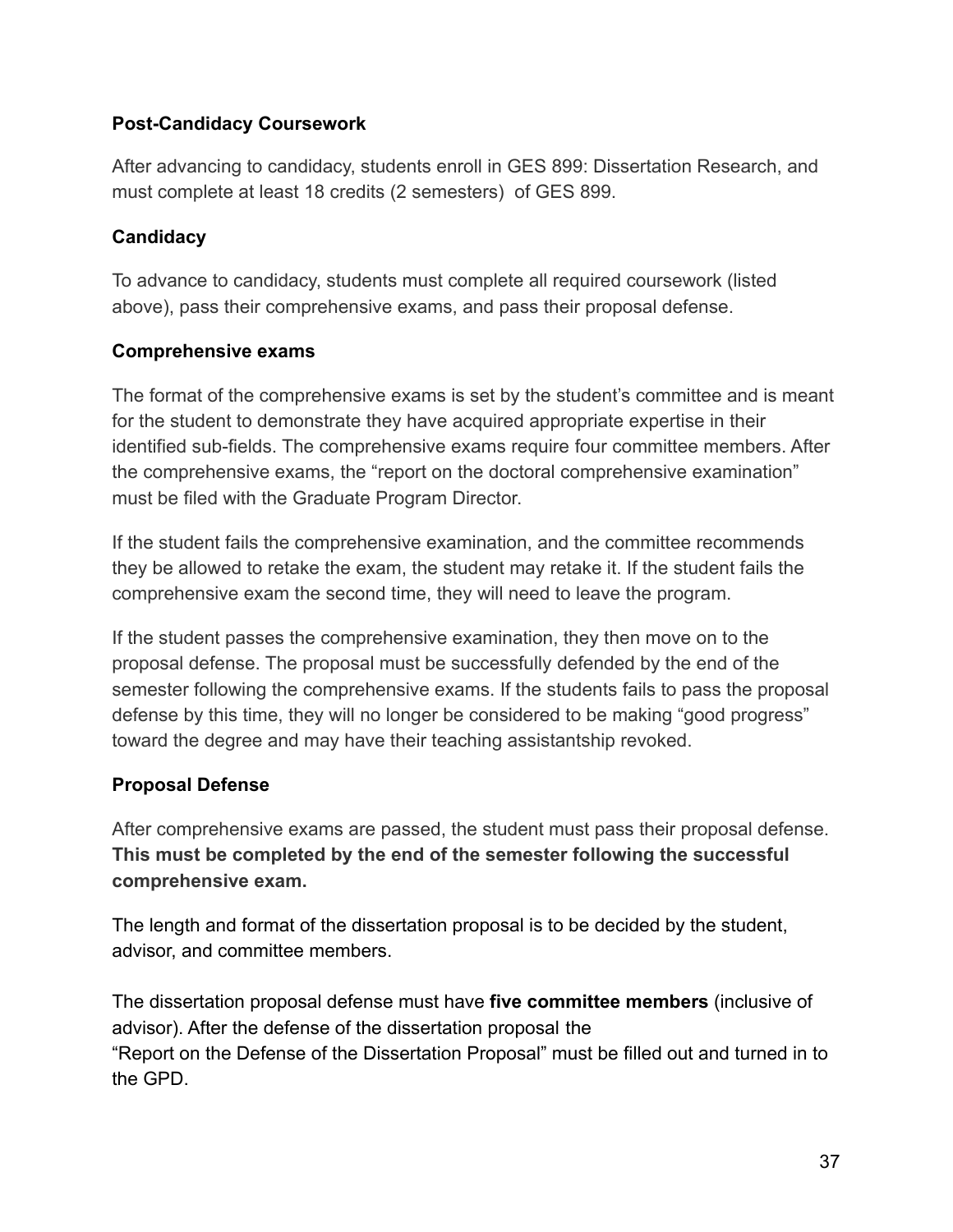If the proposal defense fails, the committee may decide to allow the student to retake the defense. If the student fails the proposal defense a second time, they will be asked to leave the program.

If the proposal defense is successful, the student must complete the [Application](http://umbc.edu/go/665) for Admission to Candidacy for the Degree of Doctor of [Philosophy](http://umbc.edu/go/665) DocuSign form from the Graduate School. Completion of this form is what allows the student to advance to candidacy.

#### <span id="page-38-0"></span>**Timely Completion of Degree**

See Appendix X for a timeline of degree completion.

The PhD should be completed in four complete academic years, though we recognize there may be variation depending on the program and the type of research (though the department makes no commitment to fund students beyond the fourth year). Students are expected to submit a dissertation proposal and complete the candidacy exam within their first two years. The department is committed to providing a supportive intellectual and curricular environment to help students move through the program at a steady pace toward graduation within four years.

Extra time may be required to complete your PhD. You will have a maximum of nine years from entry to the program to the submission of the final copy of the PhD dissertation to the Graduate School**. The candidacy examination must be taken by the end of your third year in the PhD program or you will forfeit any potential funding offer for your fourth year. Also, a failure to complete your candidacy examination within four years from your entry in the PhD program will result in expulsion from the program. These are department policies.**

The final copy of the dissertation must be submitted to the Graduate School within five years of admission to candidacy or your candidacy will be canceled; this is a Graduate School policy.

#### <span id="page-38-1"></span>**Candidacy Exam**

Admission to candidacy is arguably the most important step in the PhD program

The purpose of the Candidacy Examination is to ensure that you as a doctoral candidate possess:

- expertise in the subject matter of your area of specialization
- a working knowledge of the appropriate bodies of theory and methodology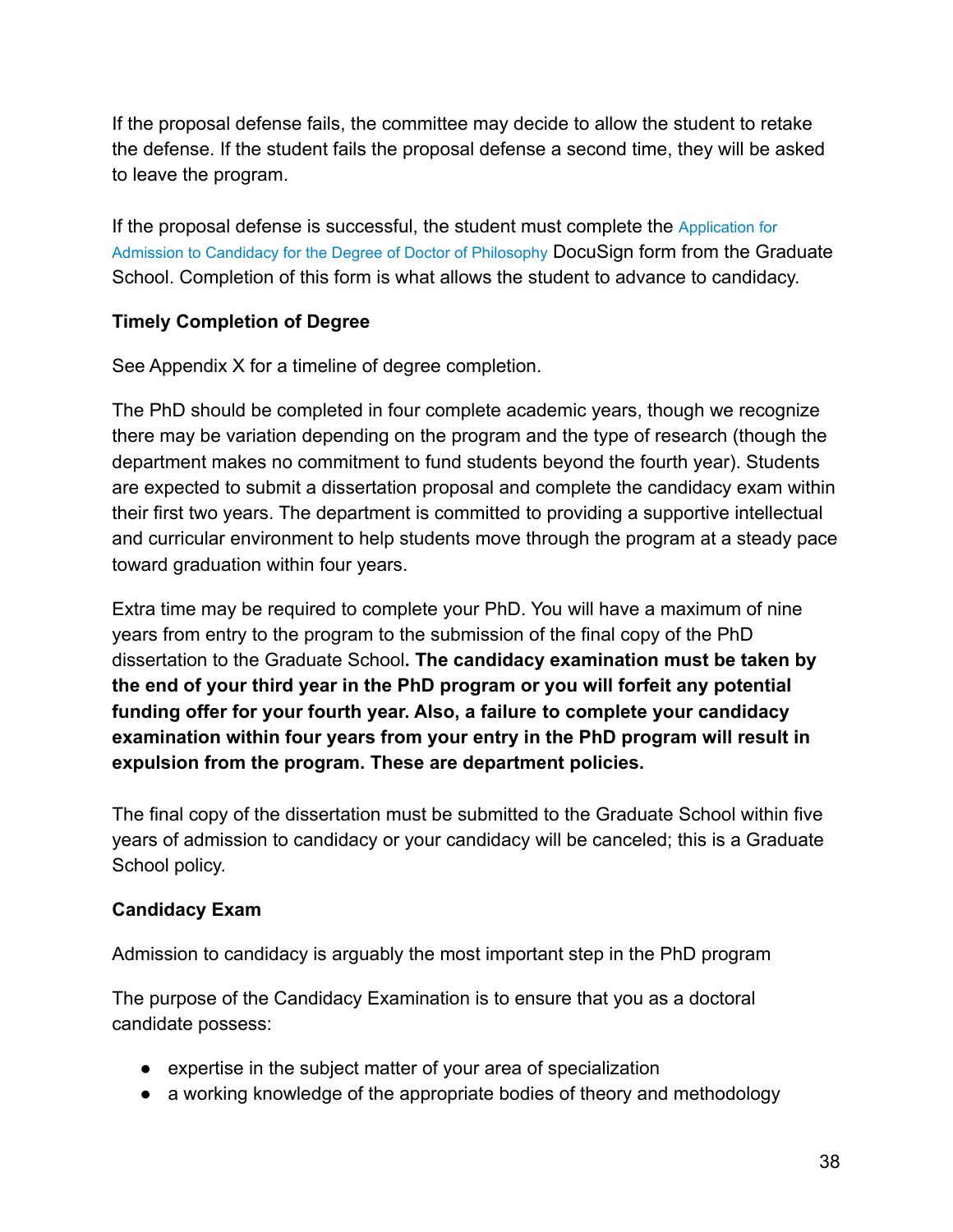- the ability to express facts and ideas clearly and effectively in both spoken and written English
- an overall competence to pursue the independent research required for the dissertation.

#### <span id="page-39-0"></span>Timing:

Comprehensive exams are generally taken at the end of the second year.

If not taken by the end of the third year, you may no longer be considered a student making "good progress" toward your degree, and you could lose funding.

If the Candidacy Exam defense is not taken by the end of the fourth year, you will be expelled from the program.

See above for guidelines on the Candidacy Exam committee. Content and format:

There are two portions of the Candidacy Exam, the written portion and the oral portion. Your committee will prepare the written portion of the examination and administer the oral portion of the examination. It is recommended that procedures be followed to ensure that both you and your committee have a clear idea of admissible areas of questioning. Such procedures might include the preparation of reading lists by examiners, a meeting to lay out which committee members will ask questions on which body of literature, and so on. It is intended that, **on the initiative of the student**, continuous consultation with all committee members should take place to ensure that examiners and examinee share a common view of the scope and format of the Candidacy Examination. This is ideally done in the context of a committee meeting.

Your committee has the responsibility to specify the precise format and timing of the written portion of the examination. Once the format and date for the examination are determined by the committee, the advisor will provide this information in writing to the Graduate Program Coordinator and Chair of the Graduate Studies Committee.

The written examination may be administered in one day or during a period not to exceed ten working days. Within the department there is considerable variation in the practice of candidacy exams, particularly with respect to the amount of time students are given to answer the committee's questions. It is therefore strongly recommended that students begin to discuss the specifics of the candidacy exam with their advisor and committee early in their second year, and that expectations be clearly established months in advance of the exam.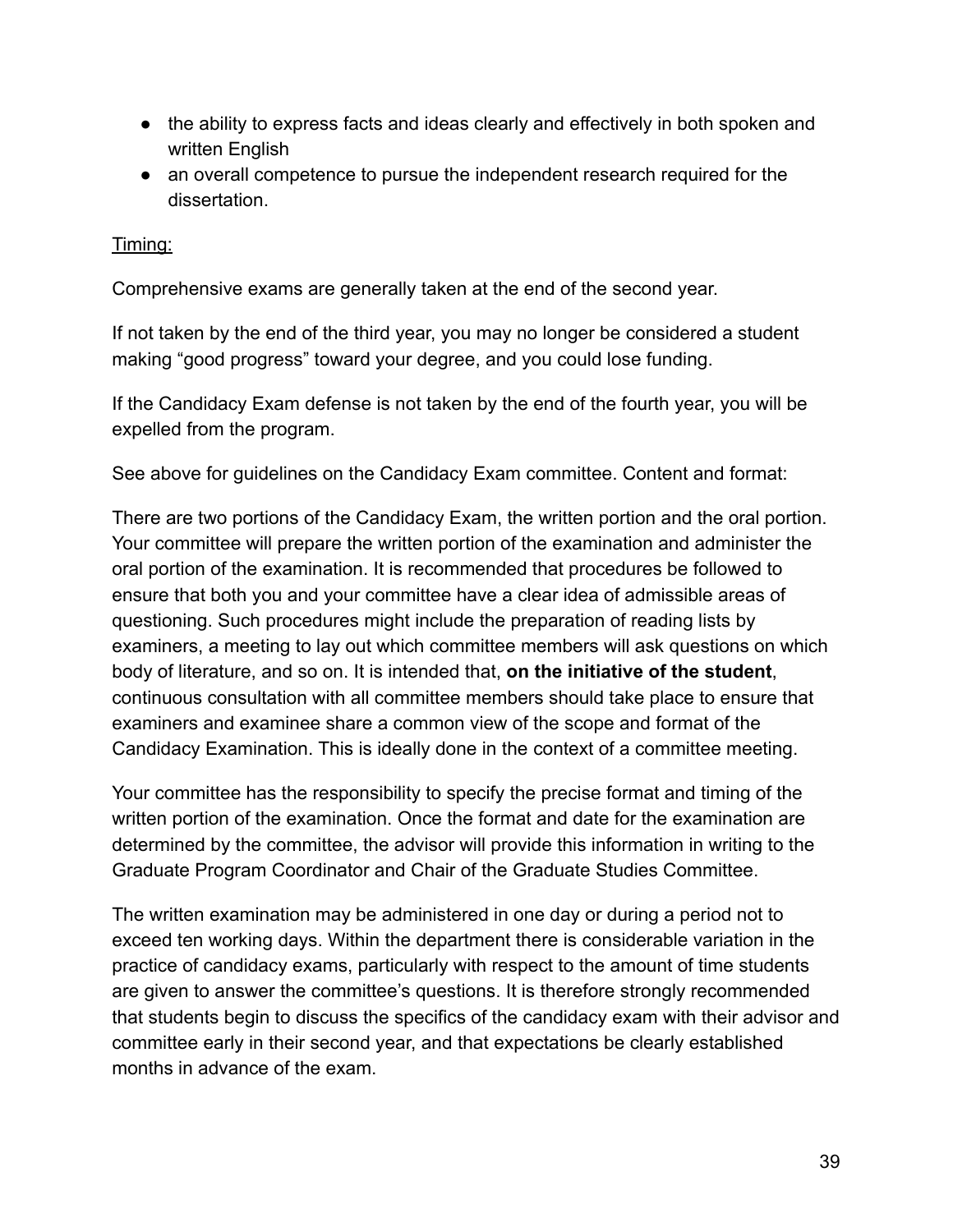At the end of the allotted examination period, the student distributes copies of their answers to the committee for evaluation. If, based upon an evaluation of the written portion and discussion amongst themselves, the committee members see no possibility of a satisfactory overall performance in the Candidacy Examination, such a decision will be conveyed to the student, who may then waive their right to take the oral component.

The oral portion of the exam takes two hours. The candidate is asked questions about their written responses by all committee members in turn.

Attendance at the Candidacy Examination to the student and members of their committee only. No other persons are to be present during the exam.

Following the oral examination, the student's advisor and committee must submit the "Report on the Doctoral Comprehensive Examination". The student fails if there is more than one "unsatisfactory" vote.

If for any reason a failure is recorded the student is permitted to take a second examination if the committee recommends this course of action. The nature of the second Candidacy Examination shall be determined by the student's committee but **must** include an oral portion. Failure to pass the candidacy exam a second time will result in expulsion from the program.

#### <span id="page-40-0"></span>**Proposal Defense**

Successful completion of the candidacy exam means that the student is eligible to defend their proposal. A successful oral defense of the student's dissertation proposal is what allows the student to "advance to candidacy" and become "ABD". The exact nature of the proposal is determined by the student's advisor and committee.

The proposal defense must occur no later than the semester following the successful candidacy exam defense. Failure to complete the proposal defense by this deadline means the student is no longer considered to be making "good progress" to degree, and may have their funding terminated.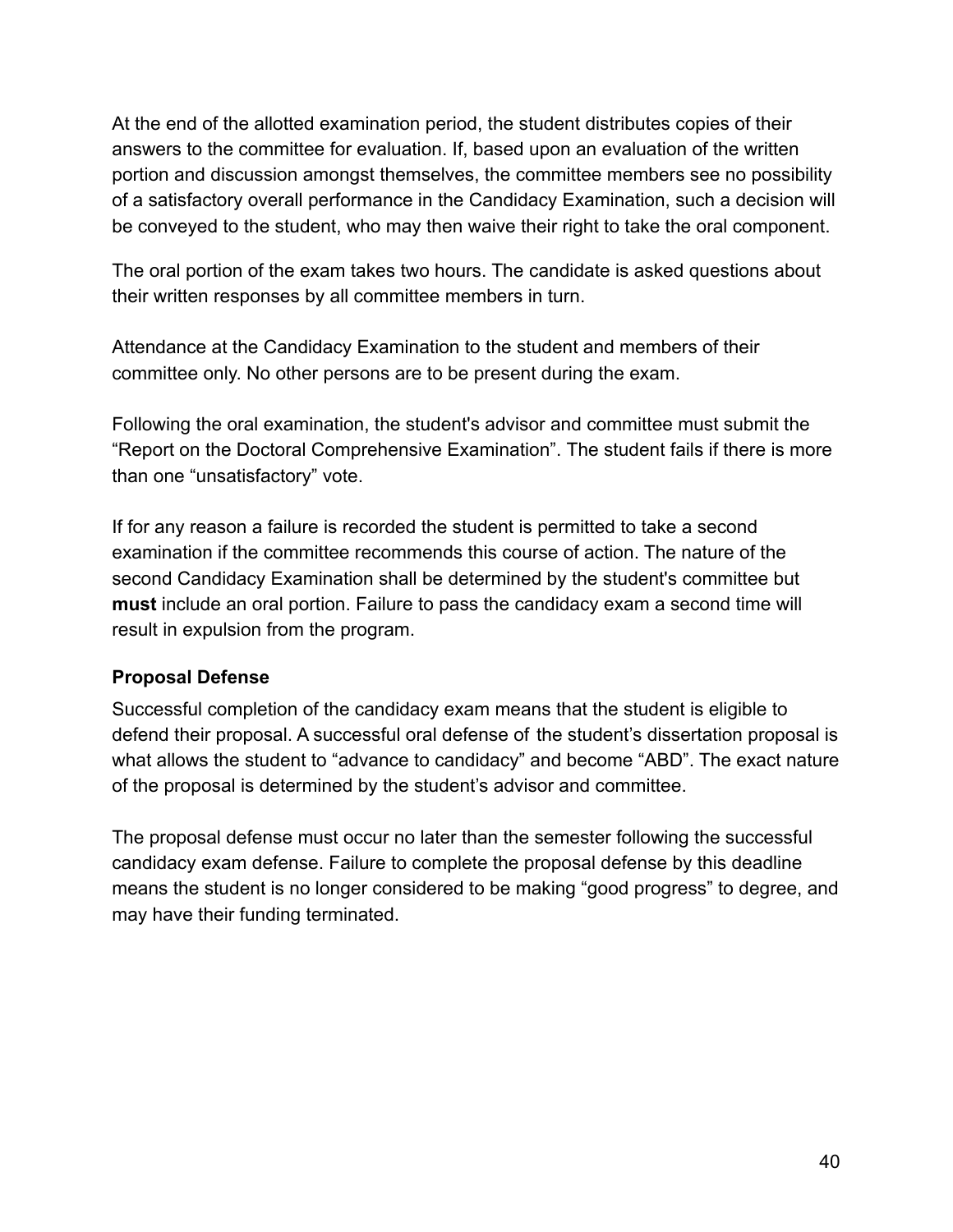This is a closed-door exam. The student schedules the date, time and meeting location of the proposal defense. This should be established several weeks in advance. The committee is comprised of 5 faculty members. All must hold a terminal degree in their field. Once the student has finished to the satisfaction of the committee, they will be dismissed from the room while the committee discusses the student's performance. Each committee member registers a vote of Satisfactory or Unsatisfactory. The student is then called back into the room. The student passes if no more than one Unsatisfactory vote is registered. The committee may have requirements for the student upon passing. If the student failed, the committee has the option of (1) recommending cancelling the student's matriculation, or (2) re-scheduling the defense after meeting requirements set forth by the committee. Upon passing, the student advances to candidacy.

#### <span id="page-41-0"></span>**Dissertation**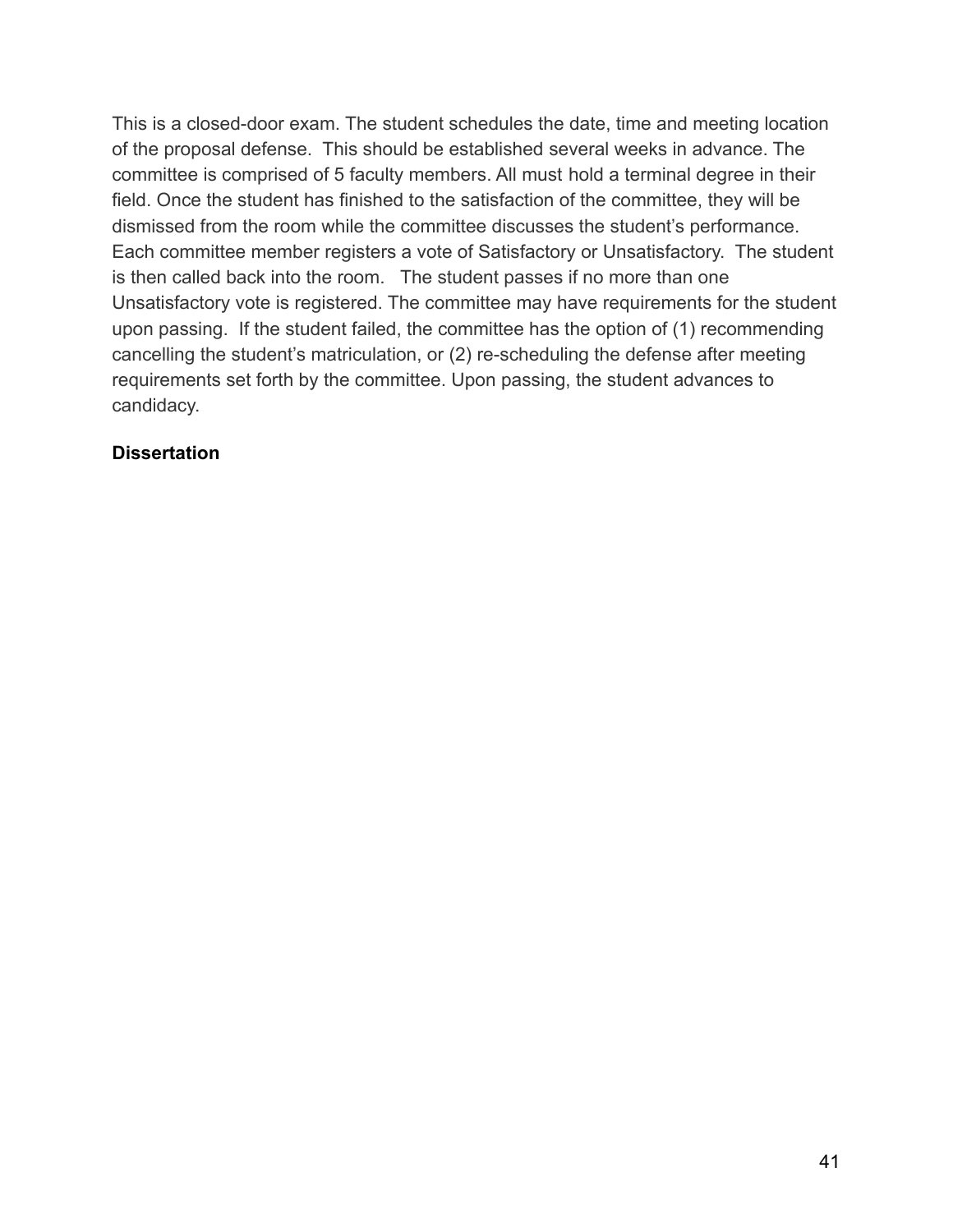Writing and defending a doctoral dissertation represents the culmination of the PhD program. The specific length and format of the dissertation proposal is determined in consultation with the student's advisor and committee.

Initially you will prepare a working draft of the dissertation for your advisor and/or committee. Expect this draft to undergo several revisions. Once your proposal has been deemed acceptable by your advisor, you distribute it to your committee for an oral defense.

A satisfactory defense of the proposal may still result in additional revisions to the proposal that the student must complete. These revisions should be outlined in the "Report on the Defense of the Doctoral Dissertation Proposal".

After this form is signed and turned into the GPD, the student may then submit Application for Admission to Candidacy for the Degree of Doctor of Philosophy to the Graduate School. This DocuSign form must be signed by the GPD. Once this form is approved by the Graduate School, the student officially advances to candidacy.

The entire exam takes three hours and has two main components.

#### <span id="page-42-0"></span>Presentation by the candidate of the research

This portion is open to the public and department attendance is encouraged. The total presentation (inclusive of questions from the audience) should be no more than one hour. *At least a week prior to the defense, students must send their abstract along with the time and date of the defense to the GPP for circulation to the department.*

#### <span id="page-42-1"></span>Private discussion among the committee members and student

This 'closed' portion of the exam should take up the majority of the examination period as it is the primary evaluative portion. All visitors must withdraw, leaving only the student and the committee. All committee members and the Graduate Faculty Representative ask the student questions about their dissertation. The discussion continues until about 10 minutes prior to the end of the allotted time. The student is then asked to step out of the room while the committee and Grad Faculty Rep discuss their assessment of the student's performance. The student is then called back into the room and informed of the result.

In some cases, a committee member cannot be physically present; with prior approval of the Graduate School, a member may attend through video conferencing.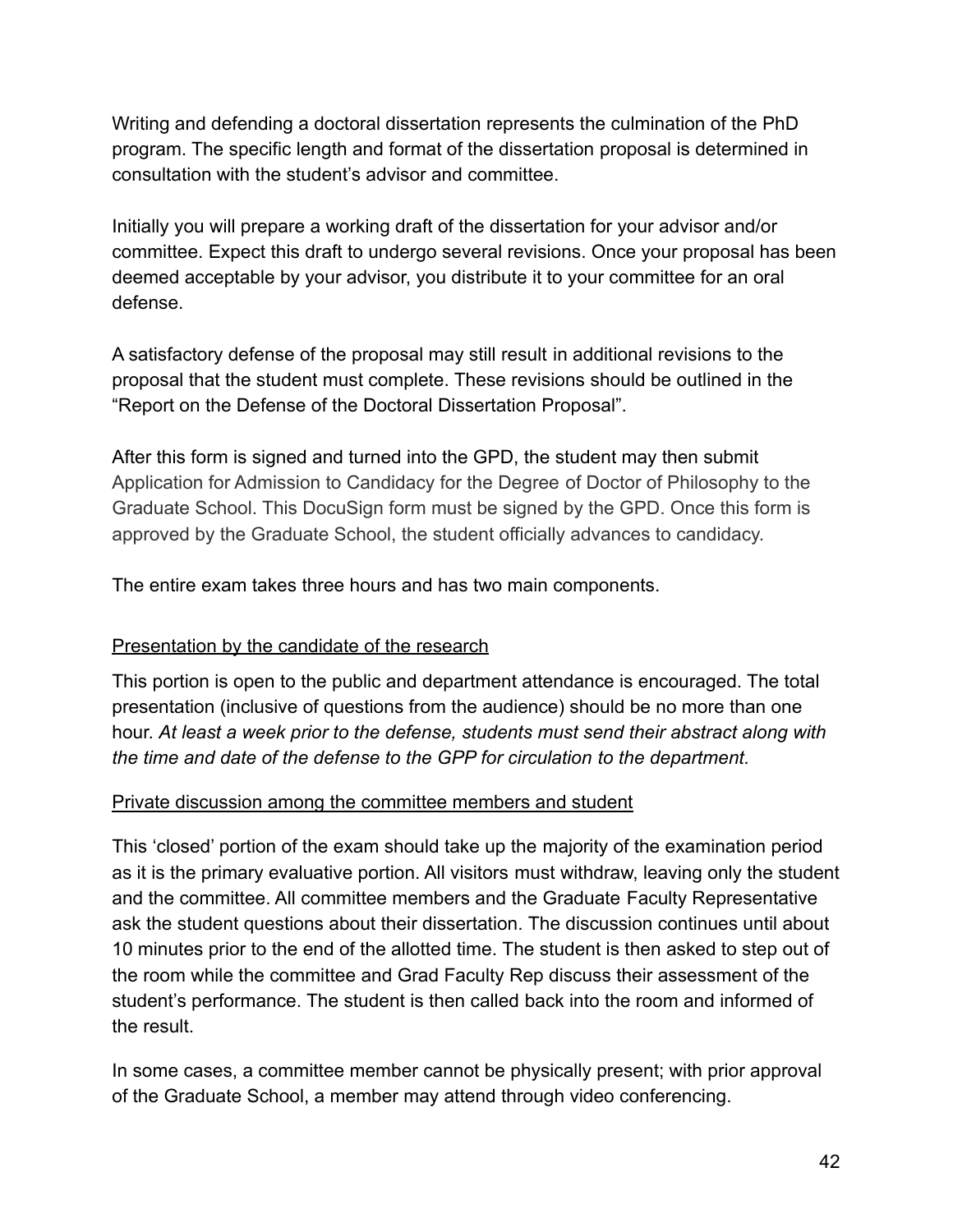It is common for the committee to request changes to the dissertation at this stage. It is the responsibility of the student and their advisor to ensure that these changes are made prior to the submission of the dissertation to the Graduate School.

#### <span id="page-43-0"></span>Final paperwork

On completion of all such changes, the student must file a copy of the dissertation with the Graduate School. At the same time, all committee members must sign the Final Approval form.

#### <https://gradschool.umbc.edu/graduation/forms/>

The full timeline and required forms for the dissertation defense is listed below:

Departmental forms are indicated with a [D] and can be found on the GES department website.

<https://ges.umbc.edu/degree-progression-and-forms/>

| Application for Diploma for the Degree of<br>Doctor of Philosophy [G]   | Enrollment Day 10 of terminal<br>semester |
|-------------------------------------------------------------------------|-------------------------------------------|
| Nomination of Members For The Final<br><b>Examination Committee [G]</b> | 6 months prior to defense                 |
| <b>Deliver Dissertation to Readers</b>                                  | 20 business days prior to the<br>defense  |
| Announcement of Ph.D. Dissertation Defense<br>[G]                       | 2 weeks prior to the defense              |
| Certification of Completion of Doctoral<br>Dissertation [G]             | 10 business days prior to the<br>defense  |
| <b>Deliver Dissertation to the Committee</b>                            | 10 business days to the<br>defense        |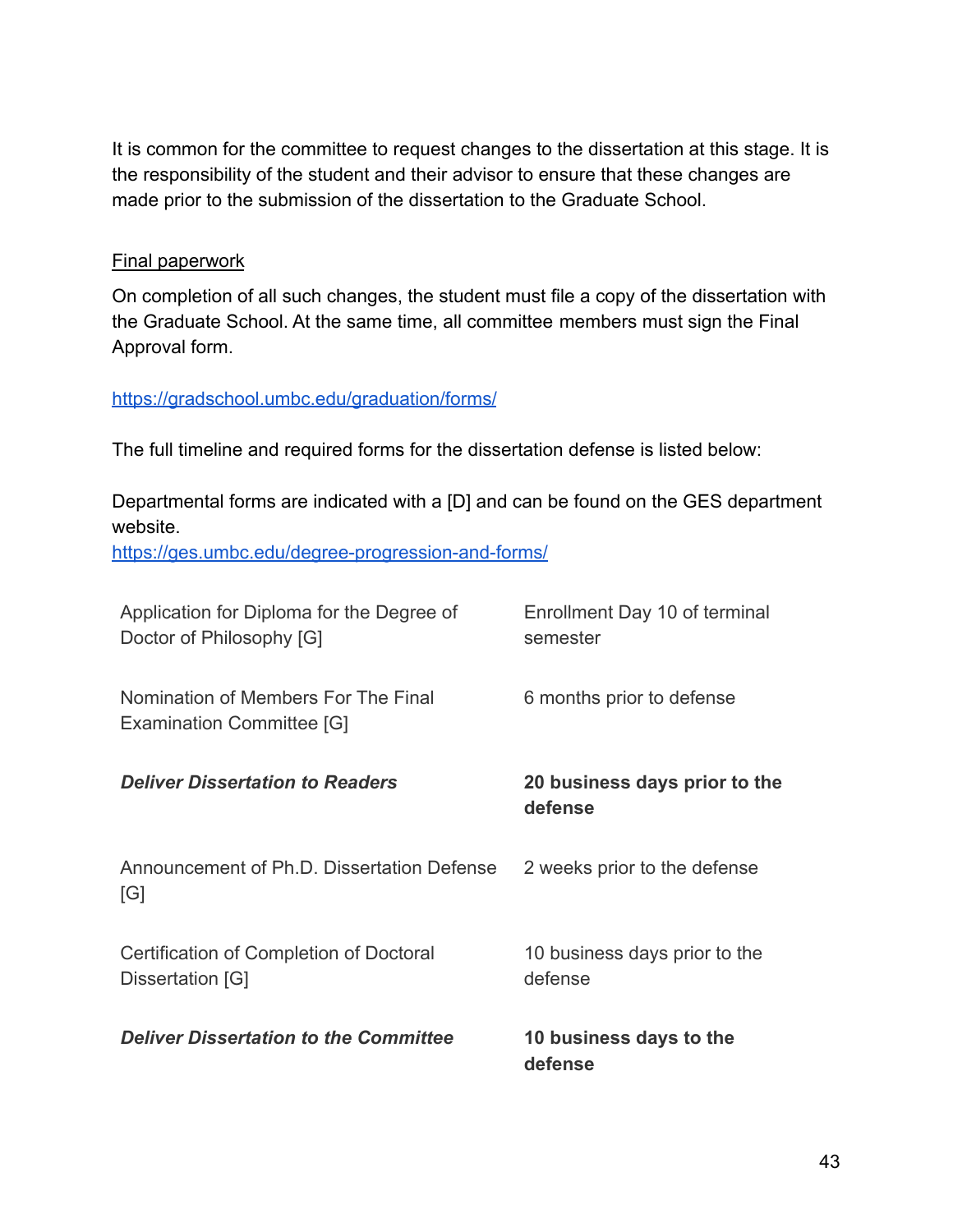[Report on the Defense of the Doctoral](http://ges.umbc.edu/files/2013/02/PhD-Dissertation-Defense.docx) [Dissertation\\*](http://ges.umbc.edu/files/2013/02/PhD-Dissertation-Defense.docx)[D]

**7 weeks prior to commencement**

Approval Sheet [G] 3 weeks prior to commencement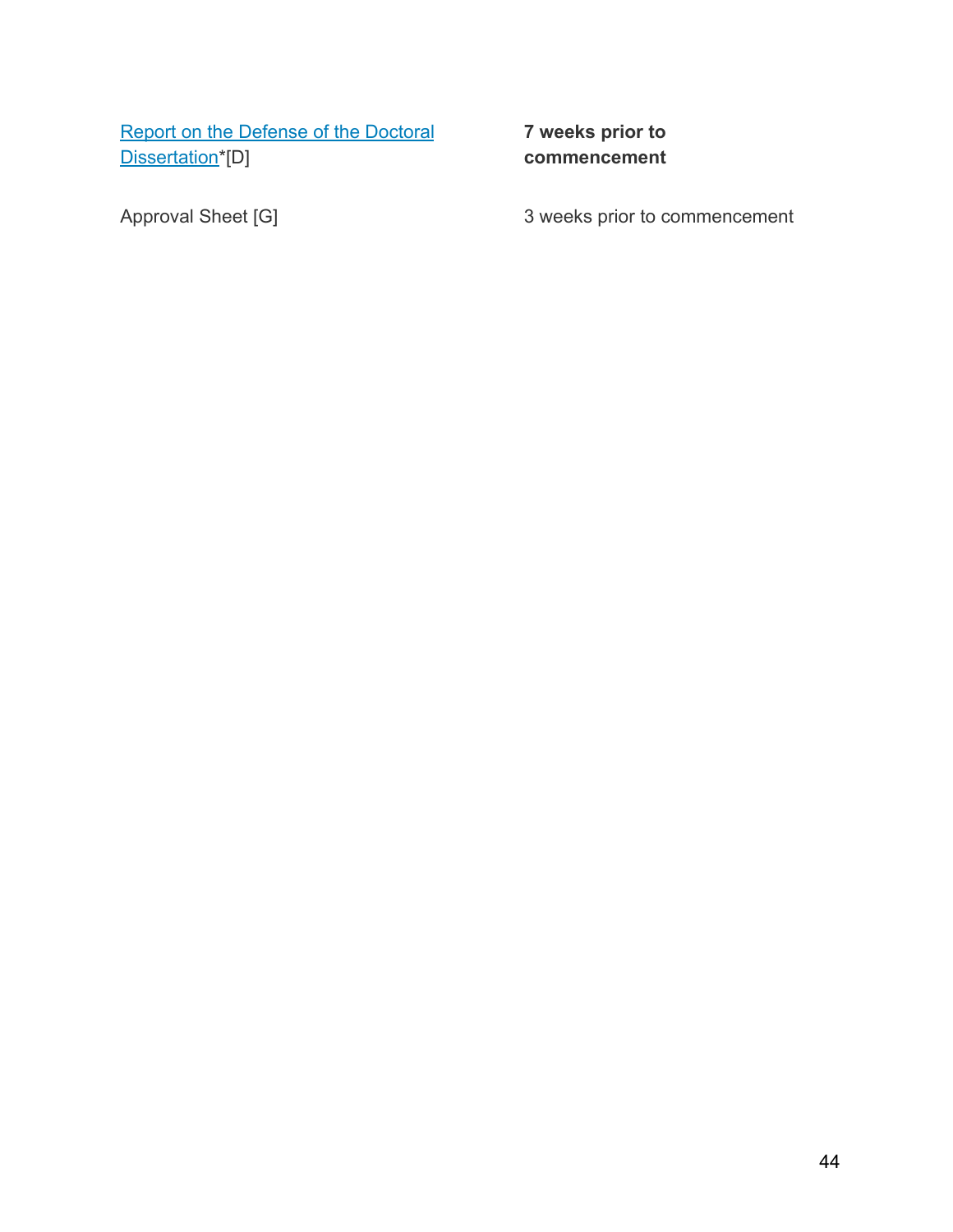# <span id="page-45-0"></span>4. FINANCIAL SUPPORT

## <span id="page-45-1"></span>**A. Graduate Student Funding**

The Department recognizes the importance of contributing to graduate scholarship by reducing the financial burden of graduate education. For this reason, every effort is made to provide qualified candidates with financial assistance. Generally, there are two types of support for graduate students.

#### <span id="page-45-2"></span>Graduate Research Assistants

The responsibilities and format for evaluation of GRAs are determined by the project manager on a semester basis. Students that have advanced to candidacy should register for 9 hours of GES 899: Dissertation Research.

#### <span id="page-45-3"></span>Graduate Teaching Assistants

GTA responsibilities vary by appointment. Most GTAs act as assistants to a classroom instructor. In some cases this may include teaching lab sections independently. This may also include working across two different courses, with part-time responsibilities for each course. GTA responsibilities are established at the beginning of the semester in consultation with the course instructor or instructors.

Some GTAs have full teaching responsibilities. These positions will generally be reserved for PhD students who are post-candidacy. GTAs acting as instructors are evaluated through university SEIs (Student Evaluation of Instructor). GTAs must enroll for at least 9 credit hours during fall and spring semesters. Students can use GRAD 600 or GRAD 601 as "dummy" credits to reach the minimum of nine hours. For example if a student is taking two 3 hour courses, they should also register for 3 hours of GRAD 600 to reach the 9 hours. GRAD courses are not real courses, but administrative fictions that allow the student to be properly understood by the University bureaucracy.

For Summer GTA and GRAs. Students should enroll in either GES 898, GES 899 (if the student is ABD), or an Independent Study course. They should also enroll in GRAD 603 to reach the minimum of 3 credit hours needed for Summer enrollment. Note, for summer you need to enroll in GRAD 603 for the "dummy" credits, not GRAD 600 or 601.

#### <span id="page-45-4"></span>**Registration Requirements**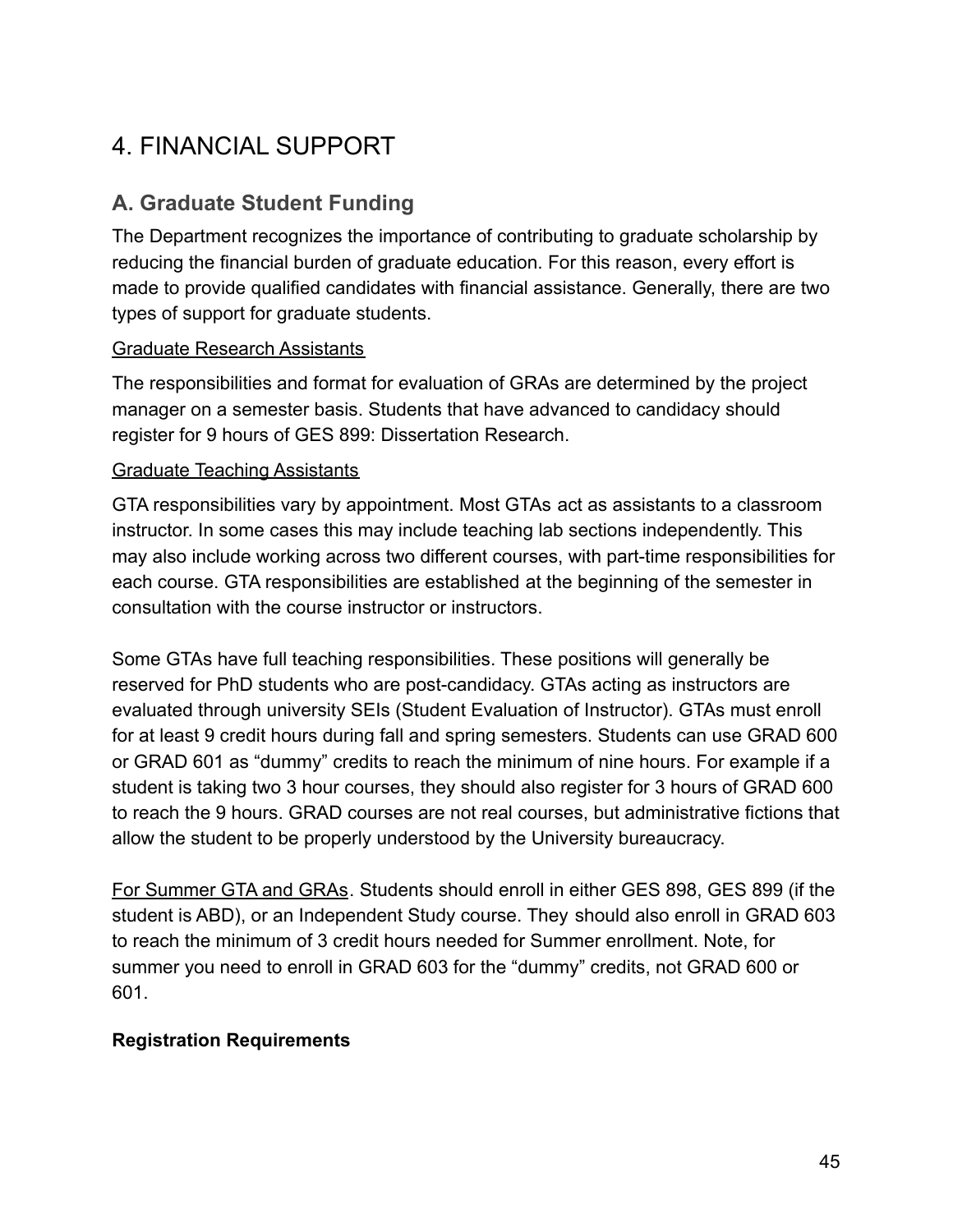Students should review the registration requirement table and verify that they are enrolled in a sufficient number of credit hours for their respective appointment and academic term (e.g., fall, summer). Registration requirements are in effect for any term in which the student is appointed as a GA or fellow or in which the student is using their summer fee waiver. See Course Load in the Graduate School Handbook.

Students must maintain the appropriate level of enrollment throughout the term.

### <span id="page-46-0"></span>**Stipends**

"Stipend" refers to what students are paid as compensation for their teaching efforts. Stipend amounts follow set guidelines, as outlined below. Even among students paid at the same rate, there can be differences in total monthly 'take-home' pay because of variations in payroll deductions or taxes. If you have any questions about the accuracy or fairness of your pay, please raise the issue with the department's Human Resources/Fiscal Manger, (person).

Stipend payments are biweekly over a ten month period (August to June).

For Master's students, the stipend is \$22,848.80

For Phd students not advanced to candidacy: \$25,643.02

For Phd students advanced to candidacy: \$28,145.52. This stipend level takes effect the first full term following the attainment of post-candidacy status.

Stipends for Graduate Research Associates are comparable to those of Graduate Teaching Associates but can vary depending on the conditions of the grant funding that supports the GRA.

## <span id="page-46-1"></span>**B. Fees**

GTAs also have their fees covered by the department. GRA fees may be covered by the faculty sponsor, or may not. It depends on the conditions of the grant that supports the student.

## <span id="page-46-2"></span>**C. Benefits**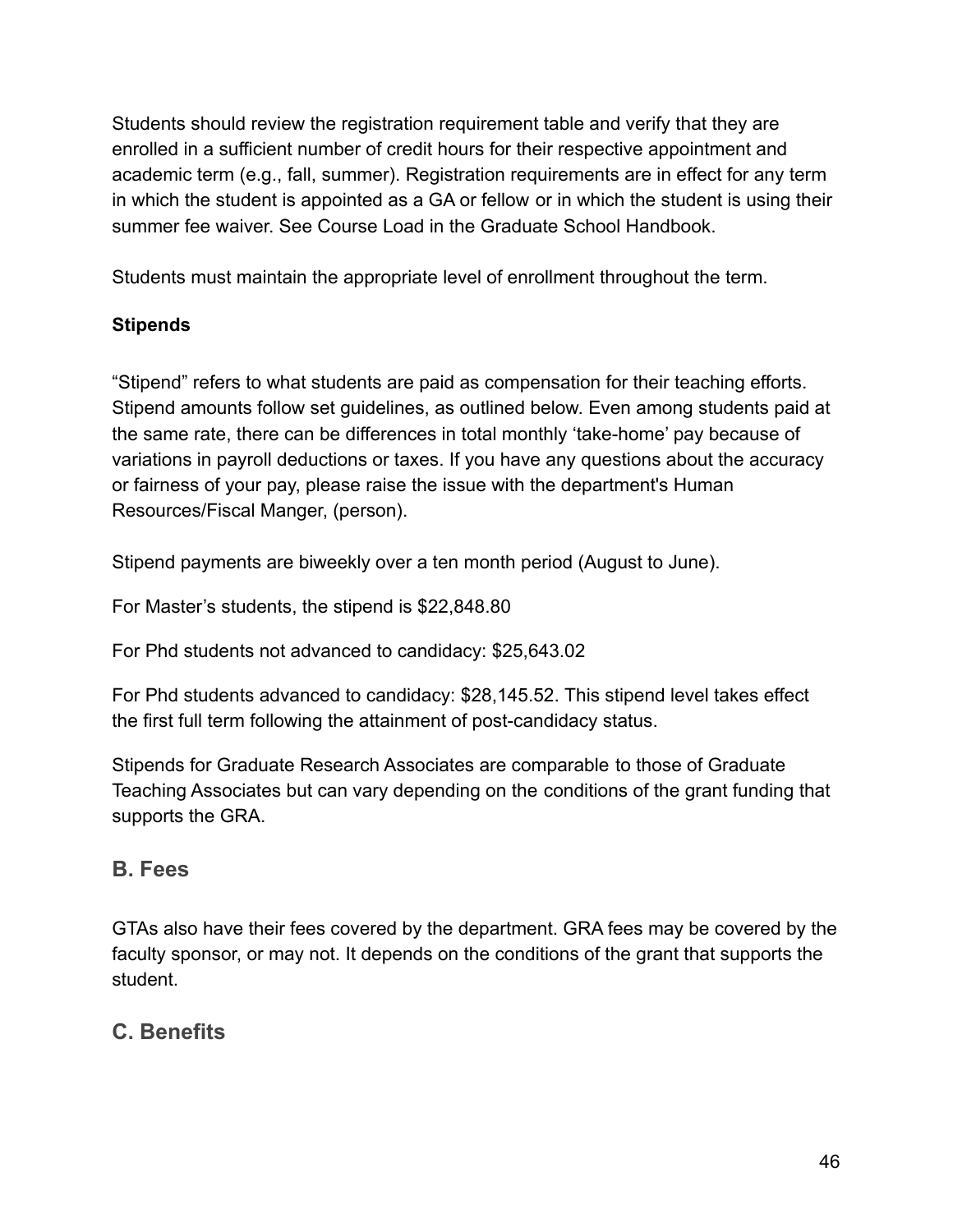For a complete description of benefits available to graduate associates, see the Office of Human Resources page on Student Employee Benefits.

#### <span id="page-47-0"></span>**Health Insurance**

Student Health Insurance offer benefits that include medical and prescription drug coverage. Student Health Insurance's health plan includes medical, dental and vision coverage.

To qualify, students will not need to be registered for classes to be covered, as insurance will become annual with students' share of the premium collected by payroll deduction for autumn semester (Sept-Dec), and for spring AND summer semesters (January-April). Eligible GAs, fellows and trainees will receive this summer coverage even if they graduate, withdraw, or are otherwise no longer here.

The health insurance fee also includes medical, pharmacy, dental and vision coverage, described at the Student Health [Insurance website.](https://uhs.umbc.edu/insurance-billing/)

## <span id="page-47-1"></span>**D. Reappointment and "Contracts"**

The department is committed to working with each student, given adequate academic progress, to secure financial support throughout the student's graduate career at UMBC.

When a student is admitted to the graduate program, they typically receive a **letter of offer**. This letter outlines the department's **intent** with respect to the financial support of that student. By laying out the details of student funding over their anticipated fundable tenure in the program (two or four years, typically), the department signals that it is keen and prepared to support the student as laid out in the letter. This letter, however, does **not** represent a contract between the department and the student, and it does not **guarantee** that the student receives the funds as described. This is because funding commitments are renewed every year based on evidence (garnered during the spring review process) of the student's good progress through their program. Should the student not meet the conditions for making good progress their appointment may not be renewed.